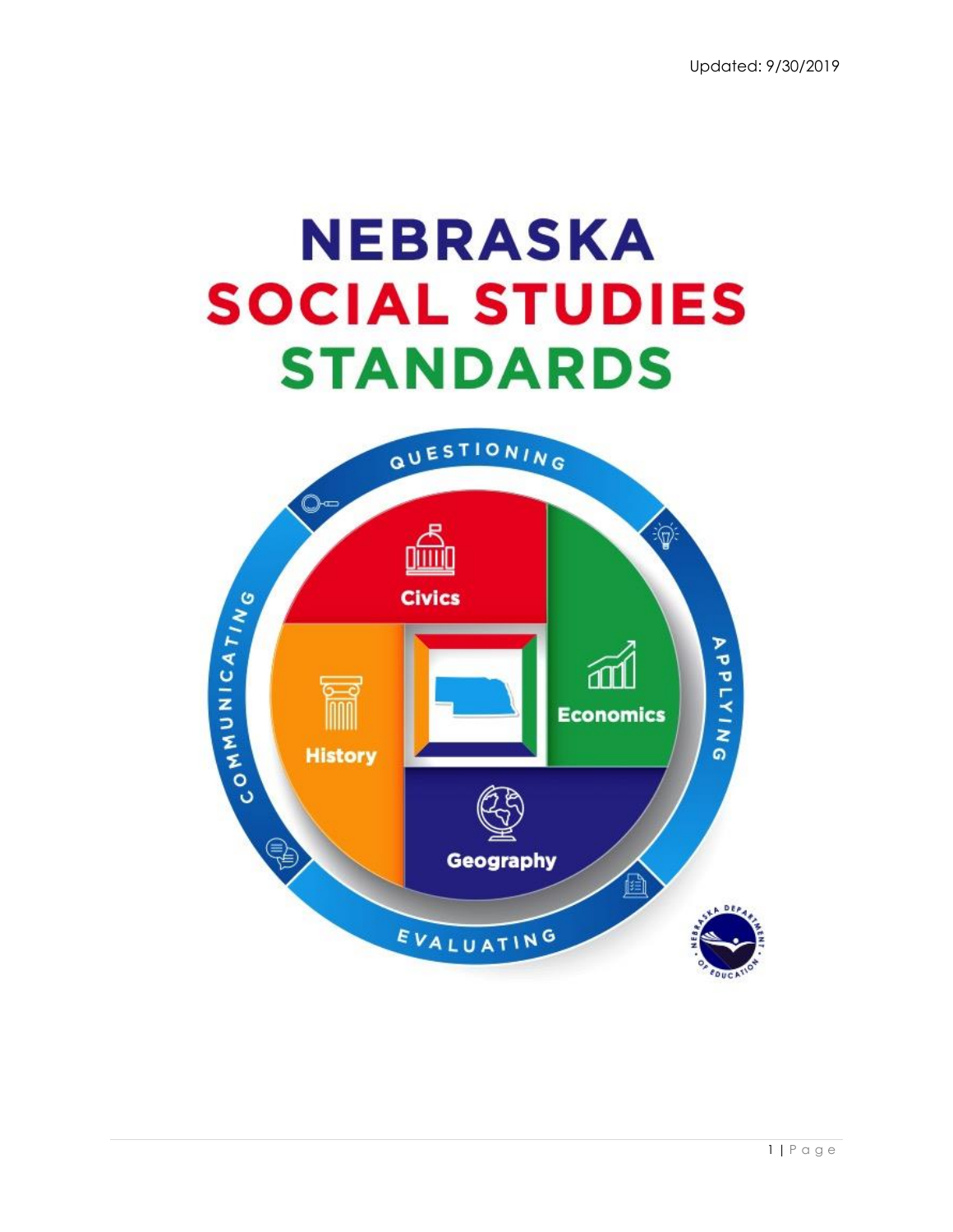# Nebraska Social Studies Standards

# **Table of Contents**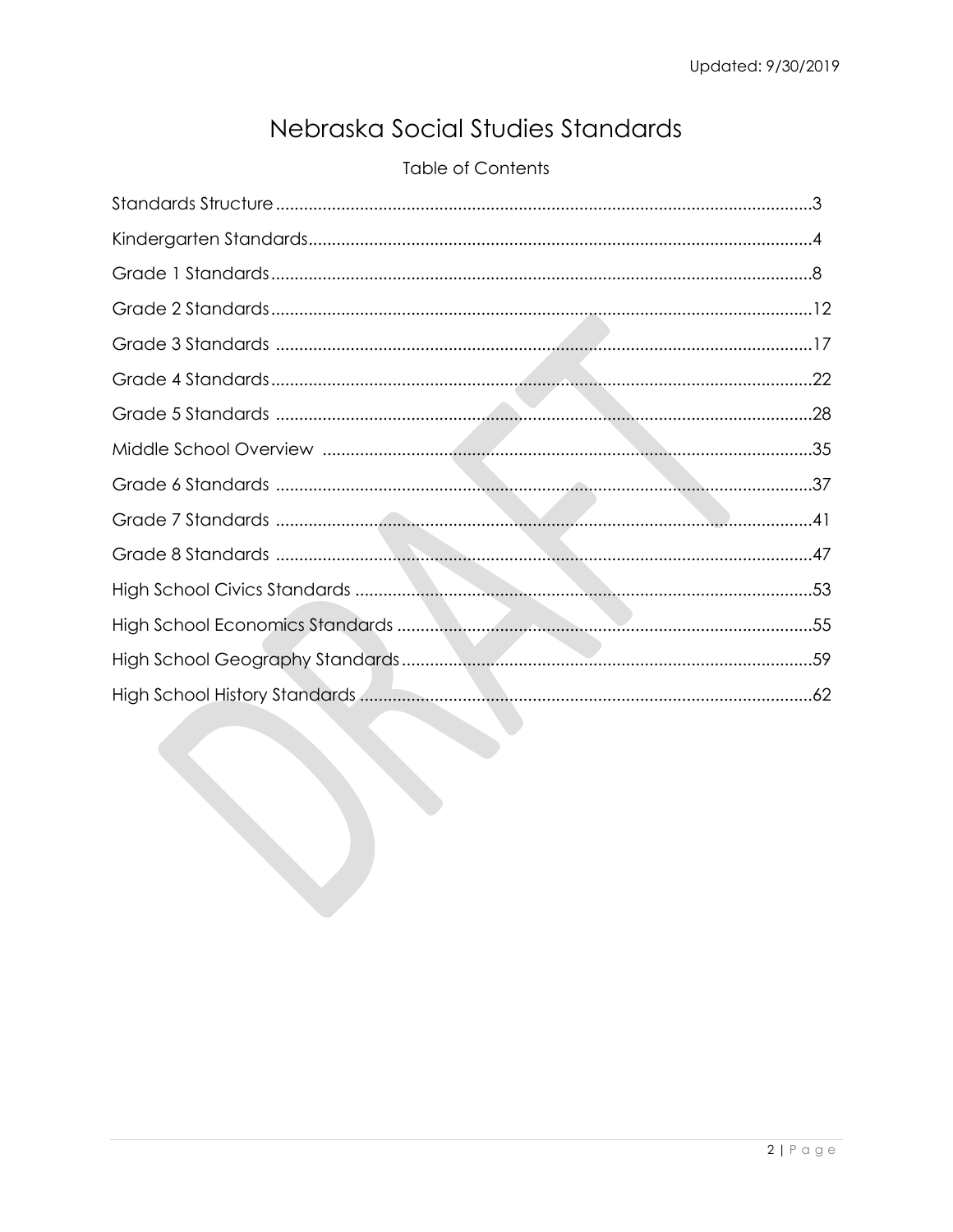# **Content Area Standards**

The Nebraska Social Studies Standards describe the knowledge and skills that students should learn, but they do not prescribe particular curriculum, lessons, teaching techniques, or activities. These standards create a framework for teaching and learning, and they articulate a trajectory for knowledge acquisition across all grade levels. This ensures that student learning builds on prior knowledge and becomes more in-depth over time. Standards describe what students are expected to know and be able to do, while the local curriculum and instructional materials are used to help students master the standards. Decisions about curriculum and instructional materials are made locally by individual school districts and classroom teachers. The Nebraska Department of Education does not mandate the curriculum or instructional materials used within a local school.

# **Organization and Structure of Nebraska's Social Studies Standards**

The overall structure of Nebraska's Social Studies Standards reflects the two-tier structure common across all Nebraska content area standards. The two levels include standards and indicators. At the broadest level, standards include broad, overarching contentbased statements that describe the basic cognitive, affective, or psychomotor expectations of student learning. The standards, across all grade levels, reflect longterm goals for learning. Indicators further describe what students must know and be able to do to meet the standard and provide guidance related to classroom instruction. Additionally, the indicators provide guidance related to the assessment of student learning. In addition to standards and indicators, the Nebraska Social Studies standards provide examples. The "For example…" statements provide guidance relative to topics that may be included in the locally determined curriculum. These suggestions may be used to meet the learning expectations of the standards and indicators.

For grades K-8, the standards and indicators are written at grade level. The K-8 standards and indicators are organized within four *disciplines*: Civics, Economics, Geography, and History. Within those disciplines, standards and indicators are grouped by *big ideas*. Big ideas are concepts, themes, or issues that give meaning and connection to facts and skills (Wiggins and McTighe, 2005, p. 5). The high school standards and indicators are written within one grade band (HS = 9-12), and they are also organized by discipline and big ideas. Prior to each grade level and the high school grade band, a summary statement and theme are included. This provides a high-level overview of what students are expected to learn at that grade level.

In addition to a common structure for content area standards, a consistent numbering system is used for content area standards. The Nebraska Social Studies Standards numbering system is as follows:

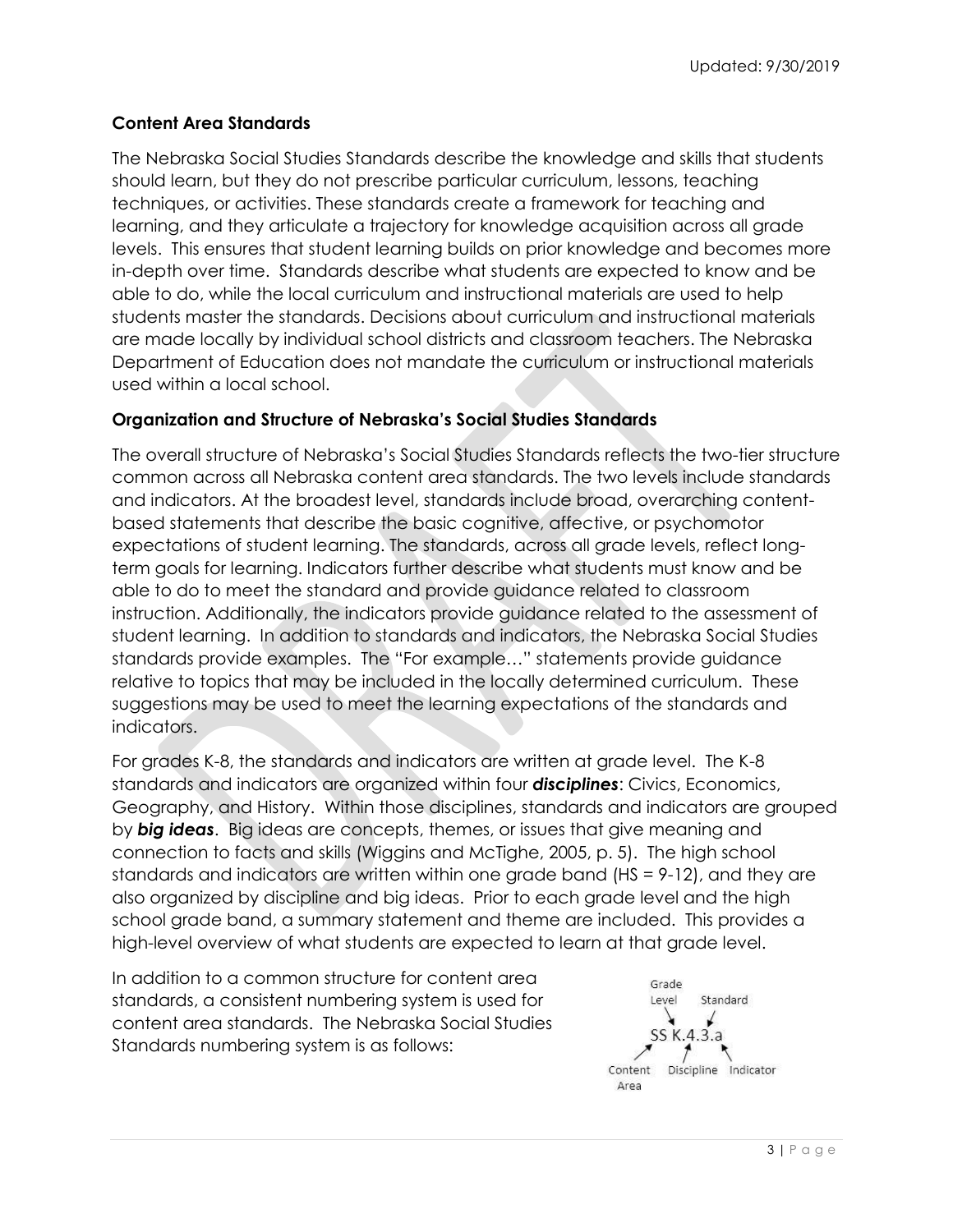# **Kindergarten**

# **Grade Level Summary and Theme**

*Myself and Others*: In kindergarten, students begin their investigation of the world using perspectives, concepts, and skills from social studies. The context for social studies learning at this grade level is the student's interaction with classroom and school. The classroom serves as a microcosm of society in which decisions are made with respect to rights, rules, and responsibilities. Students begin to learn the basic concepts of fairness and respect for the rights and opinions of others.

### **Civics**

# *Forms & Functions of Government*

SS K.1.1 Communicate the purpose of rules and the roles within learning and living environments.

SS K.1.1.a Describe a rule and analyze its purpose.

For example: safety, to make learning possible, to protect freedoms, to ensure consistency for all

SS K.1.1.b Identify roles in a family structure and explain their importance.

> For example: head of household, primary caregiver, parent/guardian, elders, siblings

### *Civic Participation*

SS K.1.2 Demonstrate positive and productive citizenship skills.

SS K.1.2.a Model citizenship skills.

For example: respect, courtesy, honesty, voting, cultural virtues

SS K.1.2.b Communicate patriotic symbols, songs, actions, and cultural celebrations.

> For example: U.S. Flag, Pledge of Allegiance, "Star-Spangled Banner," and "America the Beautiful," cultural songs

SS K.1.2.c Communicate historical background and significance of national holidays.

For example: George Washington's Birthday, Abraham Lincoln's Birthday,

Dr. Martin Luther King, Jr.'s Birthday, Native American Heritage Day,

Constitution Day, Memorial Day, Veterans Day, Thanksgiving Day

### **Economics**

# *Economic Decision Making*

SS K.2.1 Differentiate between wants and needs in decision-making.

SS K.2.1.a Classify wants and needs and explain subsequent choices.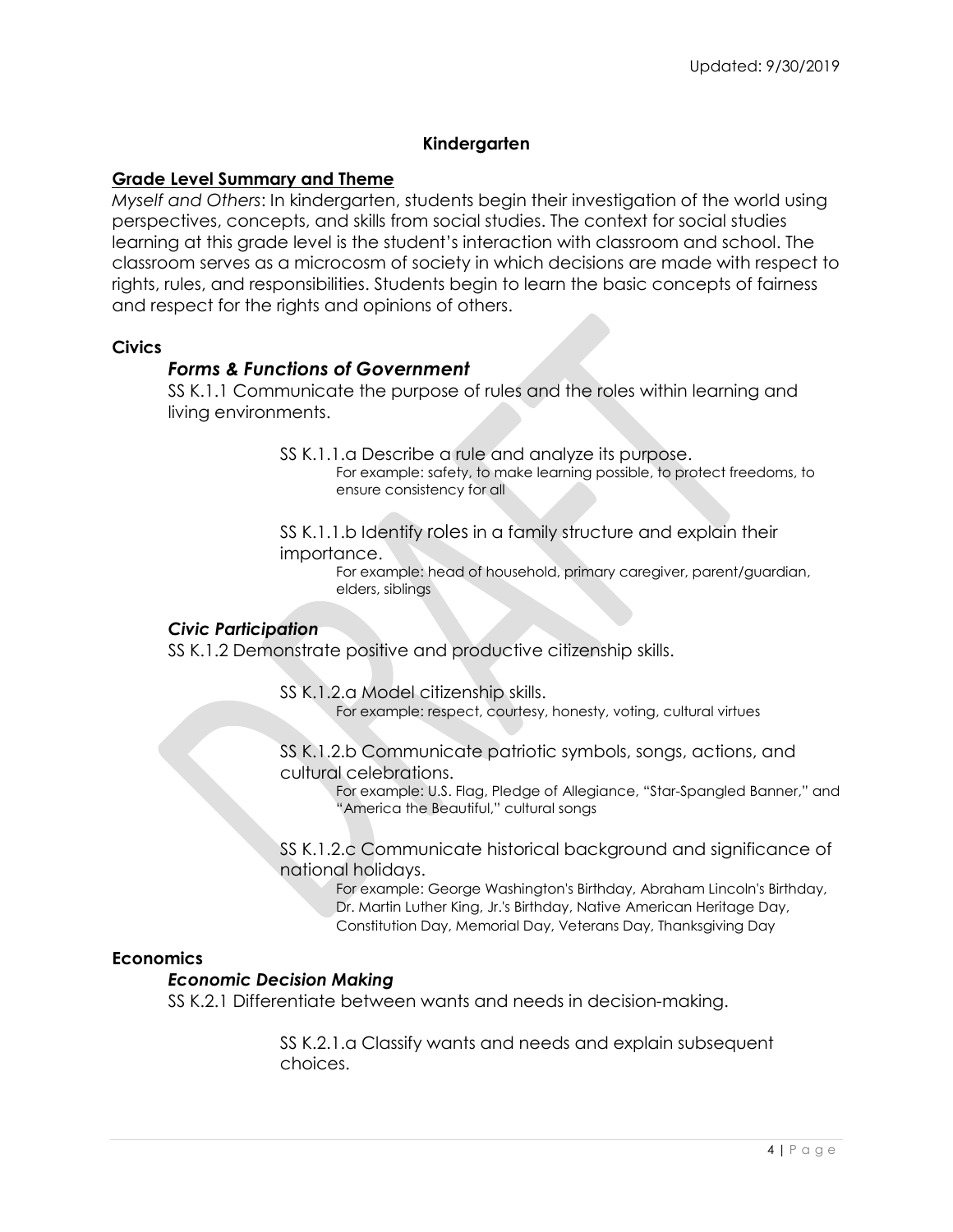# *Financial Literacy*

SS K.2.2 Recognize money is used to purchase goods and services to satisfy economic wants and needs.

SS K.2.2.a Explain the purposes of money.

# *Exchange and Markets*

SS K.2.3 not addressed at this level

# *National Economy*

SS K.2.4 not addressed at this level

# *Global Economy*

SS K.2.5 not addressed at this level

# **Geography**

# *Location and Place*

SS K.3.1 Explore where (spatial) and why people, places and environments are organized in the world.

> SS K.3.1.a Communicate personal directions to describe relative locations of people and objects.

For example: next to, over there, close to

SS K.3.1.b Identify locations in the school and around the classroom. For example: left/right, up/down, front/back, over/under, near/farsupplies, trash can, pencil sharpener, other students, library, gym, office, restroom, cafeteria

SS K.3.1.c Identify geographic tools as representations of local and distant places.

For example: maps, globes, photographs, GPS (Global Positioning System)

SS K.3.1.d Identify the difference between land and water on a globe.

# *Regions*

SS K.3.2 Explore places and regions.

SS K.3.2.a Identify physical characteristics of place. For example: landforms, bodies of water, weather

SS K.3.2.b Identify human characteristics of place. For example: cities, buildings, farms, roads, highways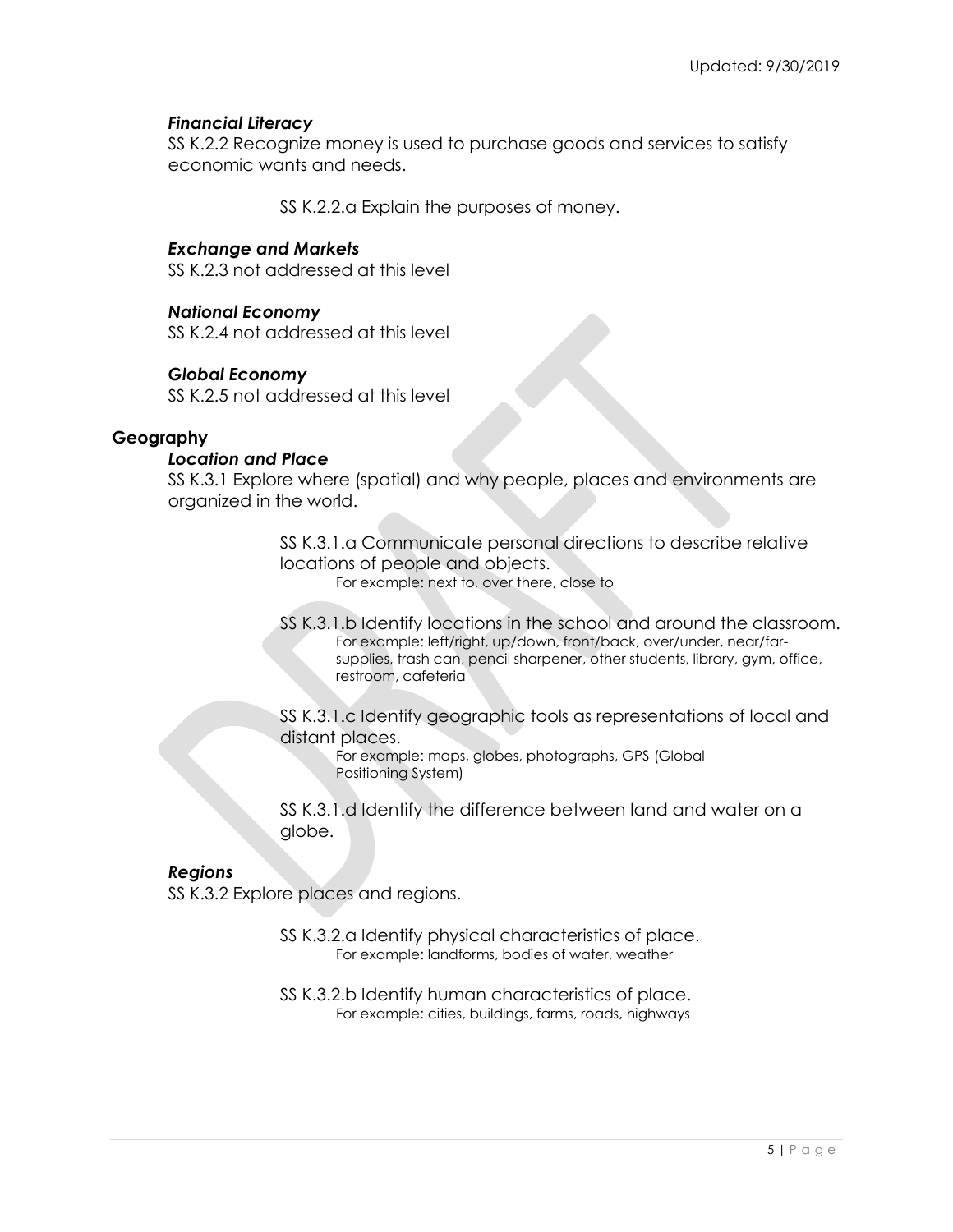# *Human-Environment Interaction*

SS K.3.3 Explore the relationship between humans and their physical environment.

> SS K.3.3.a Identify types of weather and the impact of weather on everyday life.

For example: rainy, snowy, sunny, cloudy, foggy - choice of clothing, rainouts

SS K.3.3.b Identify the four seasons.

SS K.3.3.c Inquire about how people prepare for and respond to severe weather.

For example: weather forecasting, tornado drills, winter clothing

### *Movement*

SS K.3.4 Recognize that people belong to different groups and live in different settings.

> SS K.3.4.a Identify students as members of various groups. For example: scouts, sports, classroom, family

SS K.3.4.b Identify places in the community where people may live. For example: farms, houses, apartments

# *Geospatial Skills and Geo-literacy*

SS K.3.5 Use geographic skills to make connections to students' lives.

SS K.3.5.a Apply geographic knowledge and techniques to navigate the classroom.

> For example: Locate people or places in relation to each other, or make a fire evacuation plan for your home.

### **History**

# *Change, Continuity, and Context*

SS K.4.1 Recognize patterns of continuity and change over time in themselves and others.

> SS K.4.1.a Identify concepts of time and chronology. For example: yesterday, today, tomorrow

SS K.4.1.b Identify the sequence of personal events and their impact.

For example: daily schedule, timelines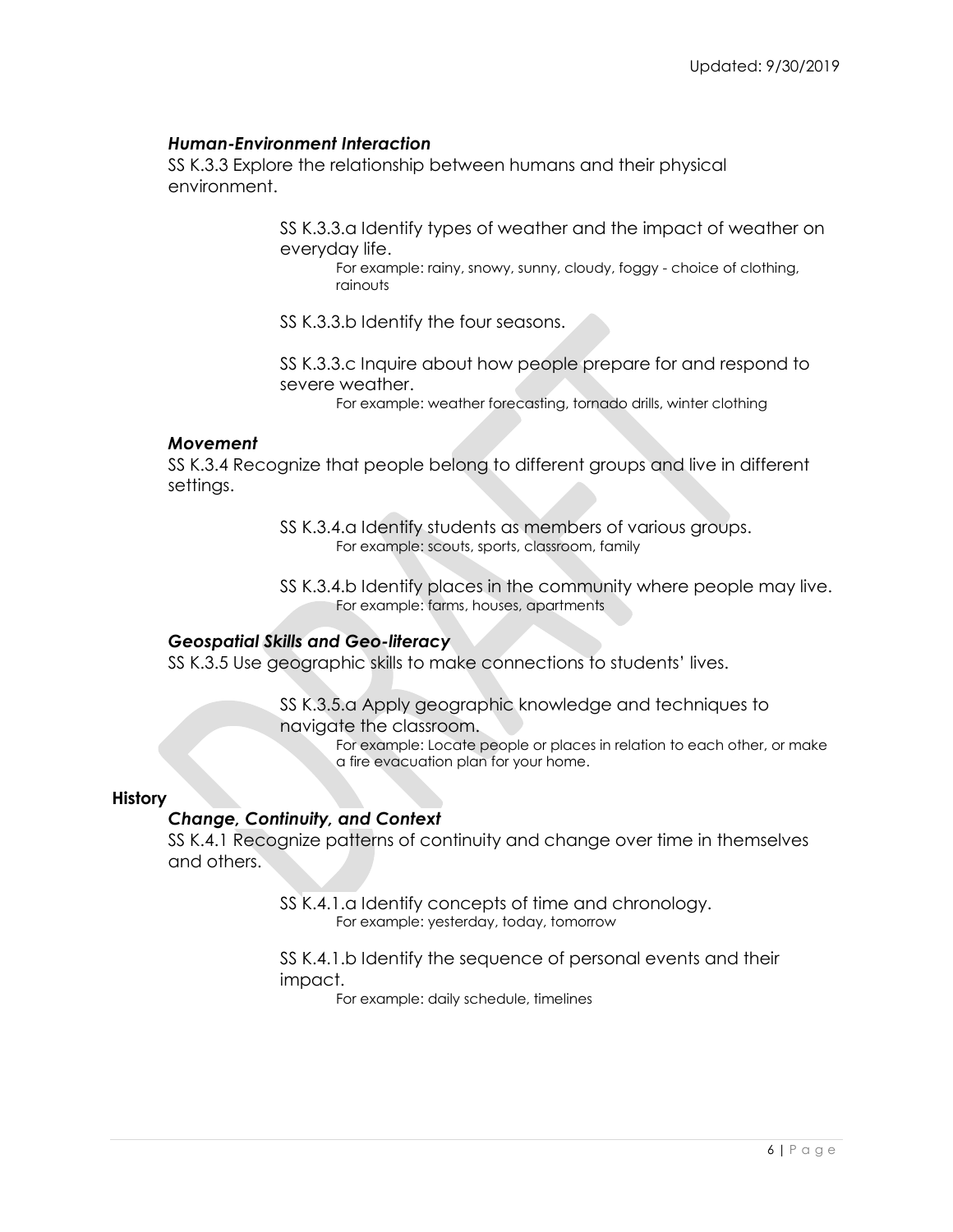# *Multiple Perspectives*

SS K.4.2 Recognize different perspectives of events.

SS K.4.2.a Compare perspectives of self and others. For example: events that occurred on the playground

### *Historical Analysis and Interpretation*

SS K.4.3 Identify historical people, events, and symbols.

- SS K.4.3.a Recognize historical people from a variety of cultures. For example: George Washington, Harriet Tubman, Crazy Horse, Martin Luther King, Jr.
- SS K.4.3.b Identify symbols of the United States. For example: American flag, bald eagle, Washington Monument, Statue of Liberty

SS K.4.3.c Differentiate between stories from the present and the past.

For example: literary and informational, history vs. historical fiction, past and present including different cultural perspectives

### *Historical Inquiry & Research*

SS K.4.4 Develop historical inquiry and research skills.

- SS K.4.4.a Construct questions about personal history.
	- For example: "How did my family come to live in this place?" "Where were other members of my family born?"

SS K.4.4.b Identify and cite appropriate sources when conducting historical research.

- For example: "My family member gave me this picture."
- SS K.4.4.c Gather and communicate historical information. For example: pictures, posters, and oral narratives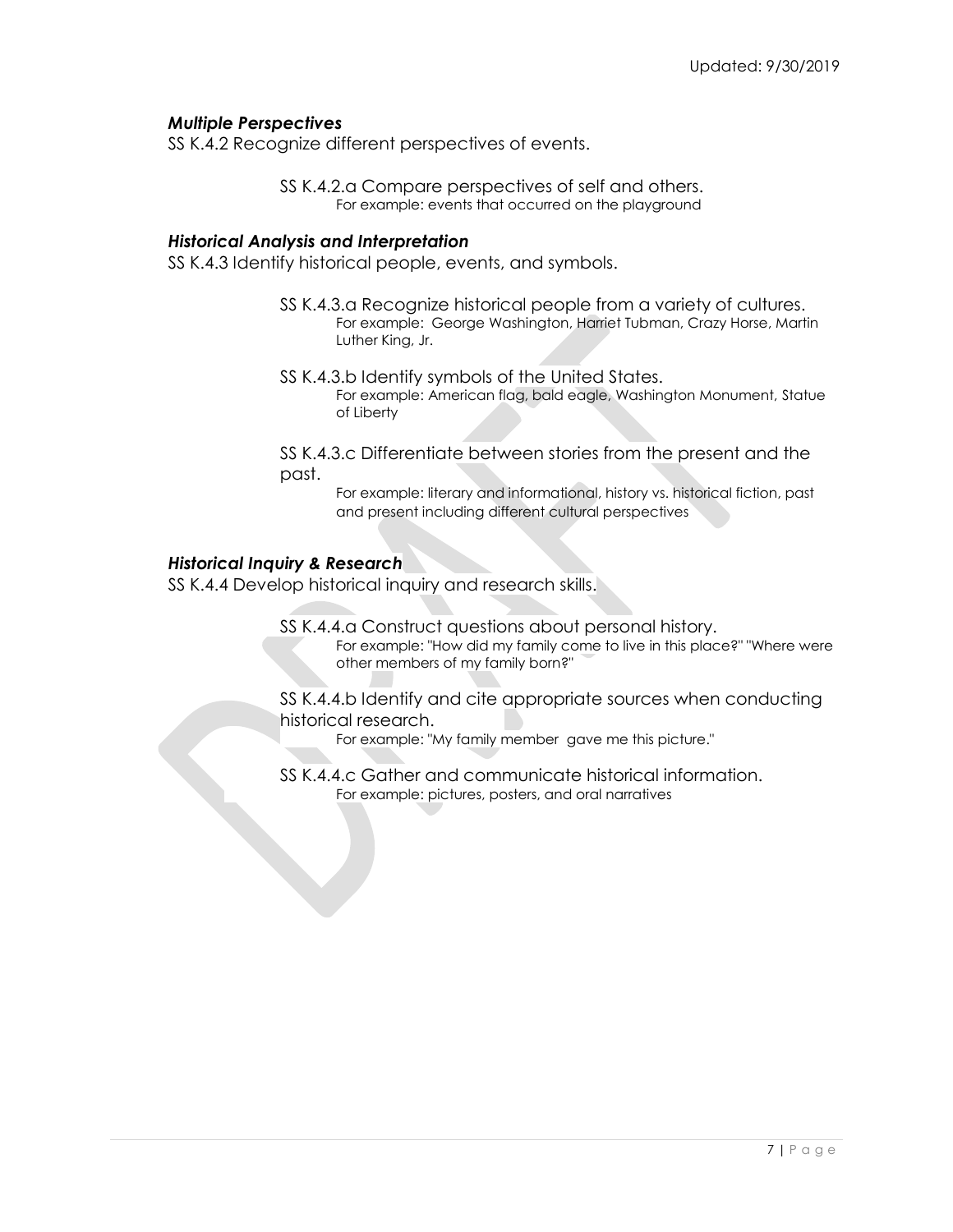# **Grade 1**

# **Grade Level Summary and Theme**

*Families - Living, Learning, and Working Together*: In first grade, students develop their understanding of basic concepts and ideas from civics, economics, geography, and history. The context for social studies learning in first grade is the family and the ways they choose to live and work together. To develop students' understanding of the basic social studies concepts, students are asked to think about families nearby and those far away.

### **Civics**

### *Forms and Functions of Government*

SS 1.1.1 Analyze the relationship between roles and rules within learning and living environments

> SS 1.1.1.a Explain how rules reduce and help resolve conflicts between people with different perspectives. For example: classroom rules, playground rules, school rules, family rules

> SS 1.1.1.b Identify leaders within a school community and explain the importance of their roles.

> > For example: teachers, administrators, nurse, playground supervisor, support staff

### *Civic Participation*

SS 1.1.2 Demonstrate positive and productive citizenship skills.

SS 1.1.2.a Model and communicate citizenship skills. For example: responsibility, voting or decision-making within a family structure, obeying civic laws, obeying family rules, cultural virtues

SS 1.1.2.b Identify patriotic symbols, songs, actions, holidays, and cultural celebrations.

> For example: U.S. Flag, bald eagle, Pledge of Allegiance, national holidays, cultural songs

SS 1.1.2.c Communicate historical background and significance of national holidays.

For example: George Washington's Birthday, Abraham Lincoln's Birthday, Dr. Martin Luther King, Jr.'s Birthday, Native American Heritage Day, Constitution Day, Memorial Day, Veterans Day, and Thanksgiving Day, and the roles that different cultures played in our community/nation

SS 1.1.2.d Compare and contrast historical and current government figures that exemplify civic engagement.

For example: governors, civic leaders of marginalized groups such as Susan B. Anthony, Martin Luther King, Jr., Rosa Parks, Chief Standing Bear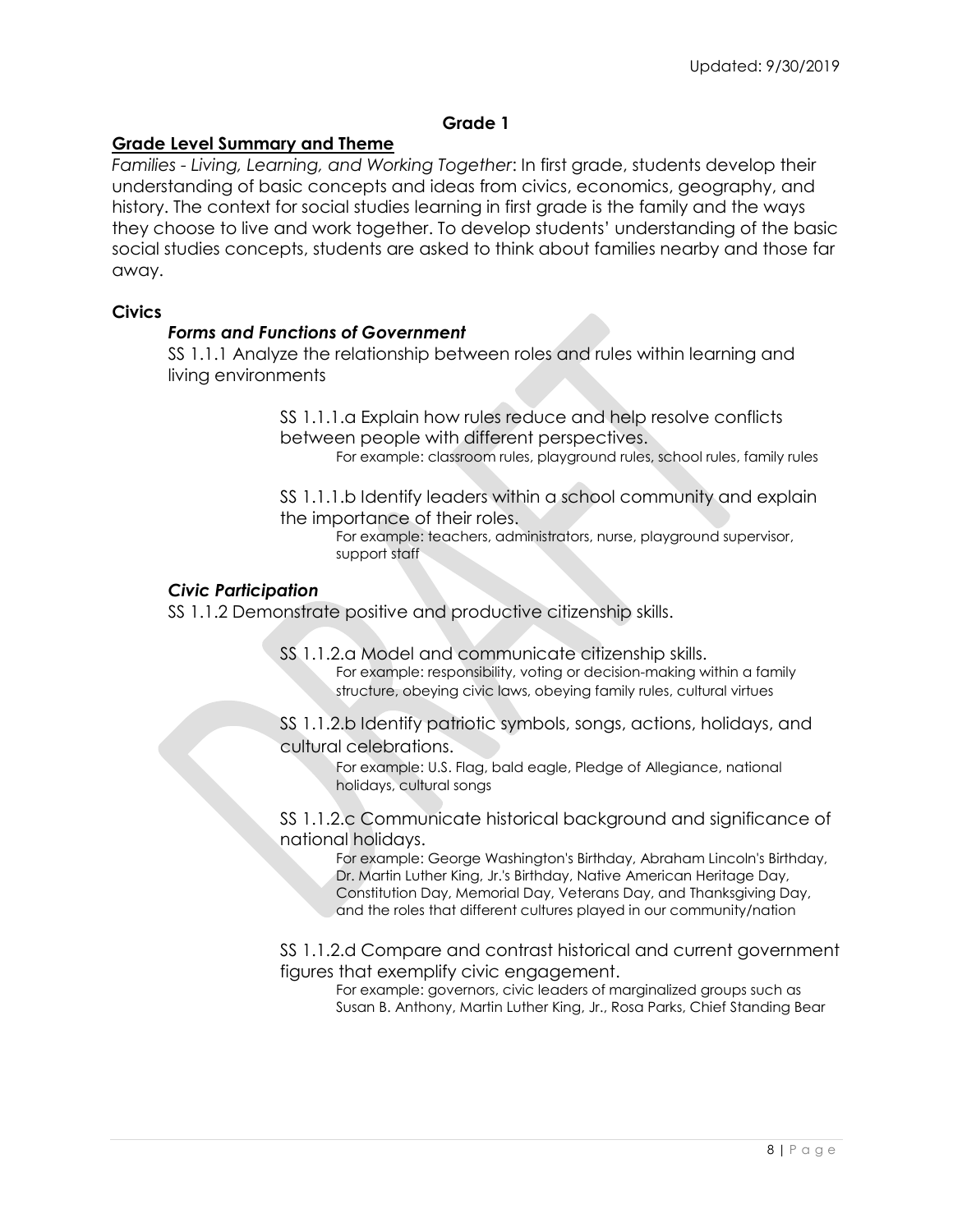# **Economics**

# *Economic Decision Making*

SS 1.2.1 Explain how scarcity necessitates making choices.

SS 1.2.1.a Identify gains and losses when choices are made. For example: tradeoff, opportunity cost

# *Financial Literacy*

SS 1.2.2 Compare spending and saving opportunities.

SS 1.2.2.a Give examples of situations where students and families could choose to save for future purchases

### *Exchange and Markets*

SS 1.2.3 Explain that resources are used to produce goods and services.

SS 1.2.3.a Categorize human and natural resources used to create goods and services.

> For example: iron ore (a natural resource) is made into steel, which the factory worker (a human resource) uses to build a bike (a good)

# *National Economy*

SS 1.2.4 not addressed at this level

# *Global Economy*

SS 1.2.5 not addressed at this level

# **Geography**

### *Location and Place*

SS 1.3.1 Explore where (spatial) and why people, places, and environments are organized in the world.

SS 1.3.1.a Identify the four cardinal directions.

SS 1.3.1.b Identify and describe locations in schools and homes and explain reasons for the locations.

For example: Why is the cafeteria next to the kitchen? Why is the office by the front door? Why is the nurse's office often located near the main office? Why is the water fountain near the restroom?

SS 1.3.1.c Create and use maps.

For example: maps of the home and school

SS 1.3.1.d Distinguish between continents and oceans.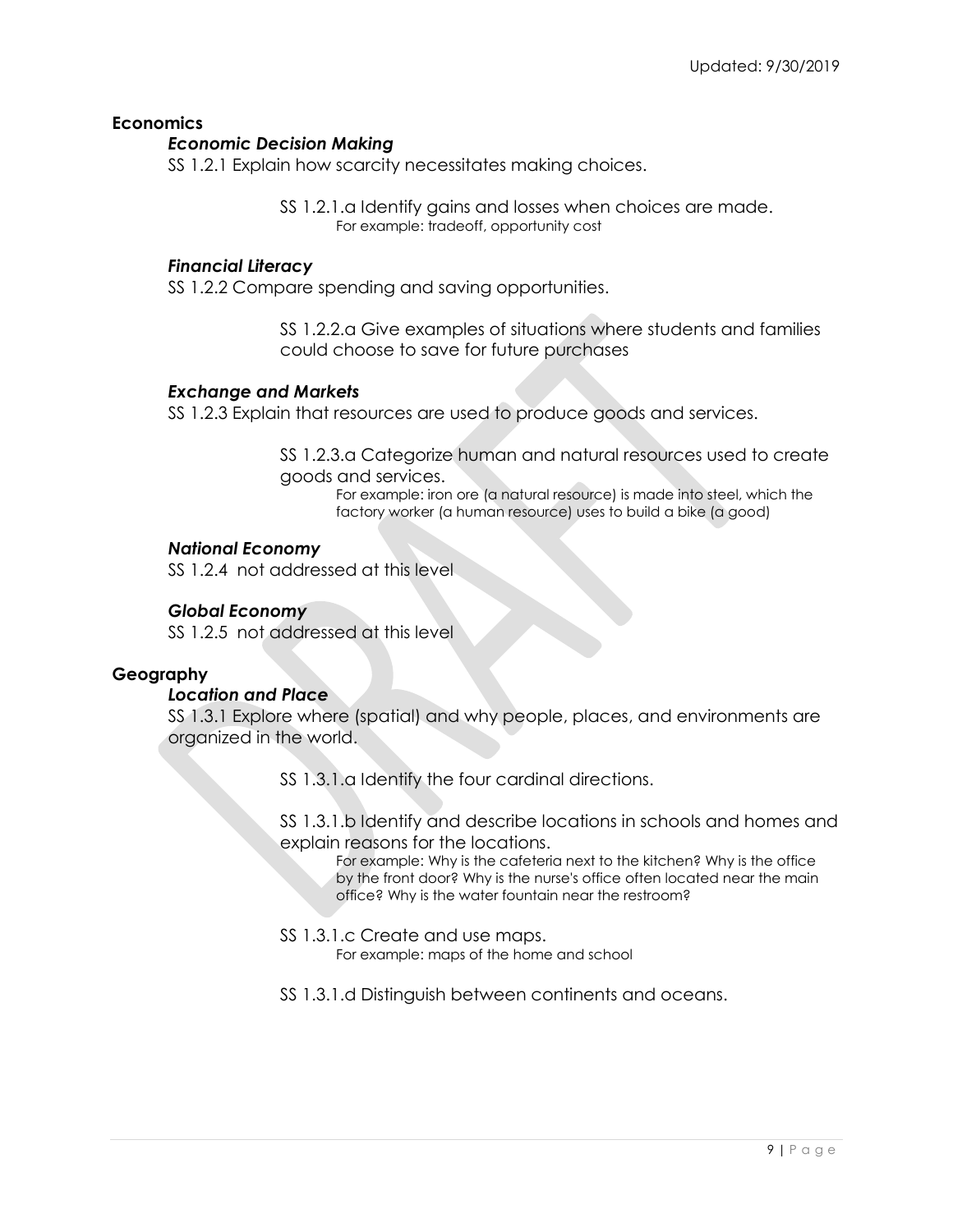# *Regions*

SS 1.3.2 Explore places and regions.

SS 1.3.2.a Identify and differentiate between physical features on maps, globes, graphics, and in the physical world. For example: mountains, plains, islands, hills, oceans, rivers, lakes

- SS 1.3.2.b Identify and differentiate between human features. For example: cities, farms, buildings, bridges, streets
- SS 1.3.2.c Explain how places change over time. For example: new building, a bigger road

# *Human-Environment Interaction*

SS 1.3.3 Explore the relationship between humans and their physical environment.

SS 1.3.3.a Interpret the impact of environmental hazards and severe weather on everyday life. For example: tornado drills, snow days,

floods

SS 1.3.3.b Identify Earth's natural resources. For example: minerals, air, land, water, soil

SS 1.3.3.c Describe how people adapt to their physical environment.

> For example: housing, reservations, land use, recreational activities, soil conservation, build dams

#### *Movement*

SS 1.3.4 Describe the characteristics of culture.

SS 1.3.4.a Identify cultural traits. For example: language, religion, food, music, sports, clothing

SS 1.3.4.b Describe the characteristics of individual culture. For example: food, language, celebrations

### *Geospatial Skills and Geo-literacy*

SS 1.3.5 Use geographic skills to make connections to students' lives.

SS 1.3.5.a Apply geographic knowledge and techniques to navigate the school.

For example: Make a map of the school or playground.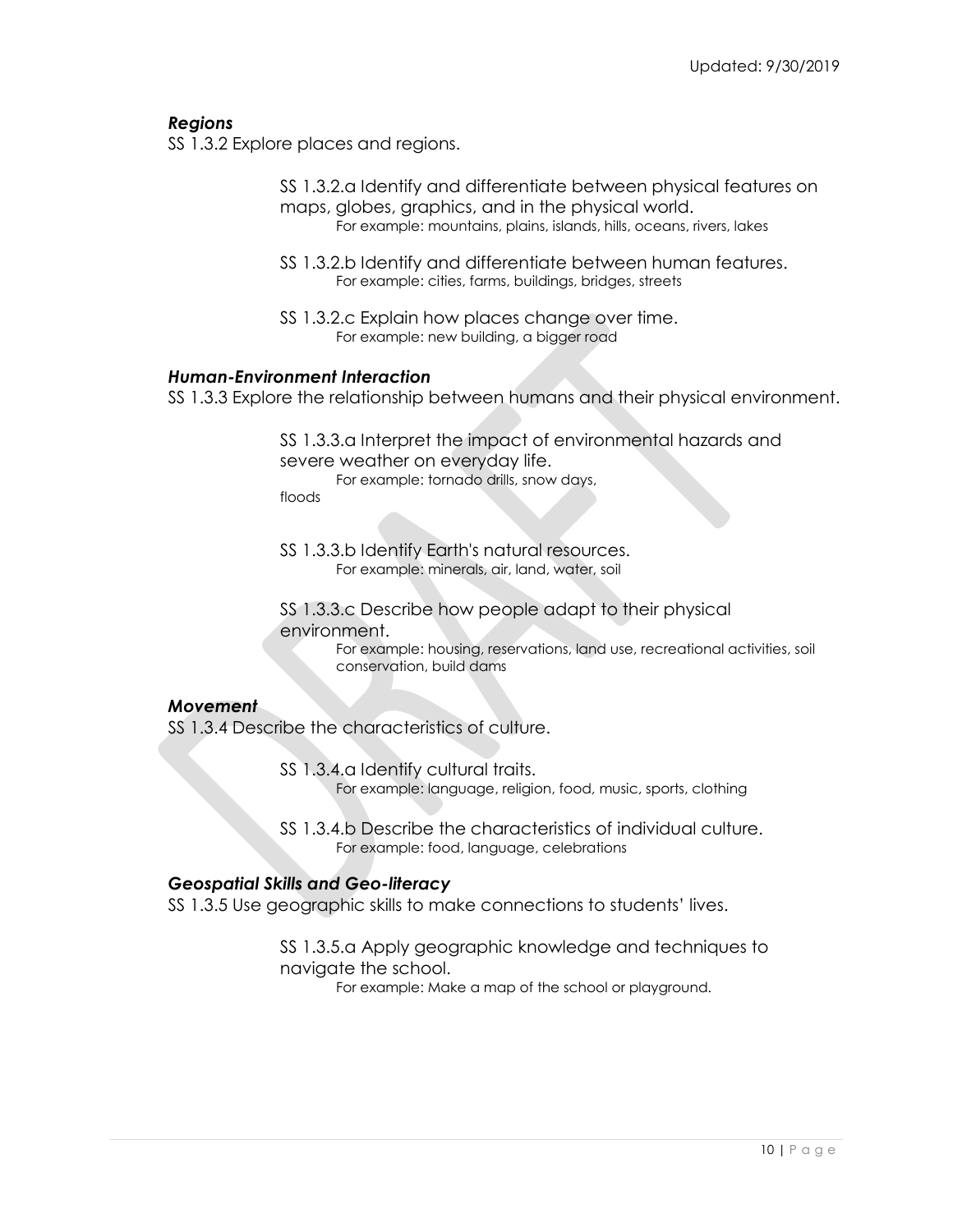# **History**

# *Change, Continuity, and Context*

SS 1.4.1 Recognize patterns of continuity and change over time in families.

- SS 1.4.1.a List and describe life events over time.
	- For example: weekly, monthly, yearly, seasonal celebrations from different cultural perspectives
- SS 1.4.1.b Compare and contrast family life from earlier times and today.
	- For example: "How was life different for earlier generations?"

### *Multiple Perspectives*

SS 1.4.2 Identify multiple perspectives of diverse family traditions.

SS 1.4.2.a Compare and contrast family traditions across cultures. For example: holidays, celebrations, milestones

# *Historical Analysis and Interpretation*

SS 1.4.3 Describe historical people, events, and symbols.

- SS 1.4.3.a Identify the contributions of historical people. For example: Abraham Lincoln, Frederick Douglass, Martin Luther King, Jr., Standing Bear, Willa Cather, Susan LaFlesche
- SS 1.4.3.b Identify symbols of the United States. For example: national anthem, other patriotic songs
- SS 1.4.3.c Describe how oral traditions, books, letters, and other artifacts help us to understand the past.

For example: show and tell of an artifact from the past, visiting a museum

# *Historical Inquiry & Research*

SS 1.4.4 Develop historical inquiry and research skills.

SS 1.4.4.a Construct and answer questions about family history. For example: "Where was I born?" "What do my family members remember from when I was a small child?"

SS 1.4.4.b Identify and cite appropriate texts, letters, and other artifacts for research.

For example: the title and author of the text from which information was taken

SS 1.4.4.c Gather and communicate historical information about families.

For example: picture, posters, and oral narratives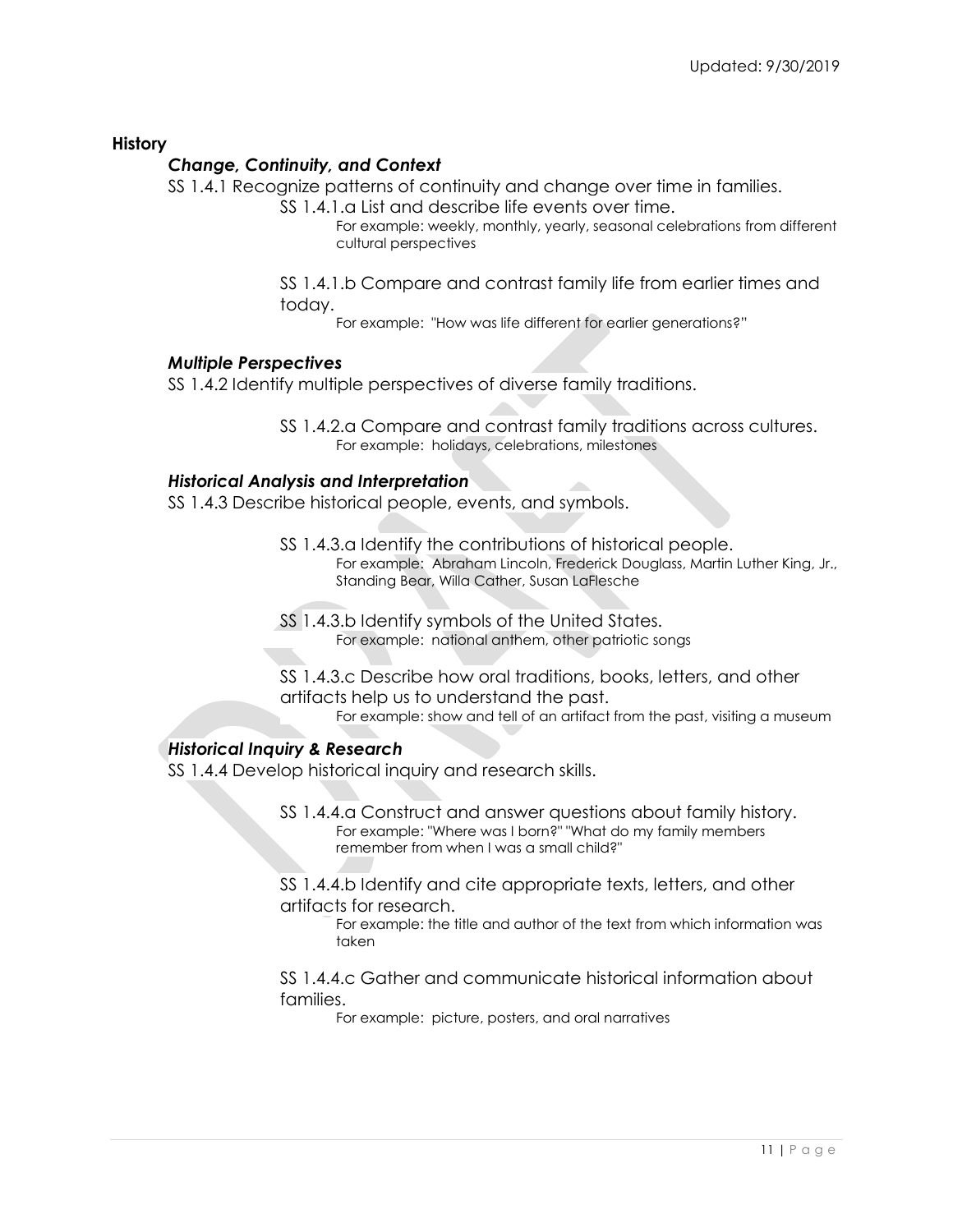# **Grade 2**

# **Grade Level Summary and Theme**

*Neighborhood*: In second grade, students apply their emerging understanding of civics, economics, geography, and history to their communities and others around the world. Students learn about how their community works as well as the variety of ways that communities organize themselves. To develop conceptual understanding, students examine the geographic and economic aspects of life in their own neighborhoods and compare them to those of people long ago.

### **Civics**

### *Forms and Functions of Government*

SS 2.1.1 Investigate and defend the responsibilities and rights of citizens in their communities.

> SS 2.1.1.a Contribute to developing rules by considering multiple points of view.

For example: classroom meetings, voting, consensus building activities

SS 2.1.1.b Demonstrate conflict management strategies as individuals, groups, and communities.

For example: respectful conversations, active participation, restating others' views, checking for understanding

### *Civic Participation*

SS 2.1.2 Contribute to making decisions using democratic traditions based on established rules.

> SS 2.1.2.a Identify and apply civic responsibilities that are important to individuals and their communities.

For example: voting, obeying laws, justice, equality, decision-making process in different cultures

SS 2.1.2.b Explain how patriotic symbols, songs, actions,

celebrations, and holidays reflect democratic traditions.

For example: what the colors of the U.S. Flag represent, symbolism of the bald eagle, reasons for reciting the Pledge of Allegiance, why national holidays were established and celebrated, the origination of tribal songs, how cultural songs and symbols unify communities

SS 2.1.2.c Communicate historical background and significance of national holidays.

For example: George Washington's Birthday, Abraham Lincoln's Birthday, Presidents Day, Dr. Martin Luther King, Jr. Day, Native American Heritage Day, Constitution Day, Memorial Day, Veterans Day, and Thanksgiving Day

SS 2.1.2.d Investigate ways to be actively engaged to improve family, school, and community.

For example: volunteerism, participation in school clubs and organizations, classroom jobs, following rules, bully prevention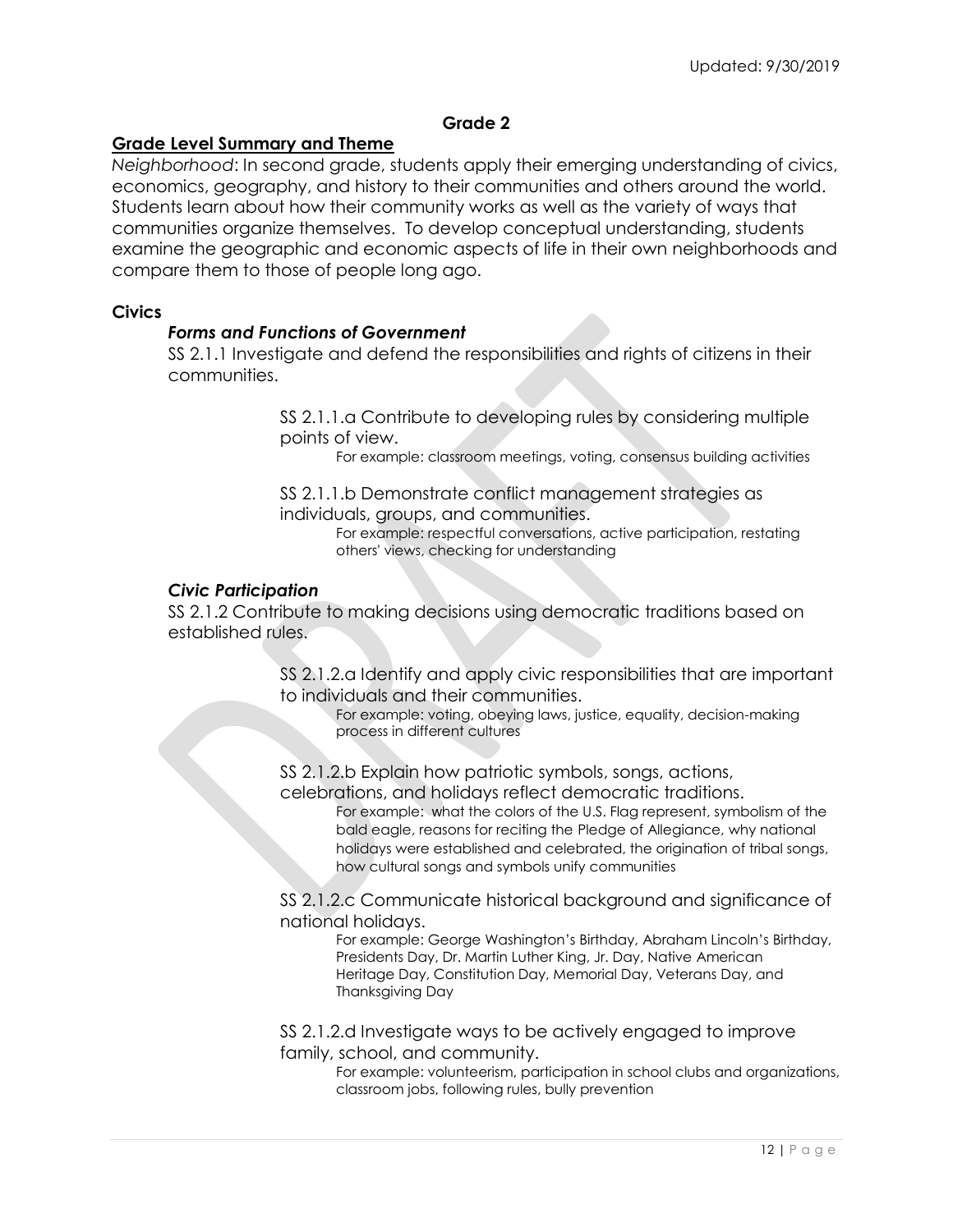### SS 2.1.2.e Model and communicate characteristics of good citizenship.

For example: establishing beliefs and justice, truth, equality, personal responsibilities for the common good, respect for diversity of opinions, cultural virtues

### **Economics**

# *Economic Decision Making*

SS 2.2.1 Evaluate choices about how to use scarce resources that involve prioritizing wants and needs.

> SS 2.2.1.a. Justify a decision made by providing evidence of possible gains and losses.

For example: tradeoff, opportunity cost, delayed gratification, savings

# *Financial Literacy*

SS 2.2.2 Demonstrate knowledge of currency, its denominations, and use.

SS 2.2.2.a Make transactions using currency emphasizing its use as a medium of exchange.

For example: via school store, buying pencils, purchases via debit card or Apple pay as a way to make transactions (medium of exchange)

# *Exchange and Markets*

SS 2.2.3 Describe how producers deliver products/services, earn an income, and satisfy economic needs and wants.

> SS 2.2.3.a. Explain the role of goods and services and supply and demand in a community.

For example: meet wants and needs

# SS 2.2.3.b. Describe how people in their communities earn income/wages through work.

For example: babysitter, teacher, firefighter, grocery store clerk, librarian, banker, lawyer, rancher, farmer, laborer

### *National Economy*

SS 2.2.4 Identify the goods and services governments provide.

SS 2.2.4.a Identify goods and services that local governments provide.

For example: water, fire department, police, educational programs

SS 2.2.4.b Explain how the local government uses taxes to pay for goods and services it provides. For example: roads, fire and law enforcement, libraries, schools

### *Global Economy*

SS 2.2.5 not addressed at this level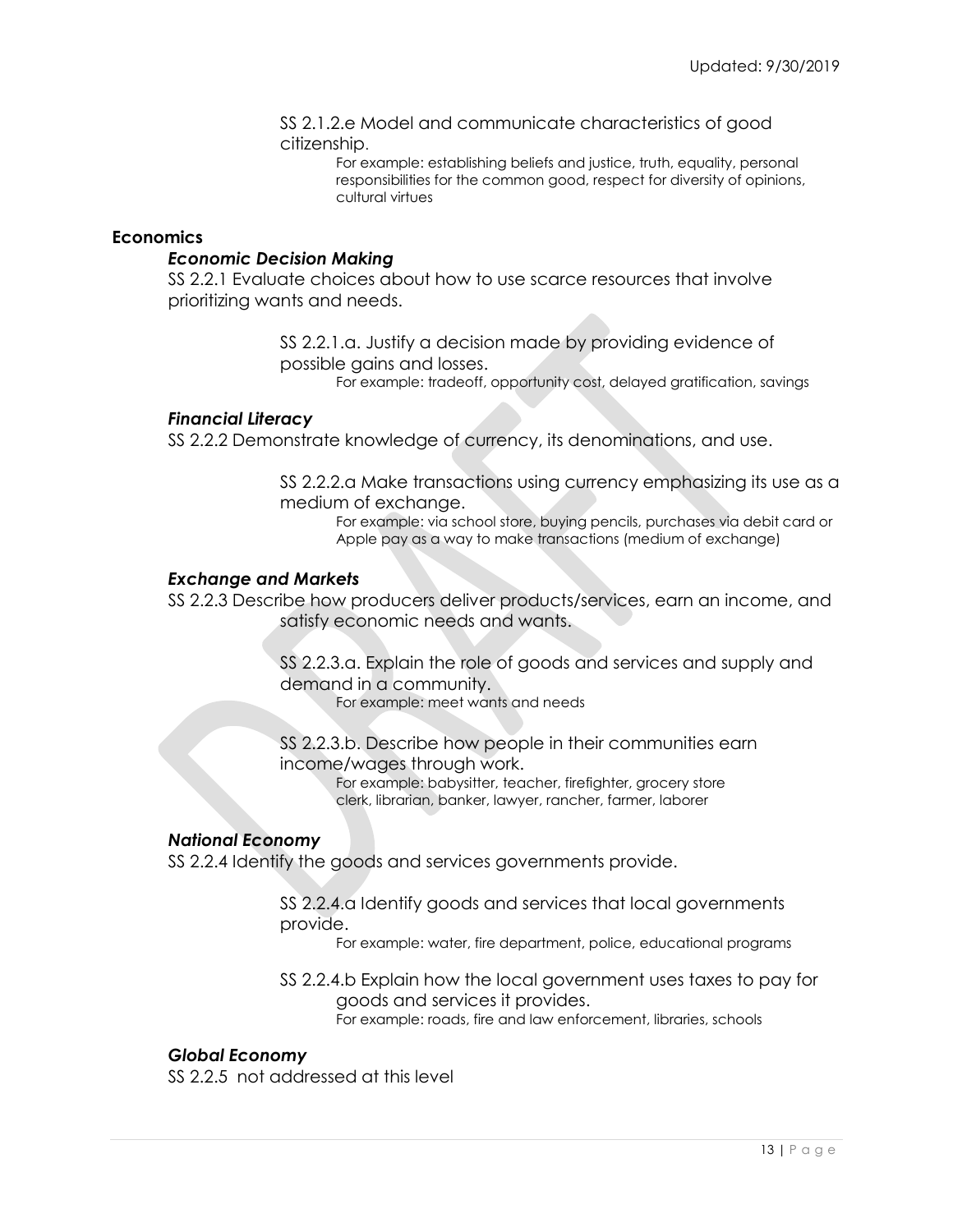# **Geography**

# *Location and Place*

SS 2.3.1 Explore where (spatial) and why people, places, and environments are organized in the world.

- SS 2.3.1.a Compare and contrast maps and globes.
	- For example: The shape of a globe makes it look more realistic. You can't see all of the continents and oceans on the globe like you can on a map unless you turn it. Maps can be transported more easily. Globes might have texture for landforms that maps do not have.
- SS 2.3.1.b Identify and describe locations in neighborhoods. For example: home, the park, friend's house, fire station, grocery store
- SS 2.3.1.c Identify and apply map elements. For example: title, symbols, legend, and cardinal directions

SS 2.3.1.d Locate communities, Nebraska, and the United States on maps and globes.

SS 2.3.1.e Explain why things are located where they are in neighborhoods. For example: Why are stores on a main street?

# *Regions*

SS 2.3.2 Compare places and regions.

SS 2.3.2.a Identify and differentiate between physical and human features of neighborhoods and communities. For example: vegetation, ravines, housing, streets, sewers, road signs

SS 2.3.2.b Describe local places and regions. For example: prairie, forest, farm land, ranch land, local community

SS 2.3.2.c Explain how places and regions change over time.

### *Human-Environment Interaction*

SS 2.3.3 Describe relationships between humans and the physical environment.

SS 2.3.3.a Identify examples of Earth's physical processes. For example: wind and water erosion/deposition

SS 2.3.3.b Describe how seasonal weather patterns, natural hazards, and natural resources affect human activities. For example: seasonal jobs (landscaping, street/grounds maintenance, construction), seasonal foods, drought causing water shortages

SS 2.3.3.c Match resources to their sources.

For example: food from farms, wood from trees, minerals from the ground, fish from bodies of water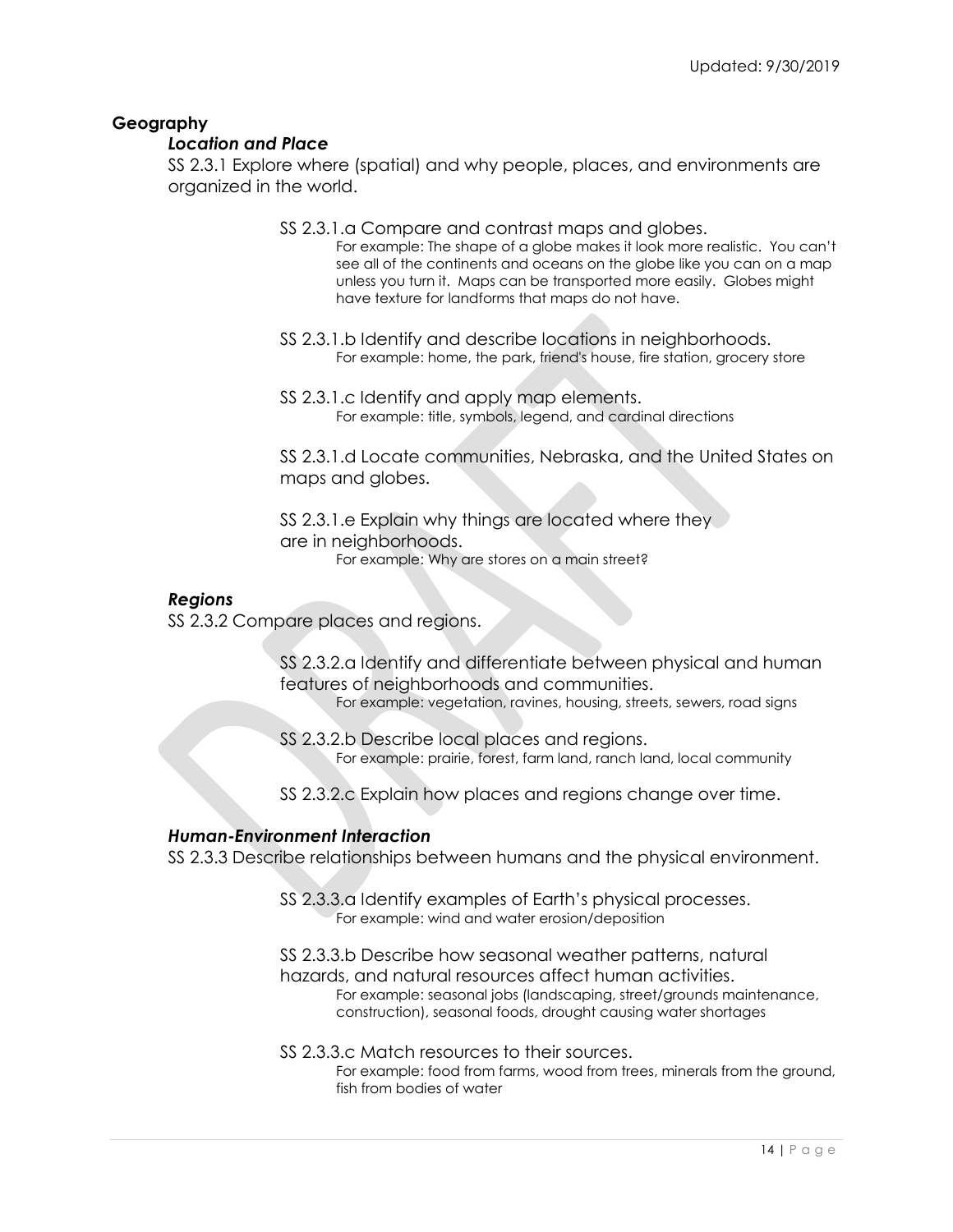SS 2.3.3.d Describe how people adapt to their physical environment.

For example: soil conservation, build levees, grow plants and raise animals

#### *Movement*

SS 2.3.4 Describe different groups of people and the different settings where they live.

> SS 2.3.4.a Describe cultures of the local community and other communities.

For example: food, language, celebrations, religions, music, sports

SS 2.3.4.b Identify examples of cultural markers in the community. For example: religious or institutional structures, names of streets, types of businesses, buildings

### *Geospatial Skills and Geo-literacy*

SS 2.3.5 Use geographic skills to make connections to students' lives.

SS 2.3.5.a Apply geographic knowledge and techniques to navigate students' homes and neighborhoods. For example: Use navigation tools to map out shortest route to school; Map the route of a school field trip to multiple destinations.

#### **History**

### *Change, Continuity, and Context*

SS 2.4.1 Recognize patterns of continuity and change over time in neighborhoods.

> SS 2.4.1.a Describe how a neighborhood has changed over the course of time using maps and other artifacts.

For example: pictures from school library/media center

SS 2.4.1.b Compare and contrast how different neighborhoods have changed over time.

For example: photographs of school building, materials from local historical society

# *Multiple Perspectives*

SS 2.4.2 Compare multiple perspectives of events within neighborhoods.

SS 2.4.2.a Compare and contrast perspectives from multiple sources regarding the same event.

> For example: Compare and contrast different holiday displays in your neighborhood.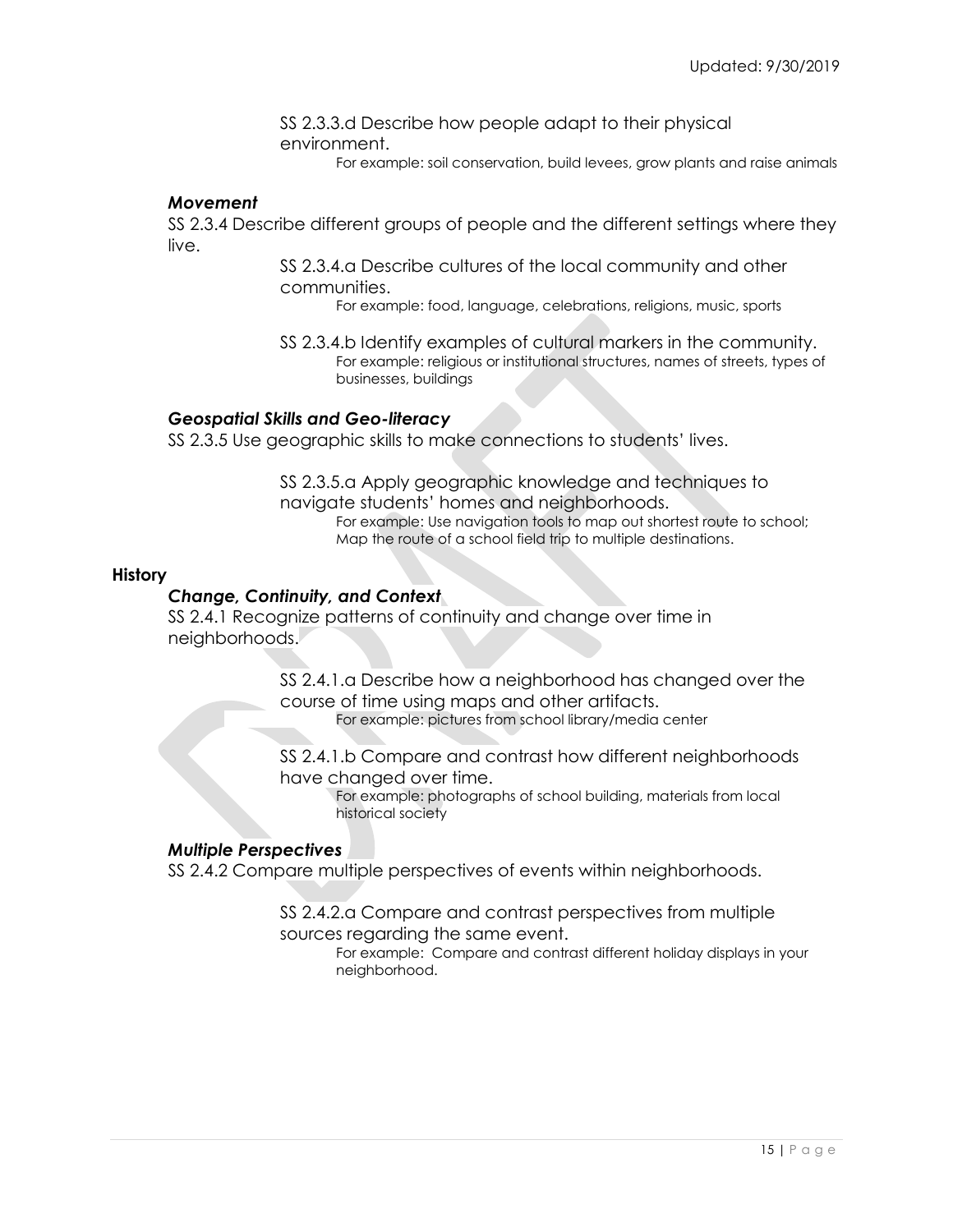# *Historical Analysis and Interpretation*

SS 2.4.3 Determine past and current events, issues, and people relevant to a neighborhood.

> SS 2.4.3.a Describe historical people, events, ideas, and symbols (including various cultures and ethnic groups) that impacted a neighborhood.

For example: library, police station, schools, local monuments, city hall, and tribal headquarters

# *Historical Inquiry & Research*

SS 2.4.4 Develop historical inquiry and research skills.

SS 2.4.4.a Construct and answer questions about neighborhood history.

For example: What parks or community buildings are there? When were they built?

SS 2.4.4.b Identify, obtain, and cite appropriate primary and secondary sources for research.

> For example: identifying titles and authors of texts where students located information

SS 2.4.4.c Gather and present historical information about a neighborhood.

For example: Ask questions of a guest speaker in the classroom.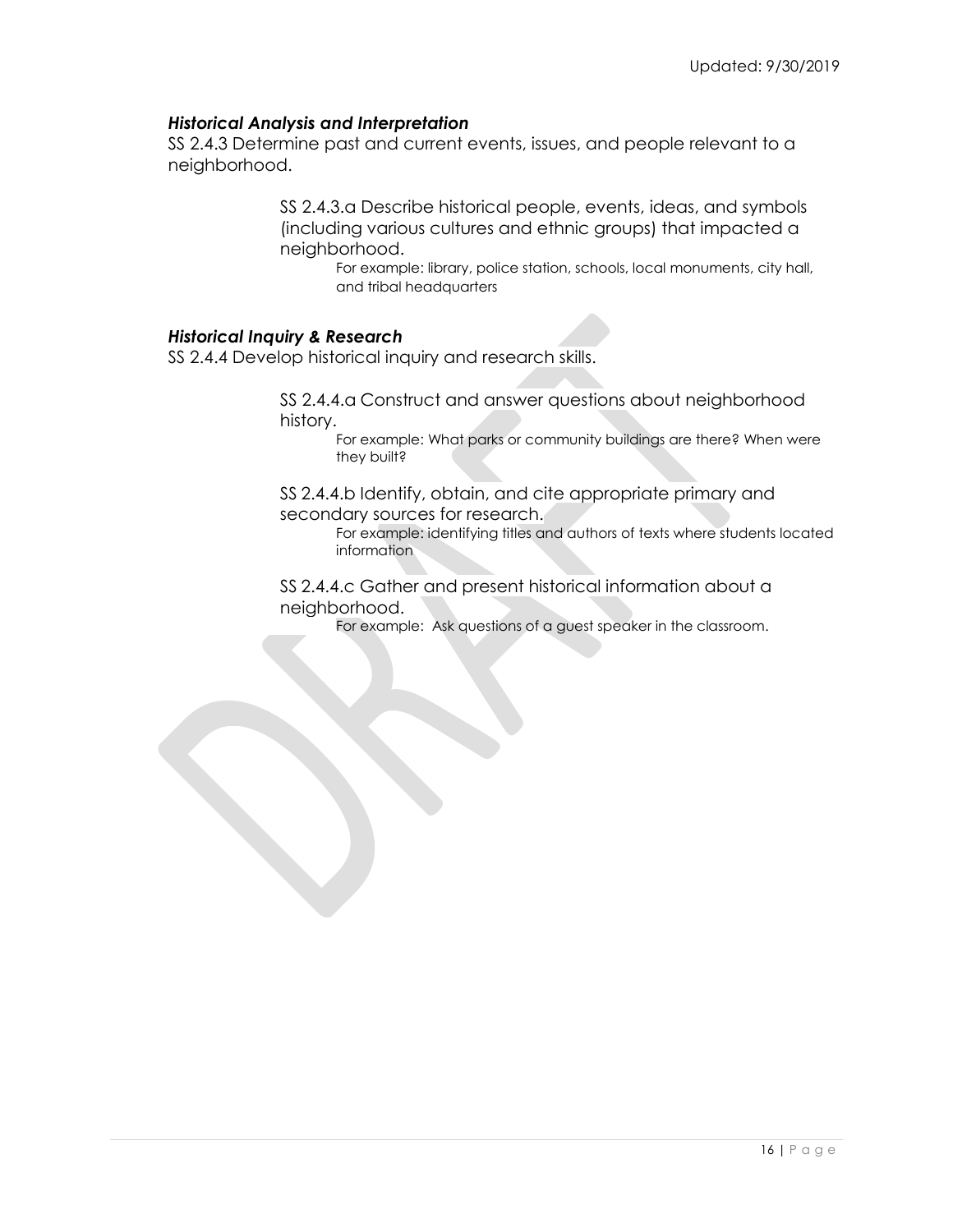# **Grade 3**

# *Grade Level Summary and Theme*

*Communities Near and Far*: In third grade, students begin to explore more complex concepts and ideas from civics, economics, geography, and history as they study the varied backgrounds of people living in Nebraska and how they relate to other regions of the United States. Emphasis is on cultures in the United States, including the study of Native Americans and other indigenous people (such as Pacific Islanders, Native Hawaiians, Native Alaskans). Students examine these cultures from the past and in the present and the impact they have had in shaping our contemporary society. They begin to look at issues and events from more than one perspective.

#### **Civics**

#### *Forms & Function of Government*

SS 3.1.1 Analyze the structure and function of local governments.

- SS 3.1.1.a Compare and contrast the structure and function of roles commonly found in local governments.
	- For example: mayor, city manager, city council, village board, tribal council
- SS 3.1.1.b Communicate how and why a community creates laws. For example: civil discourse, active participation, apply knowledge to address meaningful issues within our society

SS 3.1.1.c Investigate and summarize the roles that leaders and other citizens serve in local communities.

> For example: city council, mayor, city manager, village clerk, county commissioner, sheriff's office, school board, neighborhood associations, PTA, tribal council

SS 3.1.1.d Justify the importance of roles that leaders and citizens serve in local government.

> For example: creation of local laws, safety, transportation (roads department), economic development, management of public funds, enforcement of laws

### *Civic Participation*

SS 3.1.2 Describe the impact of individual and group decisions at the community level.

> SS 3.1.2.a Identify and model rights and responsibilities of citizens at the community level.

For example: voting, public service, service learning projects

SS 3.1.2.b Explain how patriotic symbols, songs, actions,

celebrations, and holidays are recognized in local communities. For example: flag etiquette, bald eagle, Pledge of Allegiance, national holidays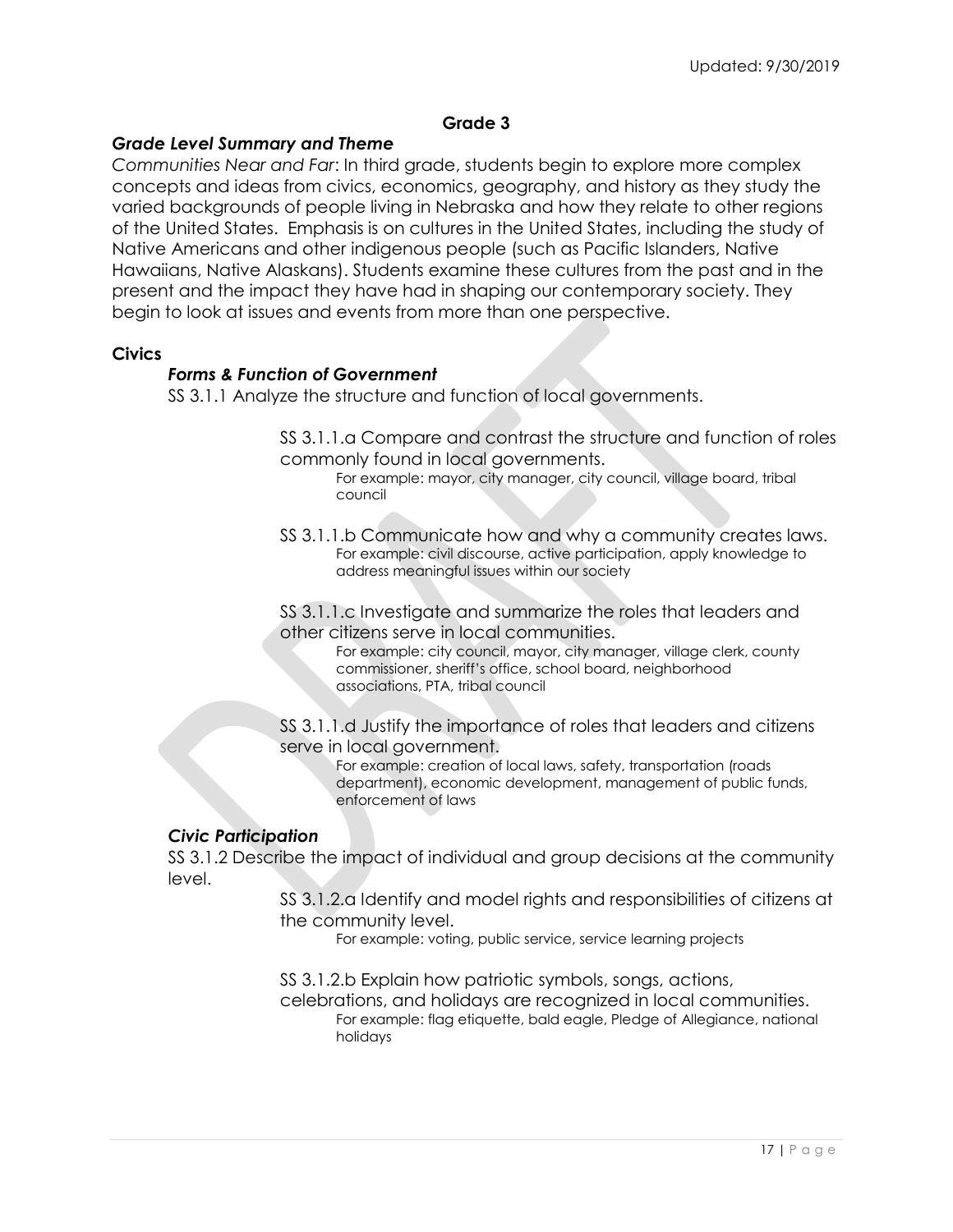SS 3.1.2.c Communicate the background of national holidays or historical events, their significance, and how they are recognized in the local community.

For example: George Washington's Birthday, Abraham Lincoln's Birthday, Presidents Day, Dr. Martin Luther King, Jr. Day, Native American Heritage Day, Constitution Day, Memorial Day, Veterans Day, Thanksgiving Day, Patriots' Day (Recognition of 9/11)

SS 3.1.2.d Identify and engage in opportunities to serve the local community.

For example: volunteerism, service learning, participation in community clubs and organizations

SS 3.1.2.e Engage in discourse that demonstrates respect and consideration of multiple points of view.

For example: class meetings, observe a city council meeting, school board meeting, class debate

SS 3.1.2.f Describe the decisions of local leaders and how they affect public policy.

For example: recycling/trash hauling plan, city snow removal, disaster relief

# **Economics**

# *Economic Decision Making*

SS 3.2.1 Explain that people choose and decide what services they ask their local and state government to provide and pay for.

> SS 3.2.1.a Identify goods and services funded through state or local taxes.

For example: snow removal, waste management, law enforcement

# *Financial Literacy*

SS 3.2.2 Evaluate choices and consequences for spending and saving.

SS 3.2.2.a Given a budget, make choices as to what to purchase, what to give up, and what to save.

### *Exchange and Markets*

SS 3.2.3 Explain that markets are places where buyers and sellers exchange goods and services.

> SS 3.2.3.a Indicate various markets where buyers and sellers meet. For example: grocery store, buy things online, mall, fast food places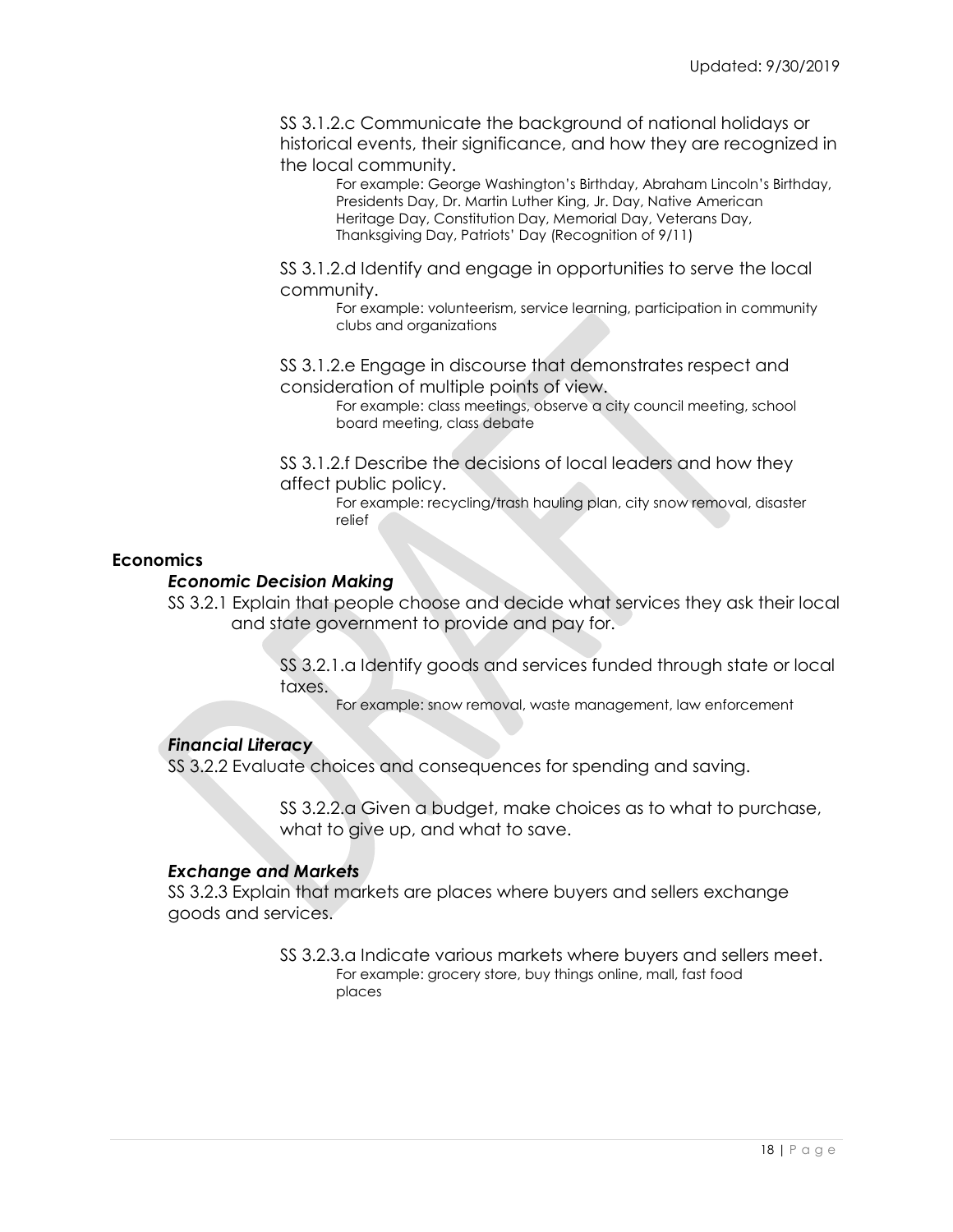# *National Economy*

SS 3.2.4 Describe how the local community trades with other communities.

SS 3.2.4.a Identify local goods and services that could be traded with people everywhere.

For example: corn, soybeans, beef, irrigation systems, dry edible beans, art buffalo, hides, fish

# *Global Economy*

SS 3.2.5 not addressed at this level

# **Geography**

# *Location and Place*

SS 3.3.1 Explore where (spatial) and why people, places, and environments are organized in the world.

SS 3.3.1.a Identify and apply map elements.

For example: title, scale, symbols, legend, and cardinal and intermediate directions

SS 3.3.1.b Use a map to identify location and distribution of physical and human features.

For example: rivers/roads, cities/towns, bodies of water, landforms

SS 3.3.1.c Determine why things are located where they are in the community.

For example: Why are stores located on main streets? Why are schools near homes? What might be a better location for a school?

SS 3.3.1.d Locate specific places on maps and globes. For example: Missouri River, Platte River, Rocky Mountains, Nebraska, the student's community

SS 3.3.1.e Identify the continents, oceans, and hemispheres.

# *Regions*

SS 3.3.2 Compare the characteristics of places and regions.

SS 3.3.2.a Identify and differentiate between physical and human features of neighborhoods and communities.

For example: vegetation, hills, waterways, housing, streets, business/residential areas

SS 3.3.2.b Compare and contrast local places and regions with other places and regions.

For example: prairie and forest, local community with another community, life on and off a reservation, products from Nebraska and another state, crops grown in Nebraska and another state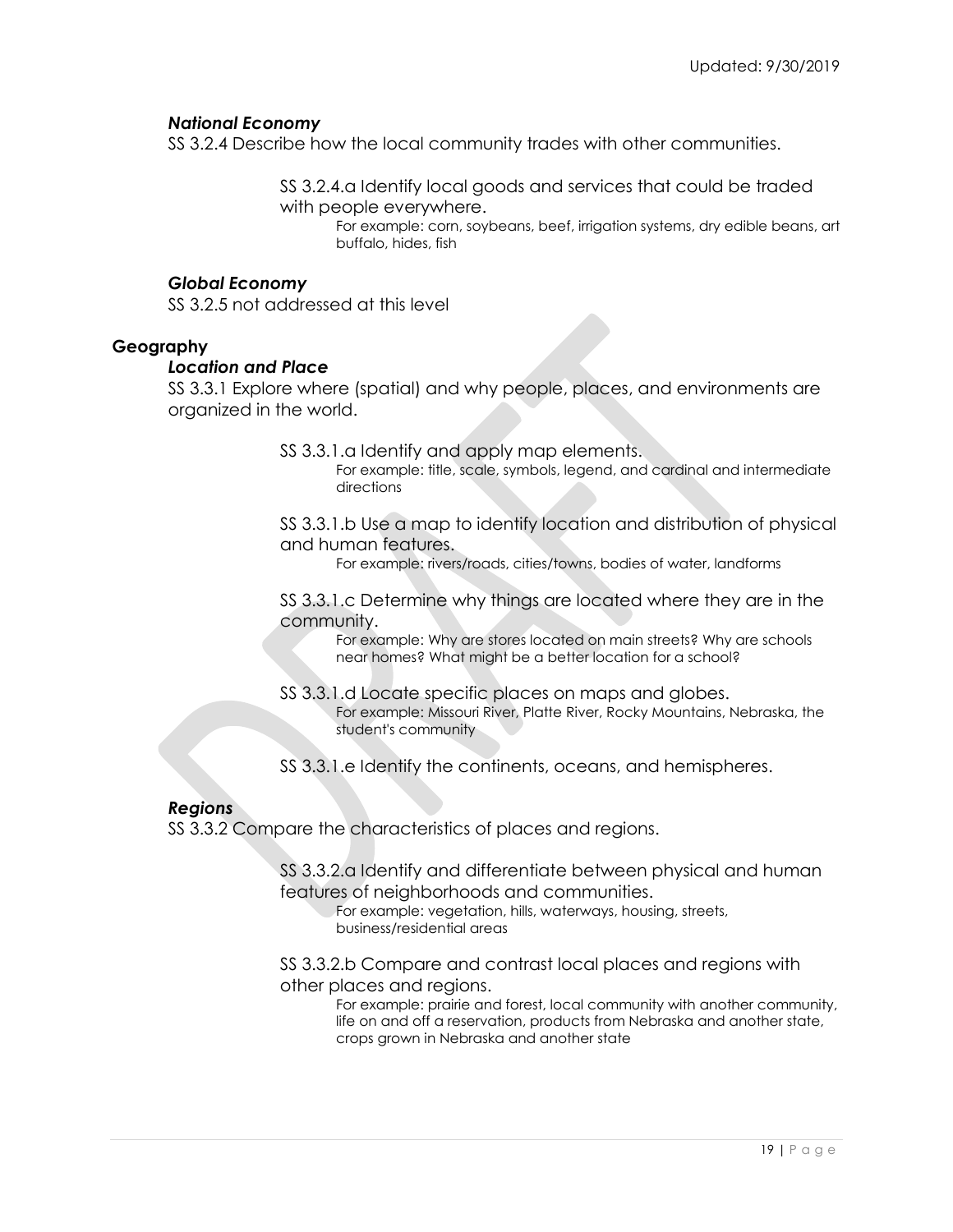SS 3.3.2.c Explain how and why places and regions change over time.

For example: population growth (more housing, schools), demolition/renovation of old/unsafe structures, flood control measures

#### *Human-Environment Interaction*

SS 3.3.3 Explain relationships between humans and the physical environment.

- SS 3.3.3.a Describe how the environment influences human activities and how humans alter the environment to suit their needs. For example: climate, water cycle, soil fertility impact agricultural production, usage of land and energy - land formation impacts transportation and communication, agriculture, transportation, industry, use of natural resources, regulations/practices to protect the environment
- SS 3.3.3.b Identify ecosystems. For example: forests, deserts, grasslands
- SS 3.3.3.c Explain the importance of Earth's natural resources. For example: minerals, air, water, land

SS 3.3.3.d Describe how humans develop communities in local settings.

For example: roads, landfills, utilities, land use patterns

### *Movement*

SS 3.3.4 Compare and contrast the characteristics of local cultures.

SS 3.3.4.a Compare and contrast cultural traits within a community. For example: language, religion, food, music, sports

SS 3.3.4.b Describe examples of how and why cultures change in a community.

For example: technology, education, employment, migration

### *Geospatial Skills and Geo-literacy*

SS 3.3.5 Use geographic skills to make connections to issues and events.

SS 3.3.5.a Identify and evaluate how changes in human and physical geography have shaped the community. For example: placement of schools/hospitals, building of roads, access to water sources, suitable soil for farming

#### **History**

#### *Change, Continuity, and Context*

SS. 3.4.1 Detect and apply patterns of continuity and change over time in communities (town or city).

> SS 3.4.1.a Describe community events over time using maps and other artifacts.

> > For example: weekly, monthly, yearly, seasonal happenings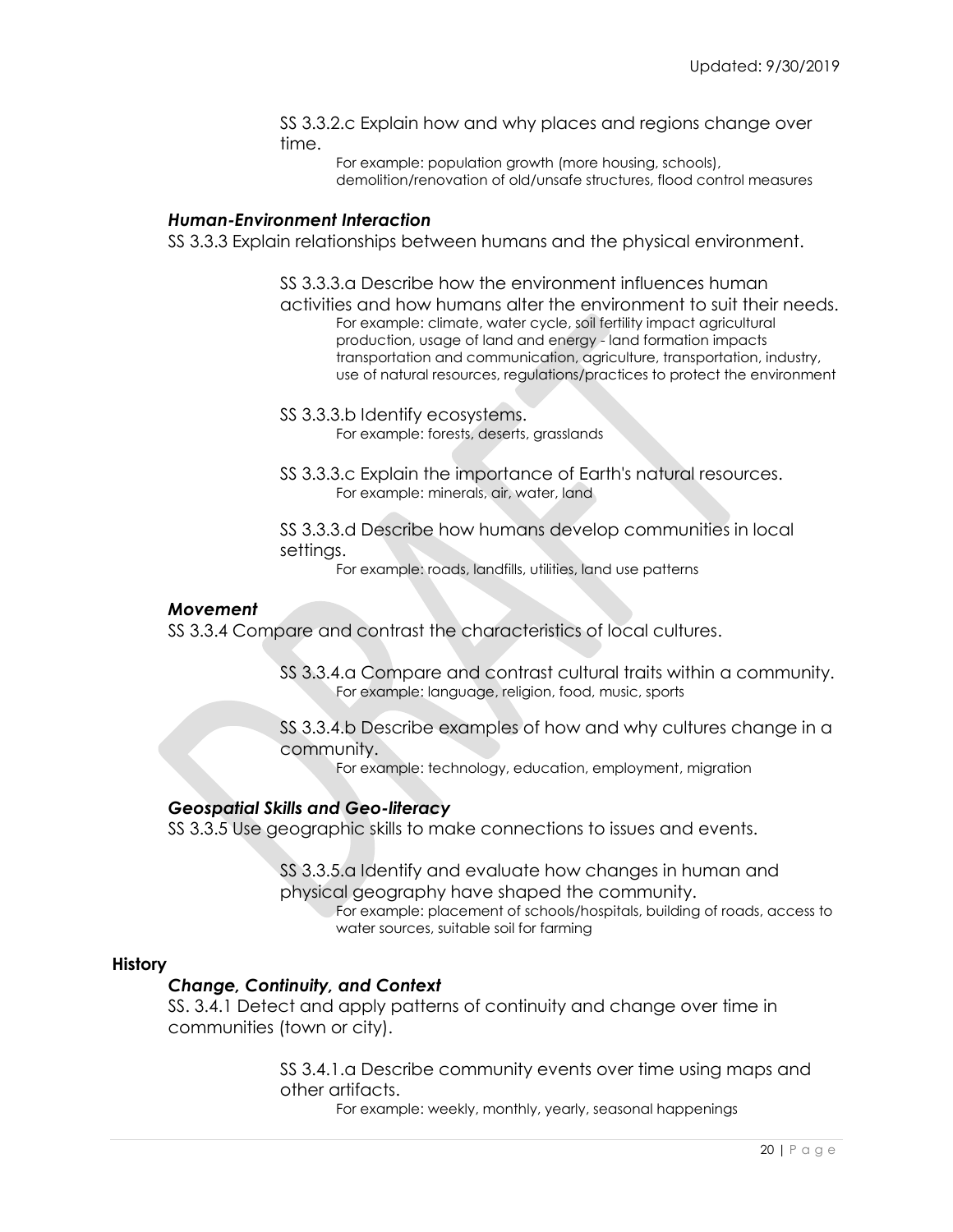SS 3.4.1.b Compare and contrast how different communities have changed over time.

For example: parks and playground equipment, different economic communities, different kinds of schools, compare rural and urban communities

### *Multiple Perspectives*

SS 3.4.2 Describe and explain multiple perspectives of events within a community.

> SS 3.4.2.a Describe the role of diverse groups of people, events, and ideas in the development of a community.

For example: local cultural figures, landmarks, celebrations, cultural events

SS 3.4.2.b Compare and contrast conflicting perspectives about a past event in a community.

For example: widening a street, where to construct a park or building

### *Historical Analysis and Interpretation*

SS 3.4.3 Select past and current events and people relevant to the community.

SS 3.4.3.a Determine factual information about community historical events through use of a variety of sources such as artifacts, pictures, and documents.

For example: local cultural figures, landmarks, celebrations, cultural events

SS 3.4.3.b Identify how decisions affected events in a community. For example: decisions on location, growth, etc.

### *Historical Inquiry and Research*

SS 3.4.4 Develop historical inquiry and research skills.

SS 3.4.4.a Construct and answer questions about multiple community histories from viewpoints of that community.. For example: How does the founding of a town differ for different groups? Why?

SS 3.4.4.b Identify, obtain, and cite appropriate primary and secondary sources for research about the local community. For example: Local newspapers, town charters, and local treaties

SS 3.4.4.c Gather and communicate historical information about the community.

For example: interview a community member, find community resources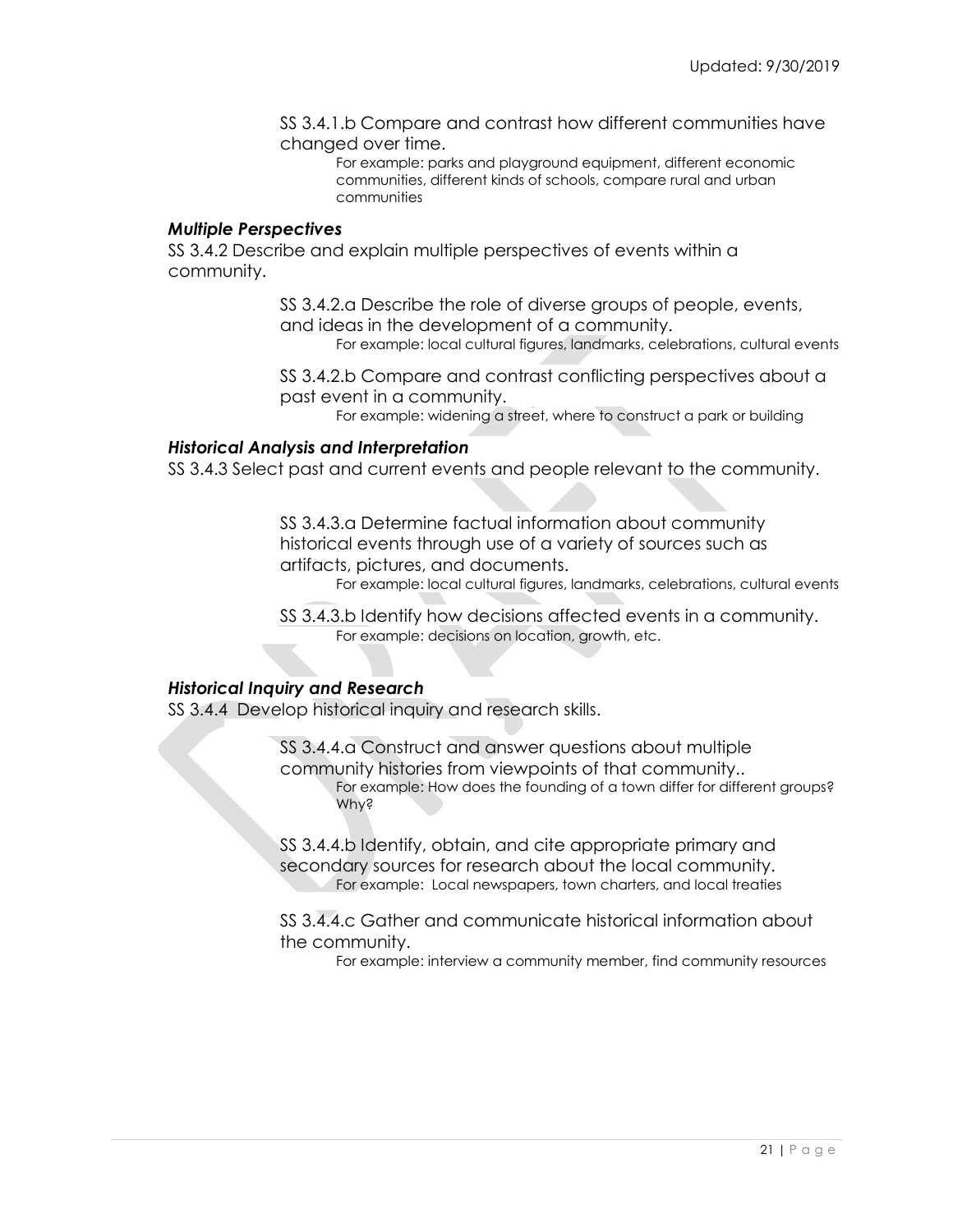# **Grade 4**

# **Grade Level Summary and Theme**

*Nebraska Studies*: In fourth grade, students use their understanding of social studies concepts and skills to explore Nebraska in the past and present. Students learn about the state's unique geography and key eras in early Nebraska history, particularly the treaty-making period. They use this historical perspective to help them make sense of the state's geography, economy, and government today. The cognitive demand of many grade level expectations begins to include analysis and asks students to look at issues and events from multiple perspectives.

### **Civics**

### *Forms & Functions of Government*

SS 4.1.1 Synthesize and justify the structure and function of Nebraska's government.

> SS 4.1.1.a Investigate and summarize the historical foundation and events that led to the formation and structure of Nebraska's Constitution and government.

For example: modeled from U.S. government, three branches of government

SS 4.1.1.b Analyze the origin, structure, and function of Nebraska's state government.

For example: Unicameral vs. Bicameral structure, journey from territory status to statehood, state services/responsibilities vs. national or local services/responsibilities, three branches of Nebraska government

SS 4.1.1.c Communicate how a bill becomes a law in the Nebraska unicameral.

For example: introduction of a bill, committee hearings, legislative debate, governor approval/veto, ratification

SS 4.1.1.d Investigate and summarize the roles that leaders and other citizens serve in Nebraska to equitably represent all residents in the state.

For example: legislative districts, cultural advocacy groups

SS 4.1.1.e Justify the importance of roles that leaders and citizens serve in Nebraska government...

For example: governor, state senators, judiciary, tribal leaders, advocacy group participants

### *Civic Participation*

SS 4.1.2 Investigate how different perspectives impact government decisions at the state level.

> SS 4.1.2.a Identify and model rights and responsibilities of citizens at the state level.

For example: voting, public service, service learning projects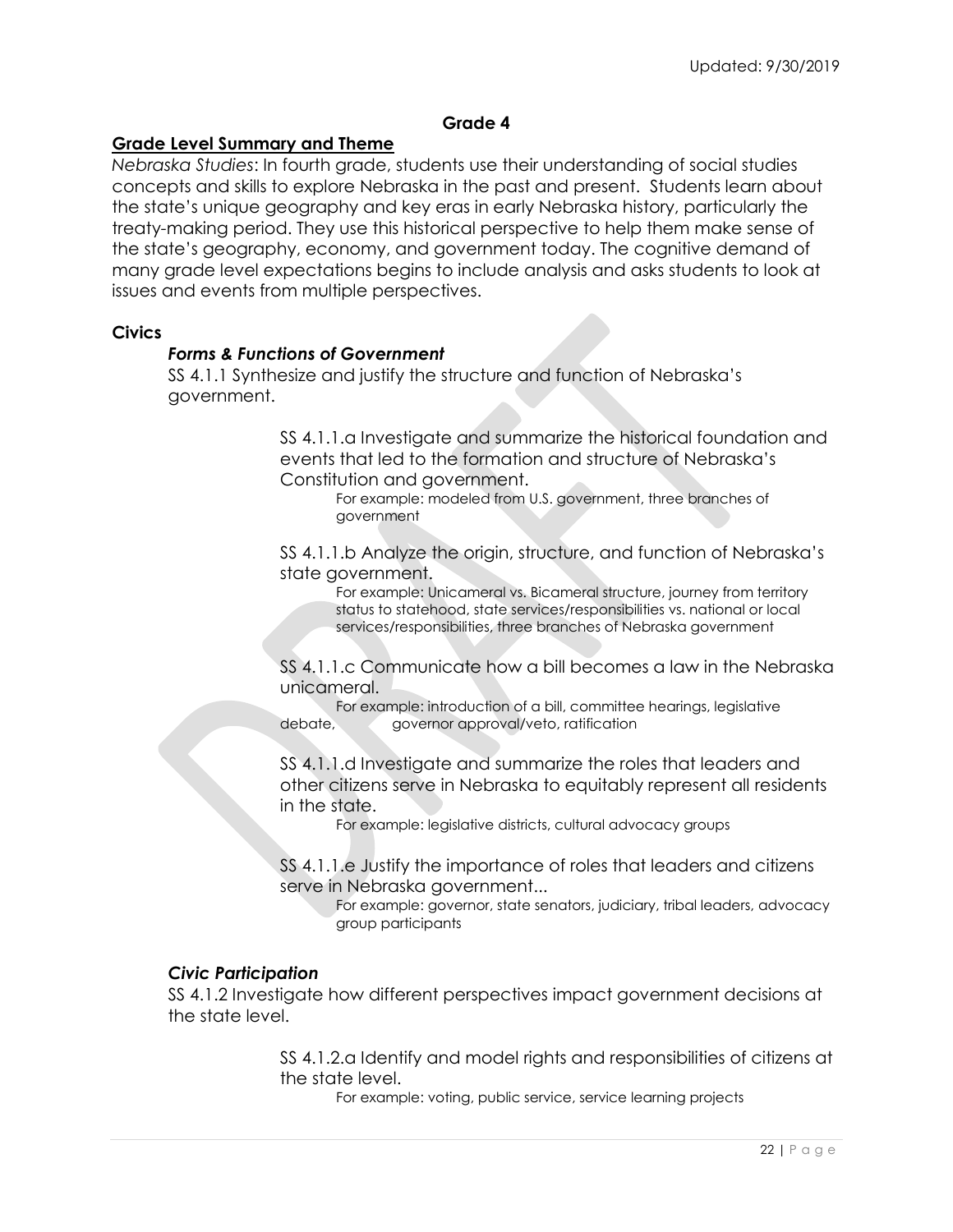SS 4.1.2.b Investigate the meaning of state symbols, songs, and holidays.

> For example: Nebraska state flag, "Beautiful Nebraska," state and national holidays

SS 4.1.2.c Communicate background of Nebraska state holidays or historical events, their significance, and how they are recognized.

For example: Arbor Day, George Norris Day and Nebraska Statehood Day, Native American Heritage Day

SS 4.1.2.d Identify and engage in opportunities to serve the state. For example: volunteerism, service learning, participation in state clubs and organizations

SS 4.1.2.e Explain how individuals and groups influence the way a state issue is viewed and resolved.

For example: lobbying, petitions, media, social media

SS 4.1.2.f Analyze the decisions of state leaders and how they impact public policy.

For example: seatbelt law, state testing, speed limits, state parks

# **Economics**

# *Economic Decision Making*

SS 4.2.1 Describe how scarcity requires the consumer and producer to make choices and identify costs associated with them.

> SS 4.2.1.a Predict how consumers would react if the price of a good or service changed.

> > For example: Price of gasoline increases; price of haircuts increases; price of milk/bread/sugar increases; - would buy less or start to change behavior toward buying less, i.e., plan a carpool and get hair cut less often. Price of something decreases and buy more of it.

SS 4.2.1.b Predict how producers would react if the profit from selling a good or service changed.

> For example: You produce widgets and they have become very popular and the price is rising, what would you do – produce more. In a natural disaster, because of scarcity prices tend to rise for things like water and lumber, if you produced water and/or lumber, the increased price would incentivize you to get more of things where they were needed.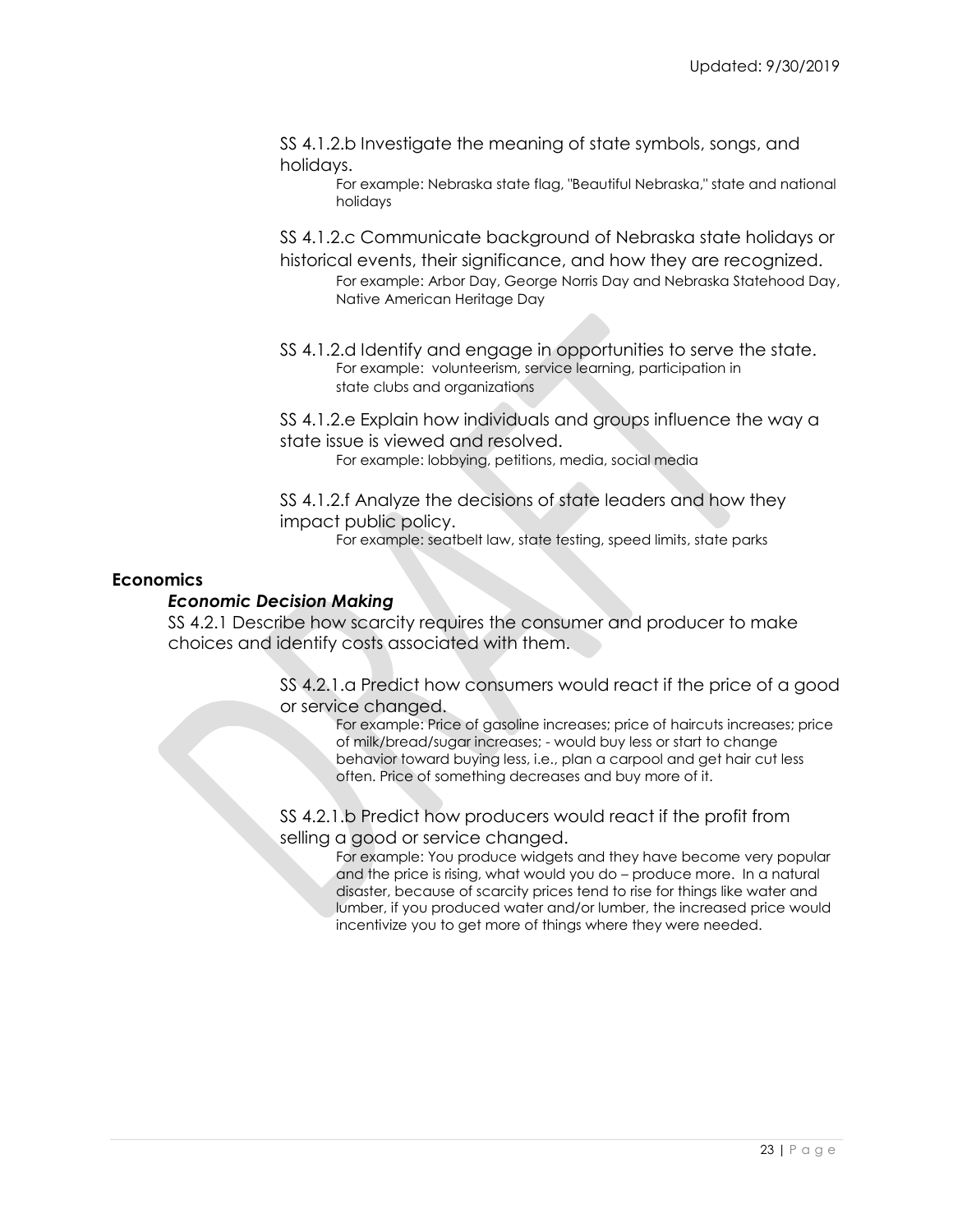# *Financial Literacy*

SS 4.2.2 Investigate various financial institutions in Nebraska and the reasons for people's spending and saving choices.

> SS 4.2.2.a Identify financial institutions in the community and their purposes.

For example: a field trip to a bank/credit union or a representative to discuss how banks ensure your money is safe and how they loan money to help businesses grow and help people buy housing among other things

# *Exchange and Markets*

SS 4.2.3 Investigate how resources are used to make other goods and produce services.

> SS 4.2.3.a Give examples of human, natural, capital, and entrepreneurial resources used in making goods and services in Nebraska and the United States.

For example: human resources (labor), tools used in agriculture, laboratories, equipment, and machinery, game/video designers

# *National Economy*

SS 4.2.4 Identify and explain specialization and trade and why different regions produce different goods and services.

> SS 4.2.4.a Compare Nebraska with different regions and the goods and services each region produces.

For example: beef, wheat, telemarketing, cotton, coal, beekeeping, tribal traditional art (beading)

SS 4.2.4.b Discuss how technology has affected the specialization of Nebraska's economy and surrounding states.

For example: irrigation, agriculture and farm equipment, online trading, geospatial technology (GIS [Geographic Information Systems] & GPS [Global Positioning System])

# *Global Economy*

SS 4.2.5 not addressed at this level

# **Geography**

### *Location and Place*

SS 4.3.1 Explore where (spatial) and why people, places, and environments are organized in the state and around the world.

> SS 4.3.1.a Use local and state maps and atlases to locate physical and human features in Nebraska.

For example: major cities, bodies of water, landforms, interstate/highways, railroads, state parks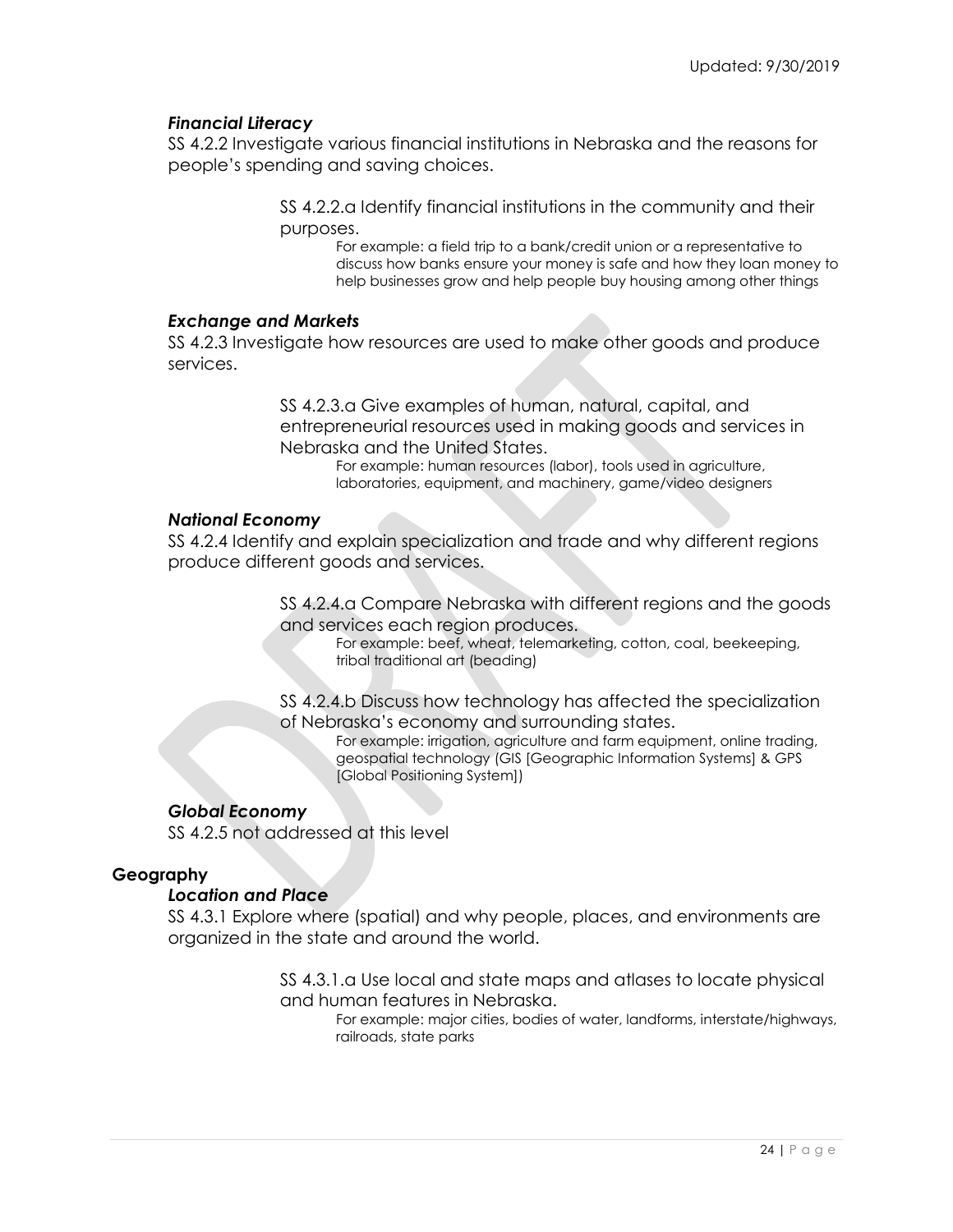SS 4.3.1.b Apply map skills to analyze physical/political maps of the state.

For example: Utilize grid systems to find locations, identify the location and purpose of time zones, and identify and locate cities using relative and absolute locations.

SS 4.3.1.c Determine why things are located where they are in Nebraska.

> For example: Why are large cattle ranches found in the Sandhills? Why are major airports located near large cities? What determined the route of I-80?

SS 4.3.1.d Differentiate between classifications of bodies of water, cities, and land masses.

For example: lakes, rivers, capital city, county seats, major urban centers, plains, river valleys, Sandhills

#### *Regions*

SS 4.3.2 Compare the characteristics of places and regions and their impact on human decisions.

> SS 4.3.2.a Identify criteria used to define regions in the state of Nebraska and the United States.

> > For example: soil, climate, precipitation, population, natural vegetation, land and agricultural usage

SS 4.3.2.b Classify regions and places within the state of Nebraska using physical and human features.

> For example: Sandhills, Pine Ridge, Loess Hills, Platte River Valley, rural/urban/suburban, counties and cities

# *Human-Environment Interaction*

SS 4.3.3 Explain how human and natural forces have modified different environments in Nebraska and how humans have adapted.

> SS 4.3.3.a Identify physical processes that shape Nebraska's features and patterns.

For example: weathering, erosion, deposition, drought

SS 4.3.3.b Identify examples of ecosystems in Nebraska and describe related environmental issues.

For example: forests, wetlands, grasslands, and rivers, runoff, flooding, erosion, wildfires

SS 4.3.3.c Describe the impact of extreme natural events on the human and physical environment in Nebraska.

For example: tornadoes, floods, dust storms, insect infestation result in changes to agricultural/construction/public safety practices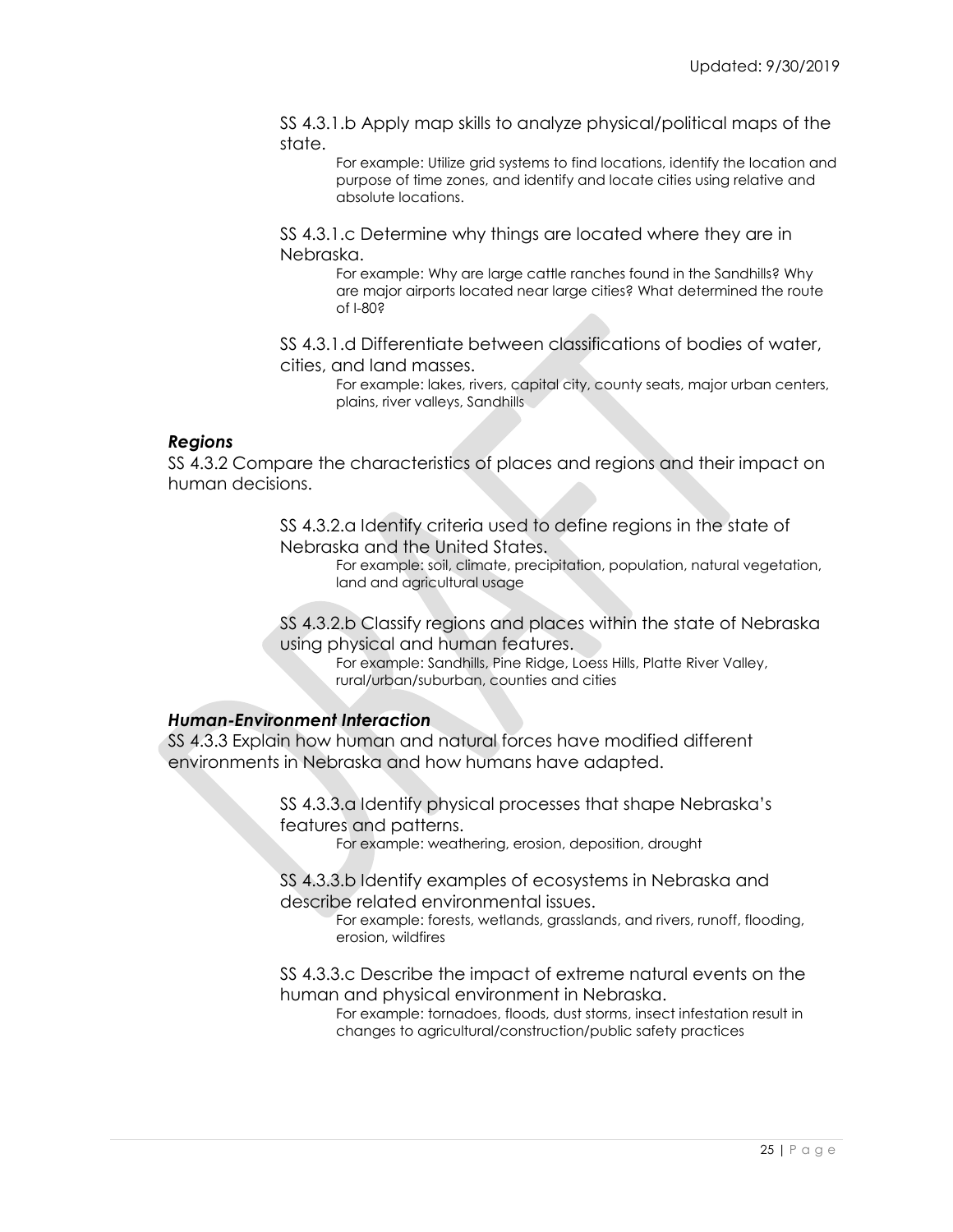SS 4.3.3.d Describe how humans have adapted to Nebraska's physical environment and use available natural resources. For example: progression of home construction materials, agriculture, irrigation, introduction of trees, soil conservation, soil, timber, surface water and ground water

#### *Movement*

SS 4.3.4 Compare and contrast the characteristics of culture statewide.

SS 4.3.4.a Compare and contrast patterns of culture within the state of Nebraska.

For example: language, religion, food, music, sports, celebrations

SS 4.3.4.b Compare and contrast population characteristics of the state of Nebraska.

For example: density, distribution, growth rates due to available jobs, resources

#### *Geospatial Skills and Geo-literacy*

SS 4.3.5 Use geographic skills to make connections to issues and events.

SS 4.3.5.a Identify and evaluate how changes in human and physical geography have shaped Nebraska.

For example: map major tornado paths, blizzards, floods, or droughts; how the construction of the Transcontinental Railroad and Interstate Highway system have impacted the way Nebraskans live

SS 4.3.5.b Explain the interrelationships of human or physical geographic characteristics of places in Nebraska.

> For example: A community is located on a river floodplain with fertile soil and water for transportation, irrigation, and human consumption.

### **History**

### *Change, Continuity, and Context*

SS 4.4.1 Investigate patterns of continuity and change over time in Nebraska.

SS 4.4.1.a Analyze the chronology of key state and/or regional events and communicate their impact on the past, present, and future.

For example: timelines, before and after statehood

#### *Multiple Perspectives*

SS 4.4.2 Analyze and explain multiple perspectives of events in Nebraska, including historically marginalized and underrepresented groups.

> SS 4.4.2.a Compare and contrast primary and secondary sources to better understand multiple perspectives of the same event. For example: The Homestead Act, Oregon Trail diaries, military journal of Ponca Removal, Standing Bear testimony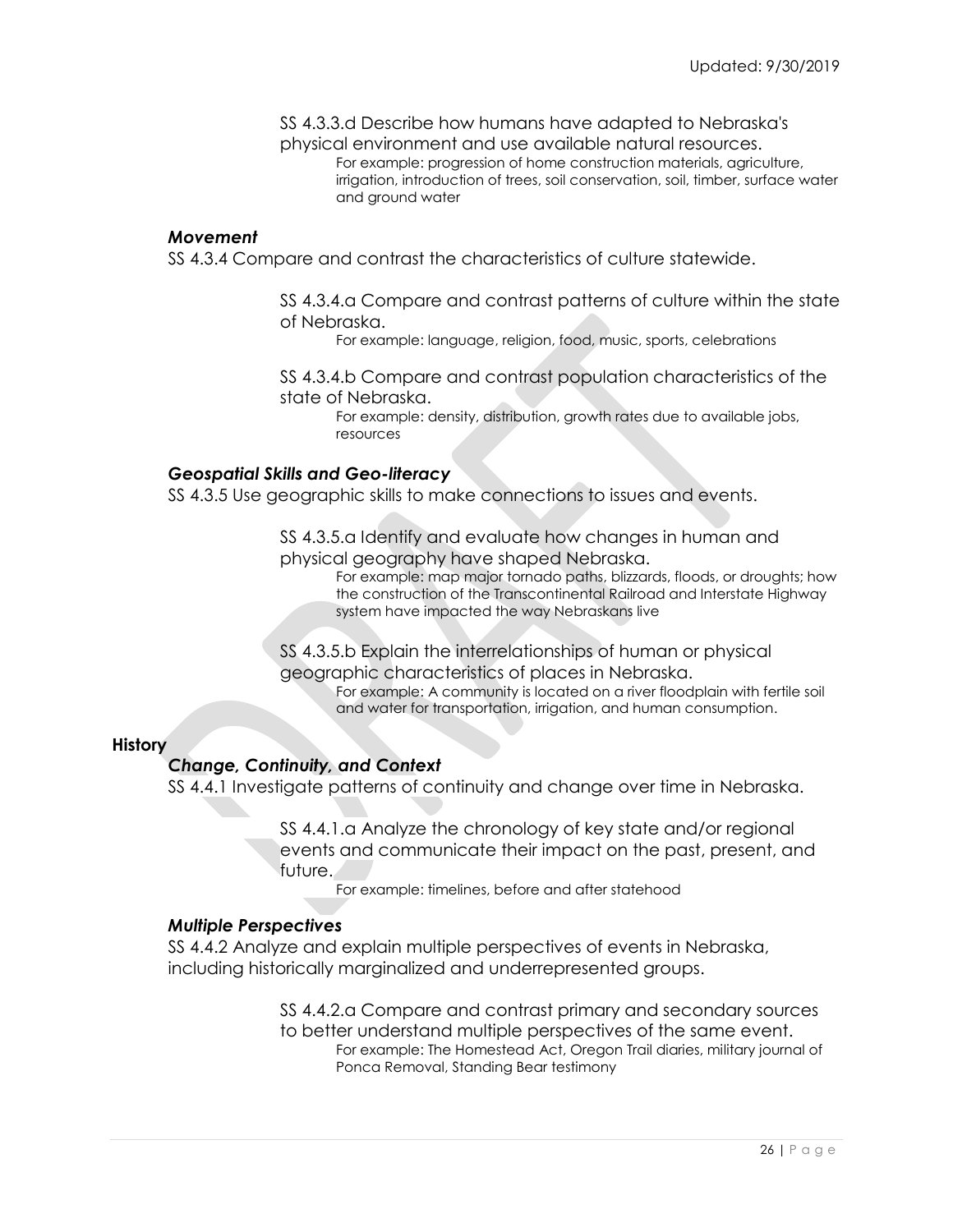SS 4.4.2.b Identify and describe how various sources relate their perspectives of Nebraska history.

For example: texts and primary documents, primary documents from differing groups of people

### *Historical Analysis and Interpretation*

SS 4.4.3 Analyze past and current events throughout Nebraska history.

SS 4.4.3.a Analyze key sources in Nebraska History to determine credibility and context.

For example: accounts from settlers and Nebraska tribes, foundational documents in Nebraska

SS 4.4.3.b Identify key events in American history that shaped or were shaped by Nebraskans.

> For example: Kansas-Nebraska Act, Homestead Act, Ponca Trail of Tears, Santee Exile and Winnebago Removal, North Platte Canteen, Orphan Train, Native American Boarding Schools, World War I, Will Brown, World War II, Tuskegee Airmen, Great Depression, Cold War, Civil Rights Movement, September 11, 2001

# *Historical Inquiry & Research*

SS 4.4.4 Develop historical inquiry and research skills.

SS 4.4.4.a Construct and answer questions about Nebraska history. For example: Why did people migrate and/or relocate to Nebraska?

SS 4.4.4.b Identify and cite primary and secondary sources to research the history of Nebraska.

For example: document archives, newspapers, interviews

SS 4.4.4.c Gather, analyze, and communicate historical information about Nebraska.

> For example: collect oral histories from community members, research newspaper archives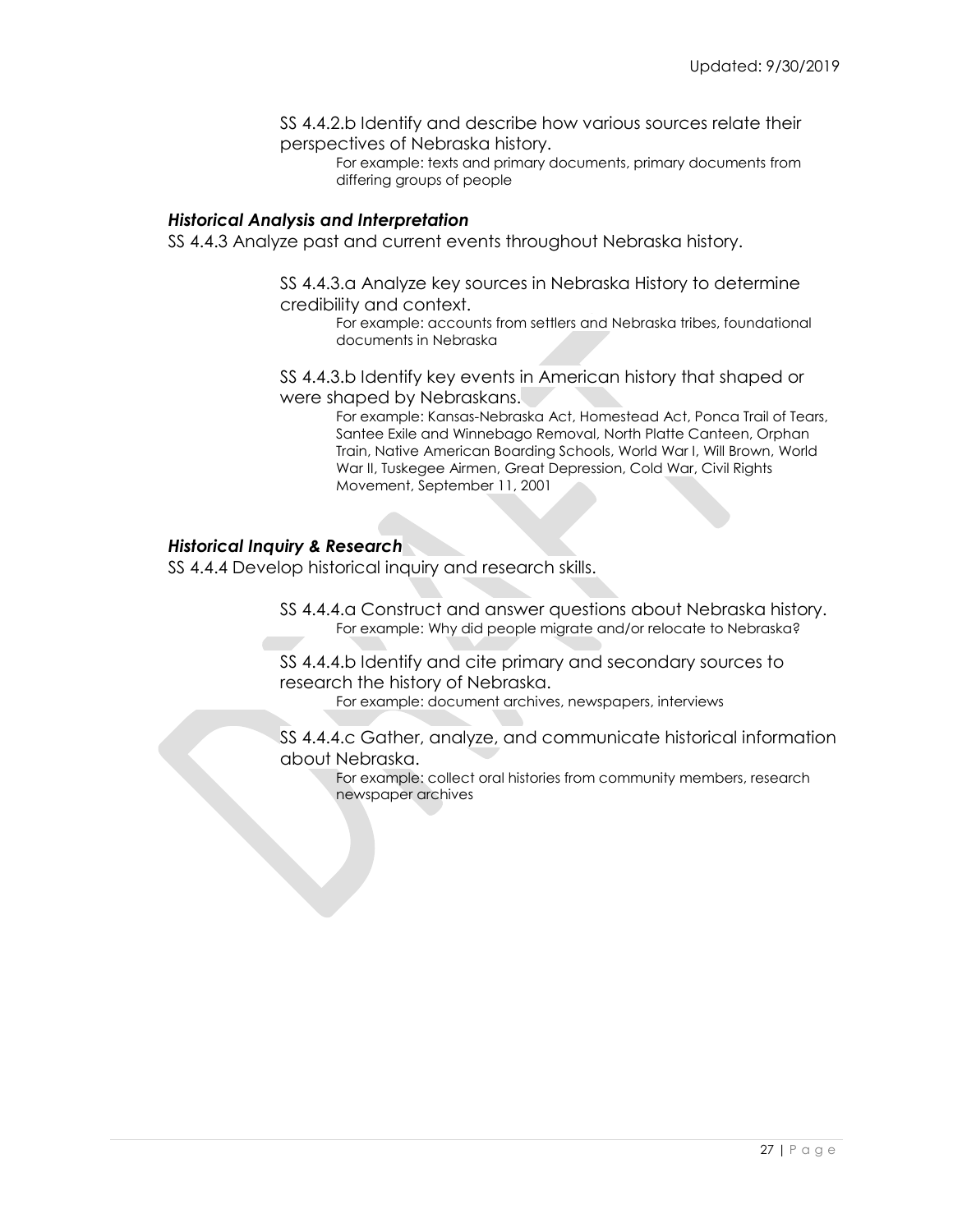# **Grade 5**

# **Grade Level Summary and Theme**

*U.S. Studies*: In fifth grade, students use their understanding of social studies concepts and cause and effect relationships to study Pre-Columbian cultures, the development of the American colonies, and the creation of the United States through the writing of the U.S. Constitution. By applying what they know from civics, economics, and geography, students learn the ideals, principles, and systems that shaped this country's founding. They conclude the fifth grade by applying their understanding of the country's founding and the ideals in the nation's fundamental documents to issues of importance to them today. This learning forms the foundation and understanding of social studies concepts that will provide students with the ability to examine their role in the community, state, nation, and world.

### **Civics**

# *Forms & Functions of Government*

SS 5.1.1 Synthesize and justify the structure and function of the United States government.

> SS 5.1.1.a Investigate and summarize contributions that resulted in the historical foundation and formation of the United States constitutional government.

> > For example: early state constitutions, Declaration of Independence, and the Articles of Confederation, Magna Carta, English Bill of Rights, tribal constitutions

SS 5.1.1.b Identify and explain the structure and functions of the three branches of government.

For example: legislative, executive, judicial

SS 5.1.1.c Analyze how colonial and new states' governments' laws affected majority groups and marginalized groups within their population.

> For example: citizens, enslaved persons, Native American tribes, immigrants, women, class systems

SS 5.1.1.d Evaluate how the decisions of the national government affect local and state government and citizens of diverse backgrounds.

For example: three-fifths clause, treaties, voting requirements, slavery

- SS 5.1.1.e Justify the principles of the American Republic. For example: liberty, representative democracy, United States Constitution, Bill of Rights
- SS 5.1.1.f Analyze and contrast forms of government. For example: Tribal, British monarchy, early American colonial governments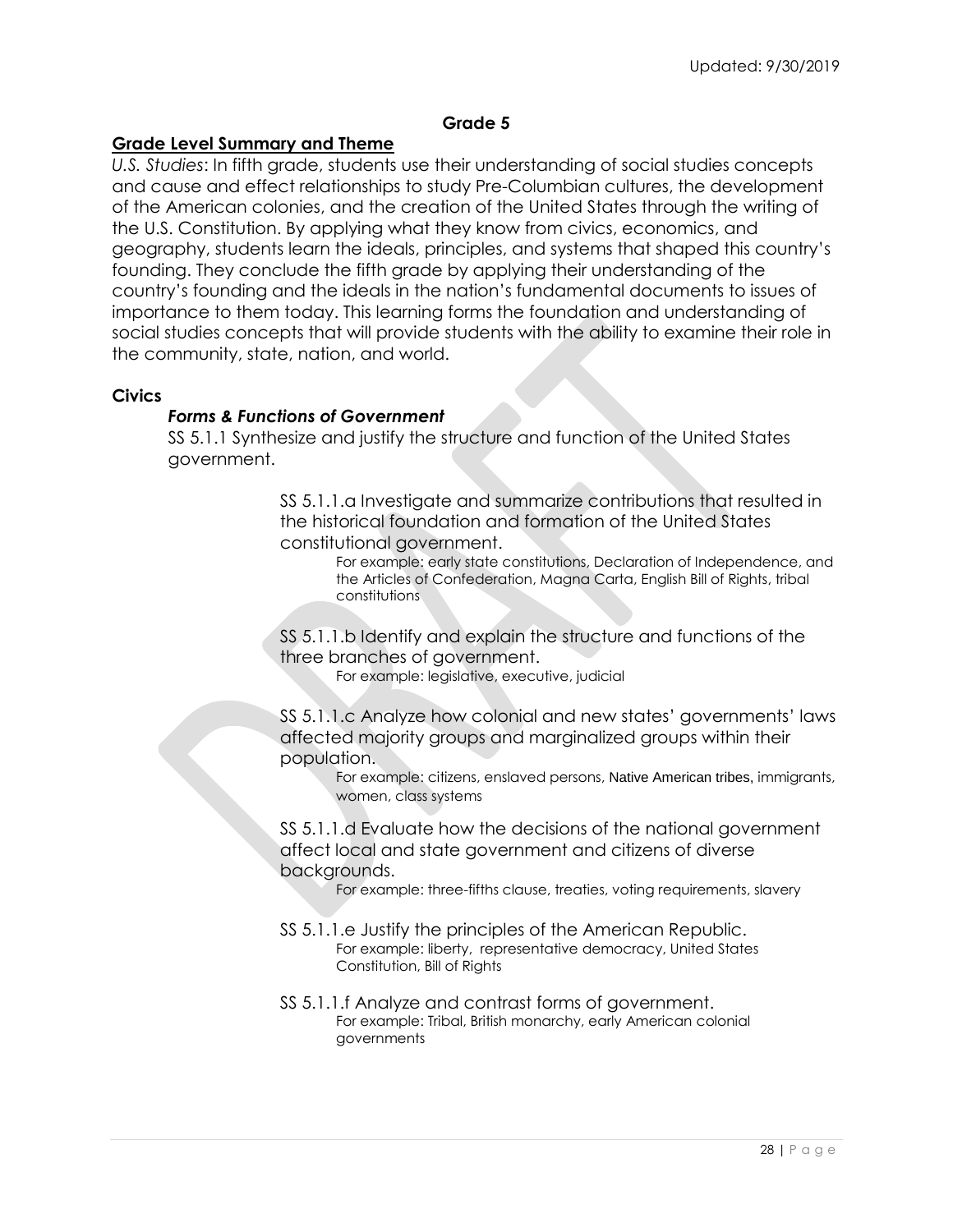# *Civic Participation*

SS 5.1.2 Analyze democratic principles that are the foundation of the United States government systems in daily life.

> SS 5.1.2.a Explore and communicate the constitutional rights and civic responsibilities of U.S. citizens.

For example: freedom of speech, voting, staying informed of issues, respecting the rights, opinions, and beliefs of others, joining a civic group

SS 5.1.2.b Communicate origins of national and state holidays including historical background and significance.

For example: George Washington's Birthday, Abraham Lincoln's Birthday, Presidents Day, Dr. Martin Luther King, Jr. Day, Native American Heritage Day, Constitution Day, Memorial Day, Veterans Day, Thanksgiving Day, Citizenship Day, tribal flag songs, Native American Day

SS 5.1.2.c Interpret and communicate the significance of patriotic symbols, songs, and activities.

For example: significance of the flag, Fourth of July, Constitution Day, George Washington's birthday, military songs from the Revolutionary War, tribal songs, the Liberty Bell

SS 5.1.2.d Explore models of group and individual actions that illustrate civic ideas in the founding of the United States.

For example: George Washington, Boston Tea Party, Continental Congress, Federalist Papers, Sons of Liberty, *Common Sense* by Thomas Paine, Mayflower Compact

SS 5.1.2.e Examine how cooperation and conflict among people have contributed to political, economic, and social events and situations in the United States.

For example: communication through civil discourse historically and presently, constitutional compromises, Continental Congress

SS 5.1.2.f Determine how the roles of individuals and groups influence government.

> For example: George Washington, John Adams, Thomas Jefferson, Benjamin Franklin, sovereign Native Americans, Patriots, Loyalists, European governments

# **Economics**

# *Economic Decision Making*

SS 5.2.1 not addressed at this level

# *Financial Literacy*

SS 5.2.2 not addressed at this level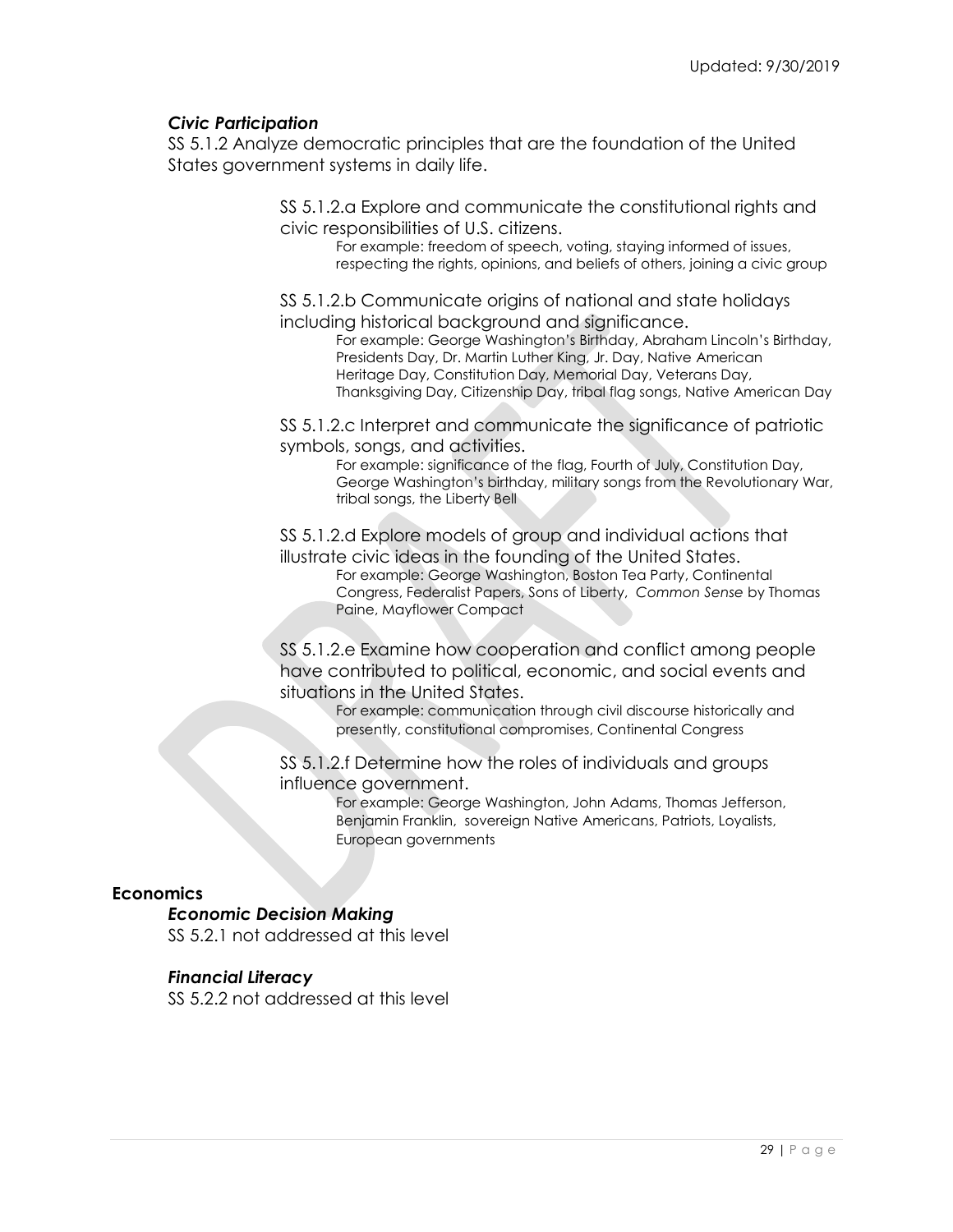# *Exchange and Markets*

SS 5.2.3 Explain how human capital can be improved by education and training and thereby increase standards of living.

> SS 5.2.3.a List examples of how additional education/training improves productivity and increases standards of living. For example: On the job training, education can all lead to higher wages.

SS 5.2.4 Explain how specialization, division of labor, and technology increase productivity and interdependence.

> SS 5.2.4.a Describe the historical role of innovation and entrepreneurship in a market economy. For example: apprentice, journeyman, early inventors and entrepreneurs

### *National Economy*

SS 5.2.5 Summarize characteristics of economic institutions in the United States.

SS 5.2.5.a Describe the importance of financial institutions to households and businesses.

> For example: loans to agriculture, business, and individuals in order to provide capital; importance of rule of law to enforce contracts and provide for private property

SS 5.2.5.b Explain the rules and laws that protect and support consumers.

For example: contracts, agreements, and product safety

SS 5.2.5.c Identify goods and services funded through federal taxes. For example: military and armed forces, parks

# *Global Economy*

SS 5.2.6 Summarize how specialization and trade impact the global market and relationships with other countries.

> SS 5.2.6.a Describe how international trade promotes specialization and division of labor and increases the productivity of labor, output, and consumption.

For Example: New England specialized in ship building and fishing, South Carolina grew rice, the Middle Colonies had grain, and the Upper South grew tobacco and got finished goods like books from Great Britain.

SS 5.2.6.b Explain how trade impacts relationships between countries.

> For example: fur, tobacco, cotton, lumber, triangle trade, tribal trading with settlers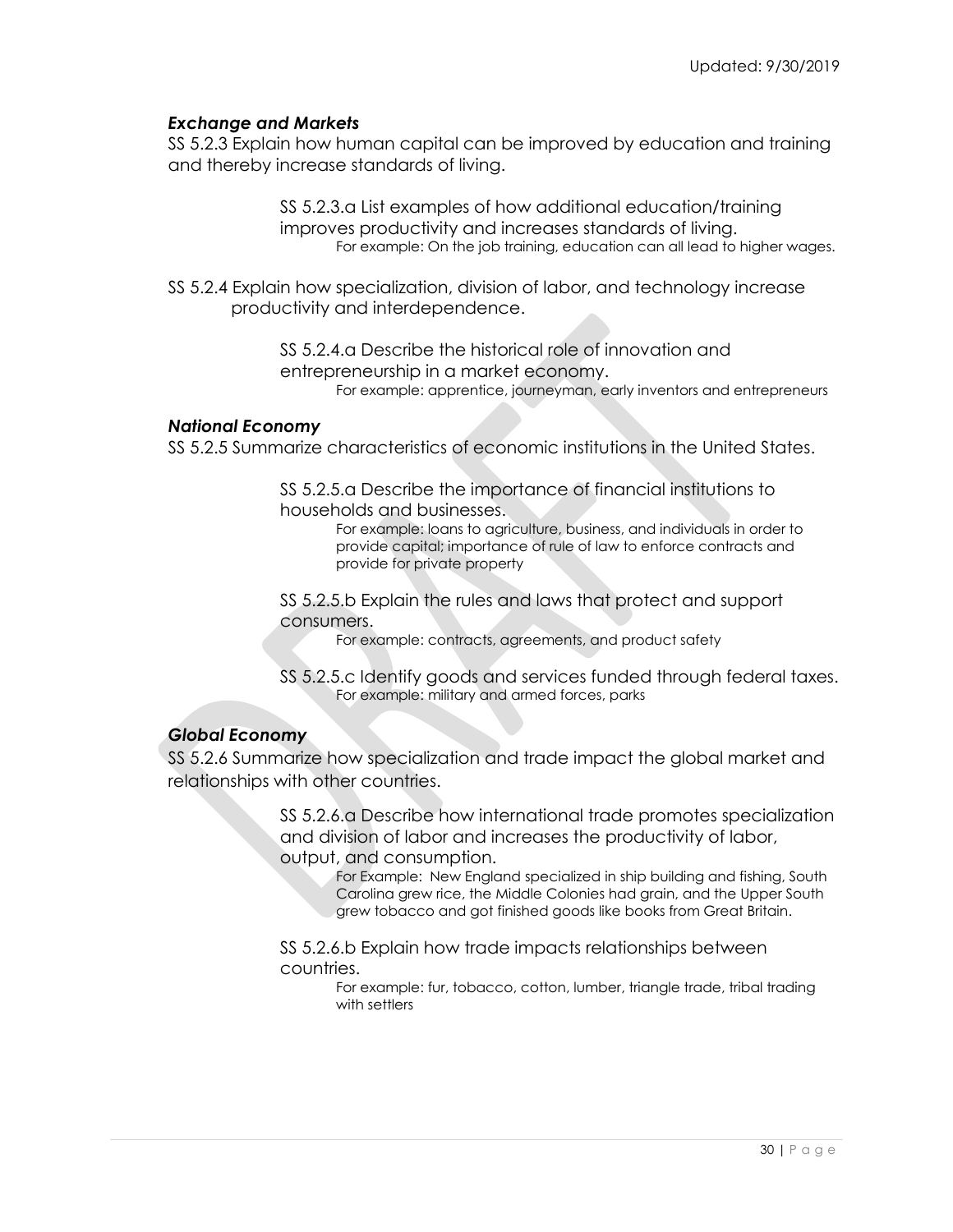# **Geography**

### *Location and Place*

SS 5.3.1 Explore where (spatial) and why people, places, and environments are organized in the United States.

> SS 5.3.1.a Use maps and atlases to locate major human and physical features in the United States.

For example: states, capitals and major cities, Rocky Mountains, Appalachian Mountains, Great Lakes

SS 5.3.1.b Apply map skills to analyze physical/political maps of the United States.

For example: Identify latitude/longitude and the global grid, and the ocean currents, trade winds.

SS 5.3.1.c Determine why things are located where they are in the United States.

> For example: Why were the 13 colonies located on the eastern side of the United States? Why was corn raised in Pennsylvania and Ohio and cotton in Virginia and Georgia?

# *Regions*

SS 5.3.2 Compare the characteristics of places and regions and draw conclusions on their impact on human decisions.

> SS 5.3.2.a Identify criteria used to define regions within the United States.

For example: location, climate, industry, landforms, bodies of water

SS 5.3.2.b Identify and classify regions and places within the United States using physical and human features.

For example: Tidewater, New England, Hudson Valley, congressional districts

# *Human-Environment Interaction*

SS 5.3.3 Explain how human and natural forces have modified different environments in the United States and how humans have adapted.

> SS 5.3.3.a Identify examples of ecosystems and analyze issues related to the natural setting in the United States.

For example: forests, deserts, grasslands, deforestation, wildfires, urban sprawl, flooding, erosion, strip mining

SS 5.3.3.b Describe the impact of extreme natural events in the United States on the human and physical environment.

For example: lightning, blizzards, floods, drought, hurricanes, tornadoes result in changes to agricultural/construction/public safety practices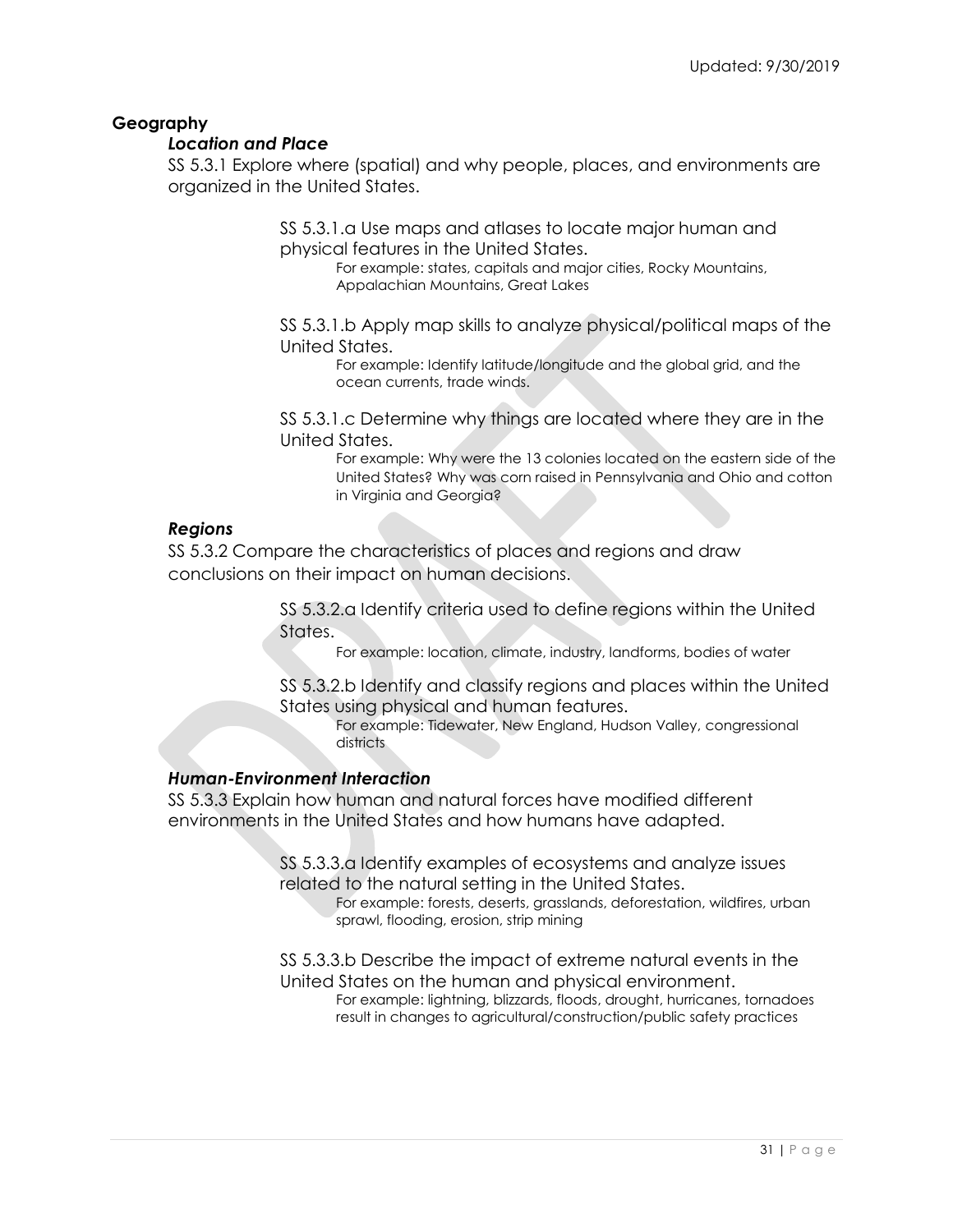SS 5.3.3.c Examine patterns of resource distribution and utilization in the United States.

For example: fisheries, forests, agricultural development, manufacturing regions

### *Movement*

SS 5.3.4 Compare, contrast, and draw conclusions about the characteristics of culture and migration in the United States.

> SS 5.3.4.a Compare and contrast patterns of culture within the United States over time and space. For example: language, religion, food, music, sports, celebrations

SS 5.3.4.b Compare and contrast population characteristics of the United States.

For example: density, distribution, growth rates

SS 5.3.4.c Explain reasons for historical and present day migrations to and within the United States.

For example: economic opportunity, war, famine, natural disasters, persecution

### *Geospatial Skills and Geo-literacy*

SS 5.3.5 Use geographic skills to interpret issues and events.

SS 5.3.5.a Explain the influences of physical and human geographic features on events in the United States.

For example: Developing major settlements around natural East Coast harbors such as New York City (New Amsterdam), building the Boston Post Road to improve connections and communications within the colonies, migrating through the Cumberland Gap into the Kentucky bluegrass region

SS 5.3.5.b Analyze aspects of human and physical geography that have shaped the settlement and development of Early America. For example: latitude and longitude in the role of early navigation, groundwater and irrigation, westward expansion of European immigrants, seeds, fertile soils, agriculture, transportation systems, water power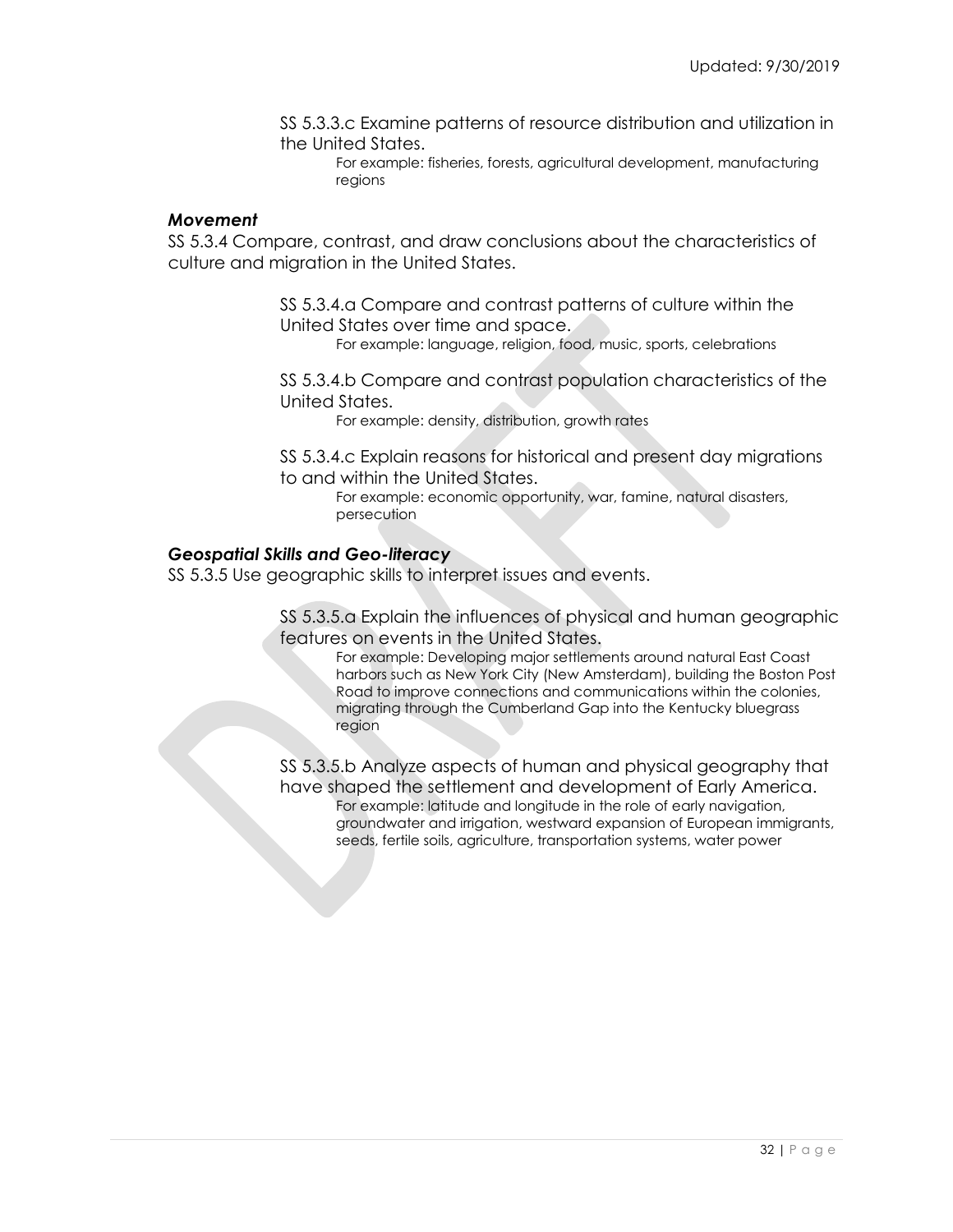# **History**

# *Change, Continuity, and Context*

SS 5.4.1 Investigate patterns of continuity and change over time from the Pre-Columbian era through the Constitution..

> SS 5.4.1.a Examine the chronology of key events in the United States and communicate their impact on various groups in the past, present, and future.

For example: Development of civilizations in America before Columbus, founding of colonies, Native American responses to colonization, coming of American Revolution, founding of United States, creation of the United States Constitution, Bill of Rights, the gradual emancipation of slaves in the northern states

# *Multiple Perspectives*

SS 5.4.2 Describe and explain multiple perspectives of historical events in the Pre-Columbian era through the Constitution including marginalized and underrepresented groups.

> SS 5.4.2.a Compare and contrast primary and secondary sources to better understand multiple perspectives of the same event. For example: The Boston Massacre, Declaration of Independence, United States Constitution, historical biographies

> SS 5.4.2.b Identify and describe how multiple perspectives facilitate the understanding of US history. For example: Battle for the Old Northwest, Atlantic Slave Trade

# *Historical Analysis and Interpretation*

SS 5.4.3 Analyze past and current events and challenges from the Pre-Columbian era through the Constitution.

> SS 5.4.3.a Compare the impact of people, events, ideas, and symbols on various cultures and ethnic groups in the Pre-Columbian era through the Constitution.

For example: Native American cultures, exploration, conflict, colonization, the emergence of democratic institutions, the Revolution, founders and founding documents, the unique nature of the creation of the United States leading to a nation based upon personal freedom, inalienable rights, and democratic ideals, and other patriotic national symbols

# *Historical Inquiry & Research*

SS 5.4.4 Apply the inquiry process to construct and answer historical questions.

SS 5.4.4.a Construct and answer questions about the Pre-Columbian era through the Constitution based on multiple sources.

For example: Why did people migrate to the Americas?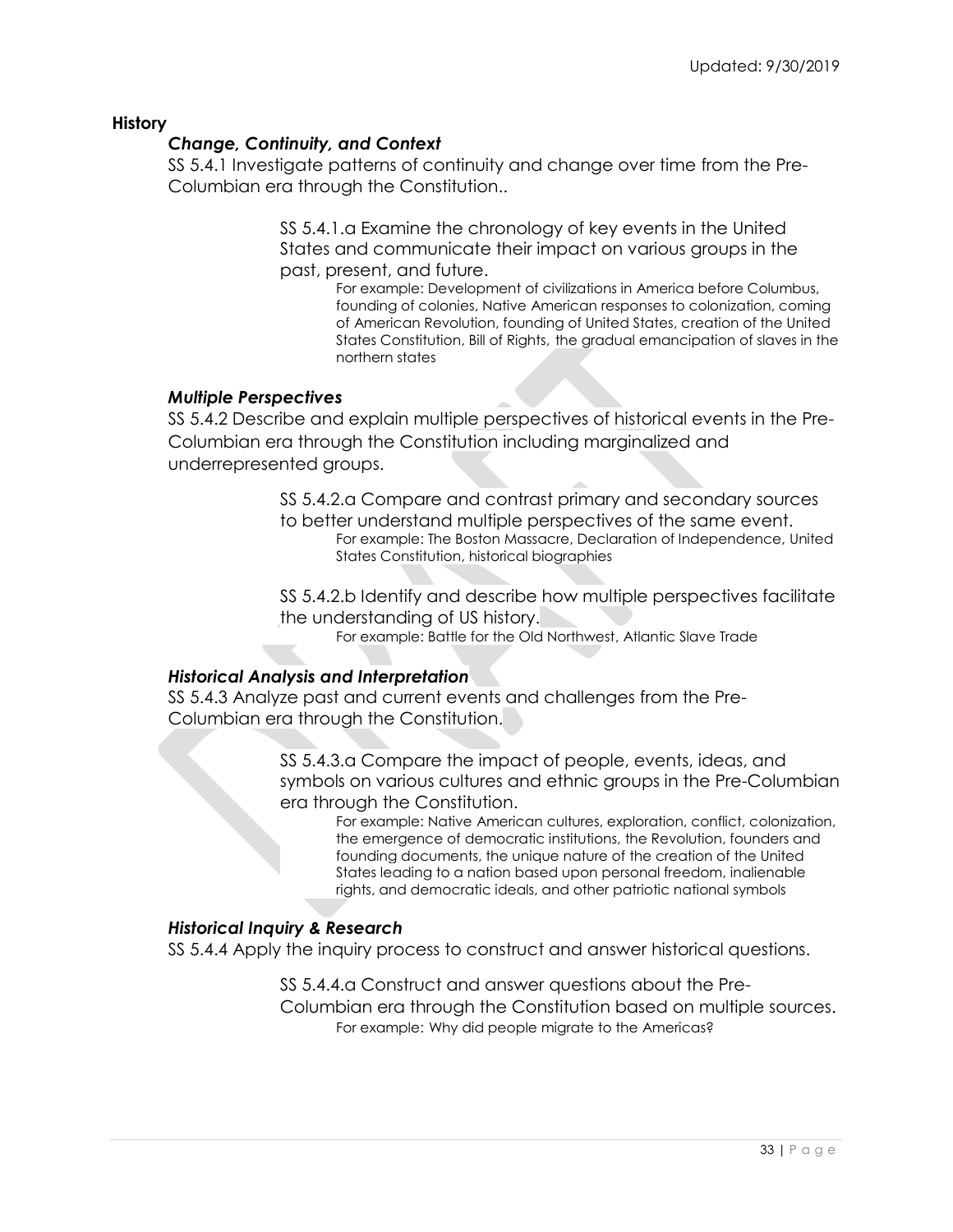SS 5.4.4.b Evaluate and cite appropriate primary and secondary sources to research the Pre-Columbian era through the Constitution.

> For example: use of appropriate citation format; determine the credibility, contextualization, and corroboration of sources.

SS 5.4.4.c Gather, analyze, and communicate historical information from the Pre-Columbian era through the Constitution from multiple sources.

For example: document archives, artifacts, newspapers, interviews, pictures, posters, oral/written narratives, and electronic presentation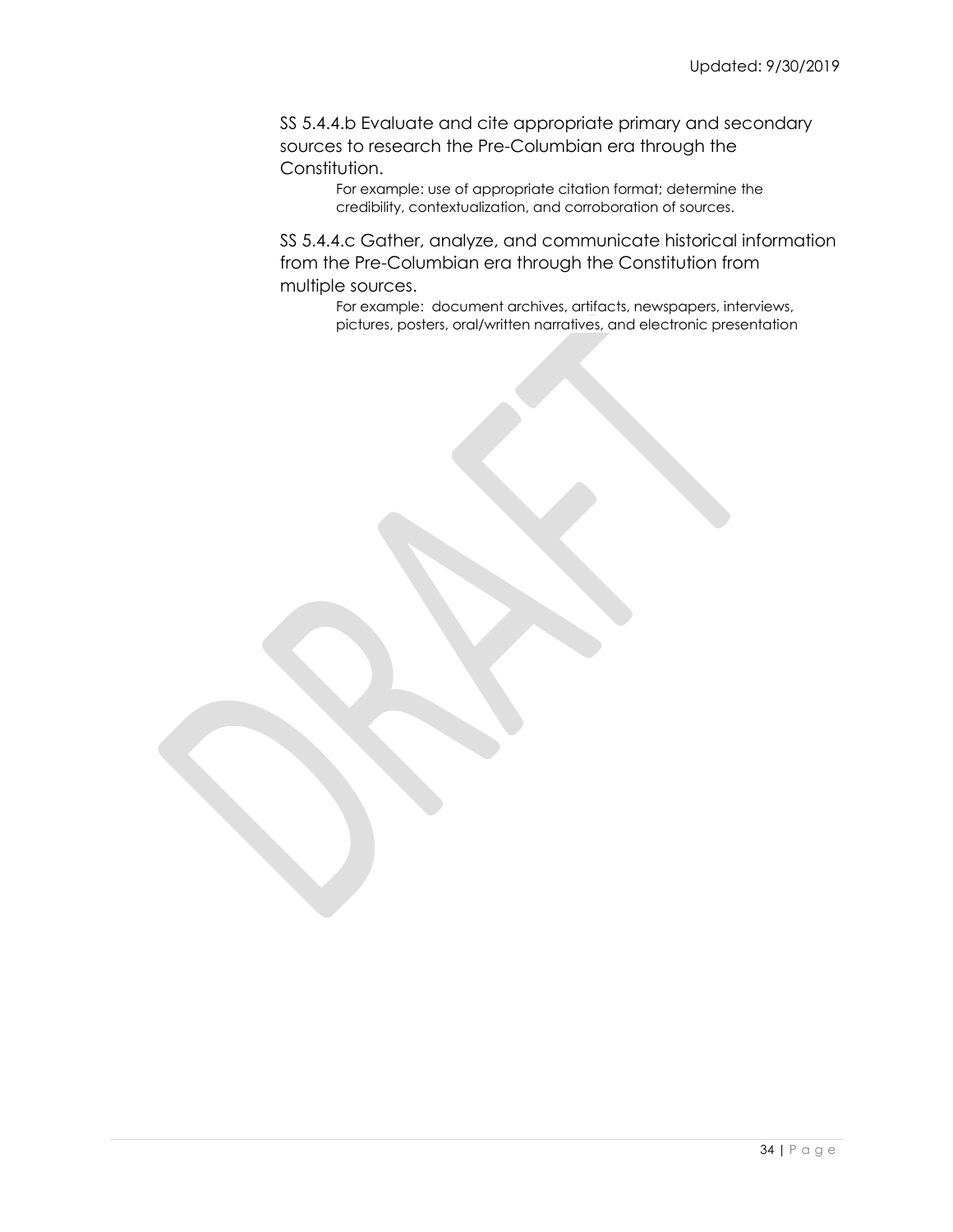# Updated: 9/30/2019

**Middle School Standards Introduction:** The purpose of Nebraska's 6-8 Social Studies Standards is to integrate important subject matter and skills, and to provide students a robust understanding of grade-specific concepts. The standards should not be viewed in isolation, but as a unifying approach to social studies curriculum and instruction.

| 6th Grade                                                                                         | 7th Grade                                                                                                                                                   | 8th Grade                                                                                                           |  |  |
|---------------------------------------------------------------------------------------------------|-------------------------------------------------------------------------------------------------------------------------------------------------------------|---------------------------------------------------------------------------------------------------------------------|--|--|
| <b>Civics</b>                                                                                     |                                                                                                                                                             |                                                                                                                     |  |  |
| SS 6.1.1 Investigate the foundations, structures, and functions of<br>governmental institutions.  | SS 7.1.1 Analyze the foundations, structures and functions of<br>governmental institutions.                                                                 | SS 8.1.1 Investigate and analyze the foundation, structure, and<br>functions of the United States government.       |  |  |
| SS 6.1.2 Investigate the roles, responsibilities, and rights of<br>citizens.                      | SS 7.1.2 Analyze the roles, responsibilities, and rights of citizens<br>and groups in international societies.                                              | SS 8.1.2 Evaluate the roles, responsibilities, and rights as local, state,<br>national, and international citizens. |  |  |
| <b>Economics</b>                                                                                  |                                                                                                                                                             |                                                                                                                     |  |  |
| SS 6.2.1 Investigate how economic decisions affect the well-<br>being of individuals and society. | SS 7.2.1 not addressed at this level                                                                                                                        | SS 8.2.1 not addressed at this level                                                                                |  |  |
| SS 6.2.2 not addressed at this level                                                              | SS 7.2.2 not addressed at this level                                                                                                                        | SS 8.2.2 Understand personal and business financial management.                                                     |  |  |
| SS 6.2.3 Explain the interdependence of producers and<br>consumers.                               | SS 7.2.3 not addressed at this level.                                                                                                                       | SS 8.2.3 not addressed at this level                                                                                |  |  |
| SS 6.2.4 not addressed at this level                                                              | SS 7.2.4 Investigate how varying economic systems impact<br>individuals in a civilization/society.                                                          | SS 8.2.4 Justify and debate decisions made by North American<br>societies                                           |  |  |
| SS 6.2.5 not addressed at this level                                                              | SS 7.2.5 Analyze information using appropriate data to draw<br>conclusions about the total production, income, and economic<br>growth in various economies. | SS 8.2.5 Illustrate how international trade impacts individuals,<br>organizations, and nations.                     |  |  |
| SS 6.2.6 not addressed at this level                                                              | SS 7.2.6 Illustrate how international trade impacts individuals,<br>organizations, and nations/societies.                                                   | SS 8.2.6 Understand personal and business financial management.                                                     |  |  |
|                                                                                                   |                                                                                                                                                             |                                                                                                                     |  |  |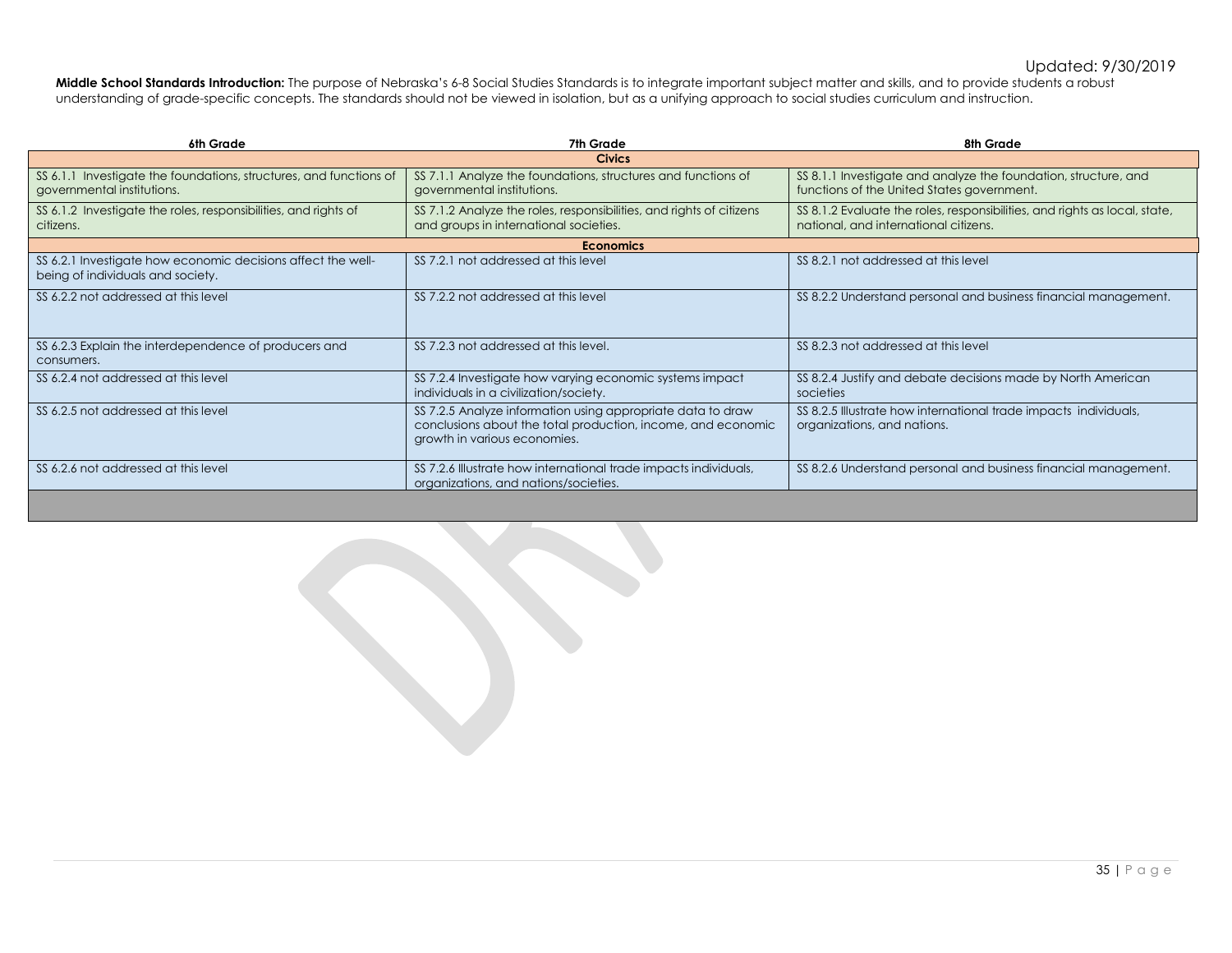| Geography                                                                                                                               |                                                                                                                                         |                                                                                                                                         |  |
|-----------------------------------------------------------------------------------------------------------------------------------------|-----------------------------------------------------------------------------------------------------------------------------------------|-----------------------------------------------------------------------------------------------------------------------------------------|--|
| SS 6.3.1 Identify where (spatial) and why people, places, and<br>environments are organized on the Earth's Surface.                     | SS 7.3.1 not addressed at this level                                                                                                    | SS 8.3.1 not addressed at this level                                                                                                    |  |
| SS 6.3.2 not addressed at this level                                                                                                    | SS 7.3.2 Evaluate how regions form and change over time.                                                                                | SS 8.3.2 Examine how regions form and change over time.                                                                                 |  |
| SS 6.3.3 Identify how the natural environment is changed by<br>natural and human forces, and how humans adapt to their<br>surroundings. | SS 7.3.3 Determine how the natural environment is changed by<br>natural and human forces and how humans adapt to their<br>surroundings. | SS 8.3.3 Determine how the natural environment is changed by<br>natural and human forces and how humans adapt to their<br>surroundings. |  |
| SS 6.3.4 Interpret and summarize patterns of culture around the<br>world.                                                               | SS 7.3.4 Examine and interpret patterns of culture around the<br>world.                                                                 | SS 8.3.4 not addressed at this level                                                                                                    |  |
| SS 6.3.5 not addressed at this level                                                                                                    | SS 7.3.5 Compare issues and/or events using geographic<br>knowledge and skills to make informed decisions.                              | SS 8.3.5 not addressed at this level                                                                                                    |  |
| <b>History</b>                                                                                                                          |                                                                                                                                         |                                                                                                                                         |  |
| 6.4.1 Analyze patterns of continuity and change over time in<br>world history.                                                          | SS 7.4.1 Compare patterns of continuity and change over time<br>in world history.                                                       | SS 8.4.1 Analyze patterns of continuity and change over time in<br>United States history.                                               |  |
| SS 6.4.2 Use multiple perspectives to identify the historical, social<br>and cultural context of past and current events.               | SS 7.4.2 Use multiple perspectives to examine the historical,<br>social and cultural context of past and current events.                | SS 8.4.2 Use multiple perspectives to evaluate the historical, social,<br>and cultural context of past and current events.              |  |
| SS 6.4.3 Examine historical events from the perspectives of<br>marginalized and underrepresented groups.                                | SS 7.4.3 Examine historical events from the perspectives of<br>marginalized and underrepresented groups.                                | SS 8.4.3 Examine historical events from the perspectives of<br>marginalized and underrepresented groups.                                |  |
| SS 6.4.4 Interpret and evaluate sources for historical context.                                                                         | SS 7.4.4 Analyze and interpret sources for perspective and<br>historical context.                                                       | SS 8.4.4 Evaluate and interpret sources for perspective and historical<br>context.                                                      |  |
| SS 6.4.5 Apply the inquiry process to construct and answer<br>historical questions.                                                     | SS 7.4.5 Apply the inquiry process to construct and answer<br>historical questions.                                                     | SS 8.4.5 Apply the inquiry process to construct and answer historical<br>questions.                                                     |  |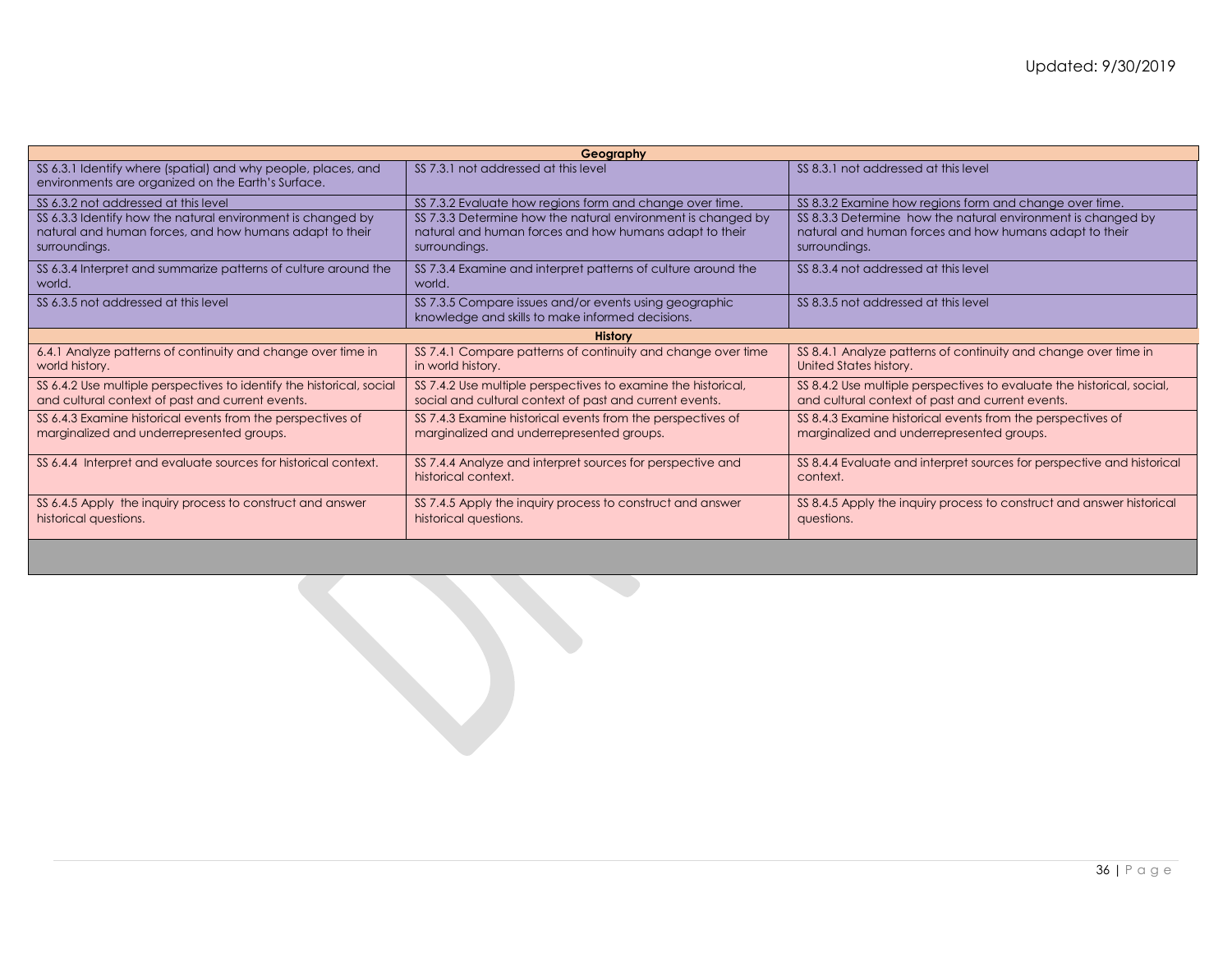# **Grade 6**

# **Grade Level Summary and Theme**

*World Studies I*: In sixth grade, students are ready to deepen their understanding of the Earth and its peoples through the study of history, geography, politics, culture, and economic systems. Students examine the world by exploring the location, place, and spatial organization of the world's ancient civilizations. In this way, students develop higher levels of critical thinking by considering why civilizations developed, where and when they did, and why they declined. Students will have multiple opportunities to employ maps and timelines, to compare the foundations of economic and political systems, and to engage in content-driven research and inquiry. Students will explore the connections between ancient and classical societies and contemporary civic ideas and issues. Students analyze the interactions among the various cultures, emphasizing their enduring contributions and the link between the contemporary and ancient worlds.

# **Civics**

# *Forms & Functions of Government*

SS 6.1.1 Investigate the foundations, structures, and functions of governmental institutions.

> SS 6.1.1.a Analyze the different forms of government through the study of early civilizations.

For example: tribal, monarchy, democracy, republic, theocracy, tyranny and oligarchy

- S 6.1.1.b Identify the development of written laws and artifacts.. For example: Code of Hammurabi, Greek Democracy, Axumite, Confucius, Ten Commandments, Indian deities
- SS 6.1.1.c Communicate the various ways governmental decisions have impacted people, places, and history.

For example: invasions, conquests, laws, public works, religious tolerance, censorship, hierarchy

SS 6.1.1.d Investigate important government principles. For example: democracy, rule of law, justice, equality, toleration

# *Civic Participation*

SS 6.1.2 Investigate the roles, responsibilities, and rights of citizens.

SS 6.1.2.a Describe ways individuals participate in the political process.

For example: tribal/family institutions, city-state, voting, contacting officials, civic engagement, decision making, leadership

SS 6.1.2.b Compare and contrast the roles and rights of individuals In Ancient Civilizations to those in the United States today.

For example: military service, voting, civic engagement, decision making, leadership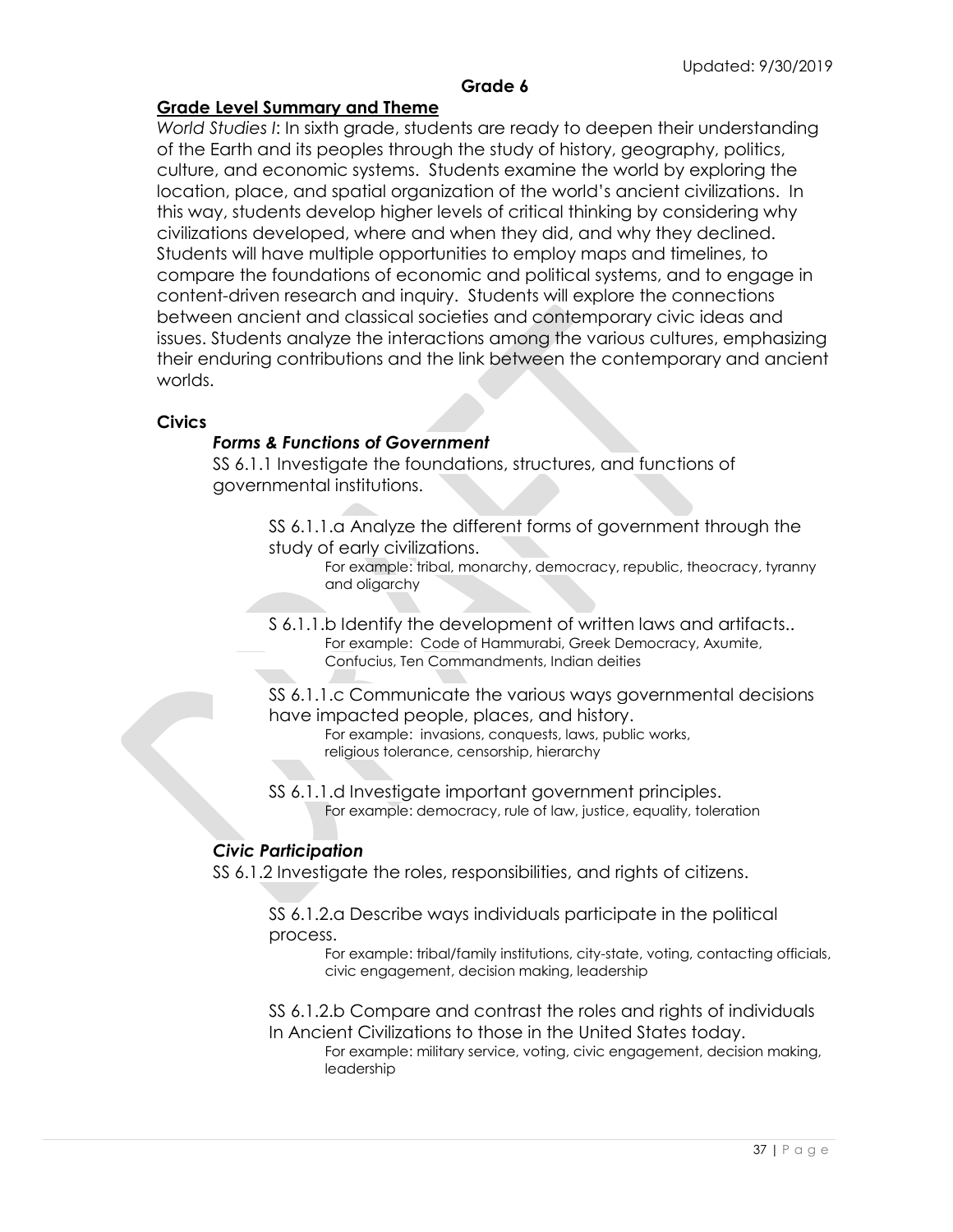# **Economics**

# *Economic Decision Making*

SS 6.2.1 Investigate how economic decisions affect the well-being of individuals and society.

SS 6.2.1.a Compare the benefits and costs of economic decisions made by Ancient Civilizations.

> For example: marginal benefits of the migration of the Swahili people throughout southern Africa, Constantine the Great's decision to convert the Roman Empire to Christianity, Ancient Mesopotamians that settled along the Tigris and Euphrates to sustain life in a desert

SS 6.2.1.b Examine how social and governmental decisions impact economic well being.

For example: Under constant invasion, Chinese dynasties built the Great Wall. Europeans and Asians were able to establish trade through the Silk Road to attain resources not native to their own continents. The caste system of Ancient India established order in the government but at the sake of the liberty of those in lower castes..Use democratic process established in Greece to make a classroom decision.

# *Financial Literacy*

SS 6.2.2 not addressed at this level

# *Exchange and Markets*

SS 6.2.3 Explain the interdependence of producers and consumers.

SS 6.2.3.a Identify producers and consumers for Ancient civilizations. For example: Examine the independence and interdependence of social classes in ancient societies. List items sold and traded among various medieval societies.

SS 6.2.3.b Explain how the interaction between producers and consumers satisfied economic wants and needs.

For example: Research the various resources that were utilized as mediums of exchange like animals, cowry shells, gold, and porcelain. Examine how societies without currency differed from those with currency.

# *National Economy*

SS 6.2.4 not addressed at this level

# *Global Economy*

SS 6.2.5 not addressed at this level

# **Geography**

# *Location & Place*

SS 6.3.1 Identify where (spatial) and why people, places, and environments are organized on the Earth's surface.

> SS 6.3.1.a Identify and illustrate the locations of the first cities, civilizations, and empires and the reasoning for their locations. For example: river civilizations (Tigris/Euphrates, Yellow, Indus, Nile, Mesopotamia), early cities (Memphis, Ur, Babylon)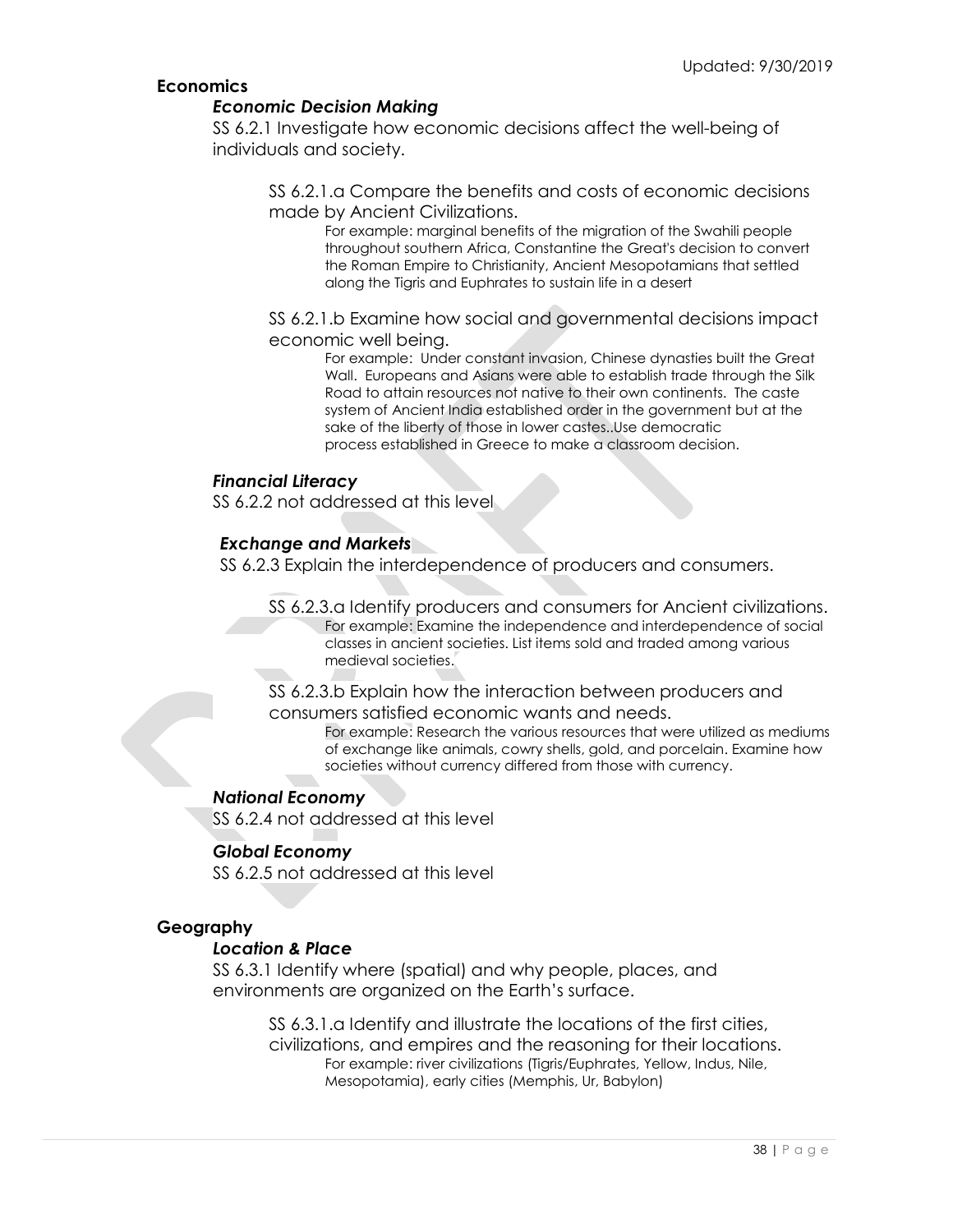SS 6.3.1.b Investigate the human and physical characteristics of early patterns of civilizations and empires.

For example: agricultural societies (agricultural hearths for crops and livestock), deposits of copper and iron

# *Regions*

SS 6.3.2 Not addressed at this level

# *Human Environment Interaction*

SS 6.3.3 Identify how the natural environment is changed by natural and human forces, and how humans adapt to their surroundings.

SS 6.3.3.a Describe the impact of natural processes on the human and physical environments.

For example: precipitation, drought, earthquakes, tornadoes, floods, hurricanes, volcanic eruptions, mudslides

SS 6.3.3.b Summarize how early humans utilized and adapted to their physical environment.

> For example: irrigation, levees, terraces, fertile soils, mechanized agriculture, changes in land use, clothing, sewage systems, scarcity of resources

### *Movement*

SS 6.3.4 Interpret and summarize patterns of culture around the world.

SS 6.3.4.a Compare and contrast characteristics of groups of people/settlements.

For example: characteristics of river civilizations

SS 6.3.4.b Explain how cultural diffusion occurs. For example: trade routes, migration, conquest/empire building

# *Geospatial Skills and Geo-literacy*

SS 6.3.5 Not addressed at this level

# **History**

# *Change, Continuity, and Context*

SS 6.4.1 Analyze patterns of continuity and change over time in world history.

SS 6.4.1.a Examine the impact of people, events, and ideas, including various cultures and ethnic groups, on the world. For example: Chauvin, Zapotec, Olmec, Mesopotamia, Egypt, Indus, Greco-Roman, early Chinese and Japanese dynasties, Hinduism, Taoism, Buddhism, Judaism, Christianity, Islam

SS 6.4.1.b Analyze the impact of historical events in the world using symbols, maps, documents, and artifacts.

For example: Hammurabi's Code, symbols of world religions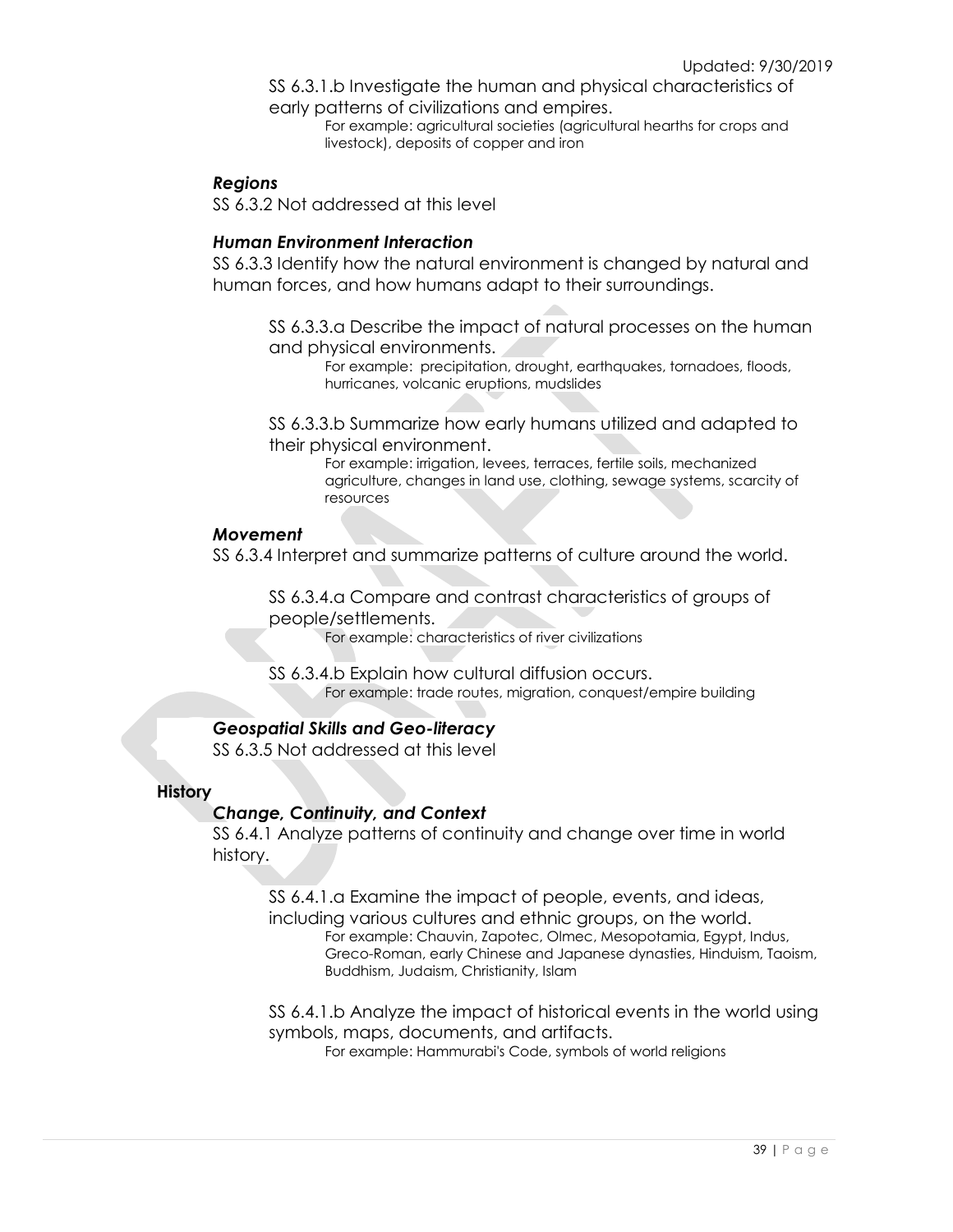# *Multiple Perspectives*

SS 6.4.2 Use multiple perspectives to identify the historical, social, and cultural context of past and current events.

SS 6.4.2.a Identify evidence from multiple perspectives and sources to better understand the complexities of world history. For example: Macedonian Empire, Persian Empire

SS 6.4.2.b Explain the use of primary and secondary sources to better understand multiple perspectives of the same event. For example: foundational texts of world religions

SS 6.4.3 Examine historical events from the perspectives of marginalized and underrepresented groups.

SS 6.4.3.a Identify how differing experiences can lead to the development of perspectives. For example: religious, ethnic and racial groups

SS 6.4.3.b Interpret perspectives of marginalized and underrepresented regions around the world. For example: inclusion of non-Eurasian civilizations

# *Historical Analysis and Interpretation*

SS 6.4.4 Interpret and evaluate sources for historical context.

SS 6.4.4.a Compare and contrast primary and secondary sources of history.

For example: Compare Lascaux cave paintings with a historian's interpretation of the Paleolithic Era.

SS 6.4.4.b Analyze the relationships among historical events in the world and relevant contemporary issues. For example: agriculture, technology, written laws

# *Historical Inquiry and Research*

SS 6.4.5 Apply the inquiry process to construct and answer historical questions.

SS 6.4.5 a Construct and answer inquiry questions using multiple historical sources.

For example: What defines an empire?

SS 6.4.5 b Identify and cite appropriate sources for research about world history, including primary and secondary sources. For example: Hammurabi's Code, Twelve Tables

SS 6.4.5 c Gather, analyze, and communicate historical information about the world from multiple sources.

For example: document archives, artifacts, newspapers, interviews, pictures, posters, oral/written narratives, and electronic presentation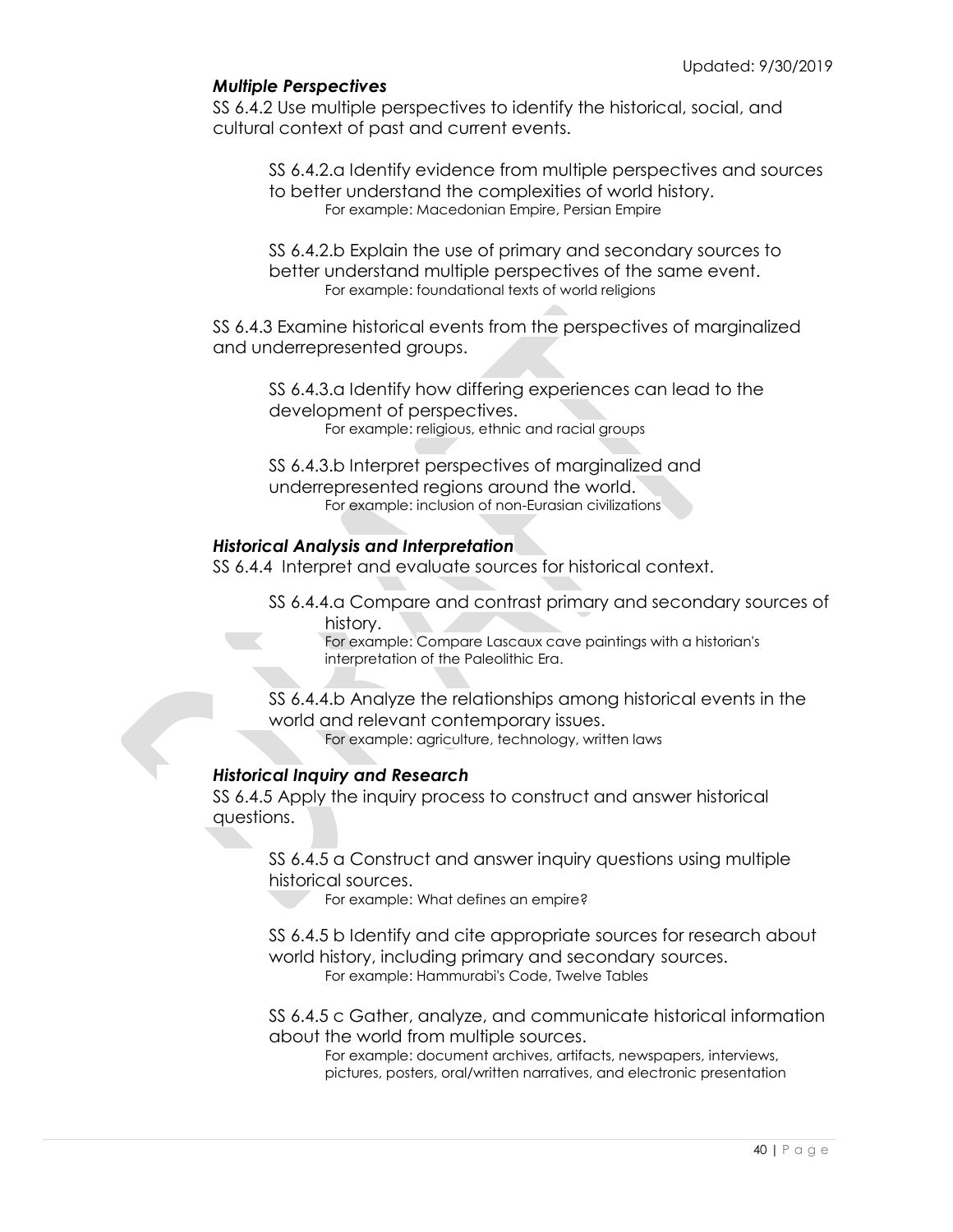# **Grade 7**

# *Grade Level Summary and Theme*

*World Studies II:* In seventh grade, students become more proficient with the core concepts in social studies. This grade level focuses on a regional examination of geography, civics, economics, and history of post-classical societies. The purpose of studying these different regions and eras is to develop an understanding of major factors influencing our world today.

The course guides students in exploring the connection between historical developments and contemporary global issues. Students will have multiple opportunities to use geographic concepts and processes, develop economic reasoning, examine specific historical ideas, beliefs, and themes, and analyze how individuals and societies have changed over time. Students will further develop fundamental concepts and processes of authority, power, and influence with particular emphasis on the democratic skills and attitudes necessary to become responsible citizens.

# **Civics**

.

# *Forms & Function of Government*

SS 7.1.1 Analyze the foundations, structures, and functions of governmental institutions.

SS 7.1.1.a Describe different forms and structures of government around the world and how they address the needs of the citizens. For example: republic, monarchy, authoritarian/dictatorship, how nationstates interact, unlimited forms of government, limited forms of government, imperialism

SS 7.1.1.b Identify and report significant historic events and documents that have influenced governmental institutions and their function.

For example: any governments of major societies from post classical societies up to present that could include French Revolution, Justinian's Code, Iroquois Confederacy, Communist Manifesto, United States Constitution, Magna Carta, Native American treaties with federal government, trade agreements, arms control

SS 7.1.1.c Analyze how governmental systems have changed over time and how those developments influence civic life and ideals around the world.

For example: increased role and influence of technology on society, impact of global conflicts on local communities

### *Civic Participation*

SS 7.1.2 Analyze the roles, responsibilities, and rights of citizens and groups in international societies.

SS 7.1.2.a Examine ways in which individuals and groups participate in the political process in different regions of the globe.

For example: interconnected nature of world events/relationships, recognize multiple perspectives on issues, demonstrate ethical use of information, service learning, volunteerism, social movements, voting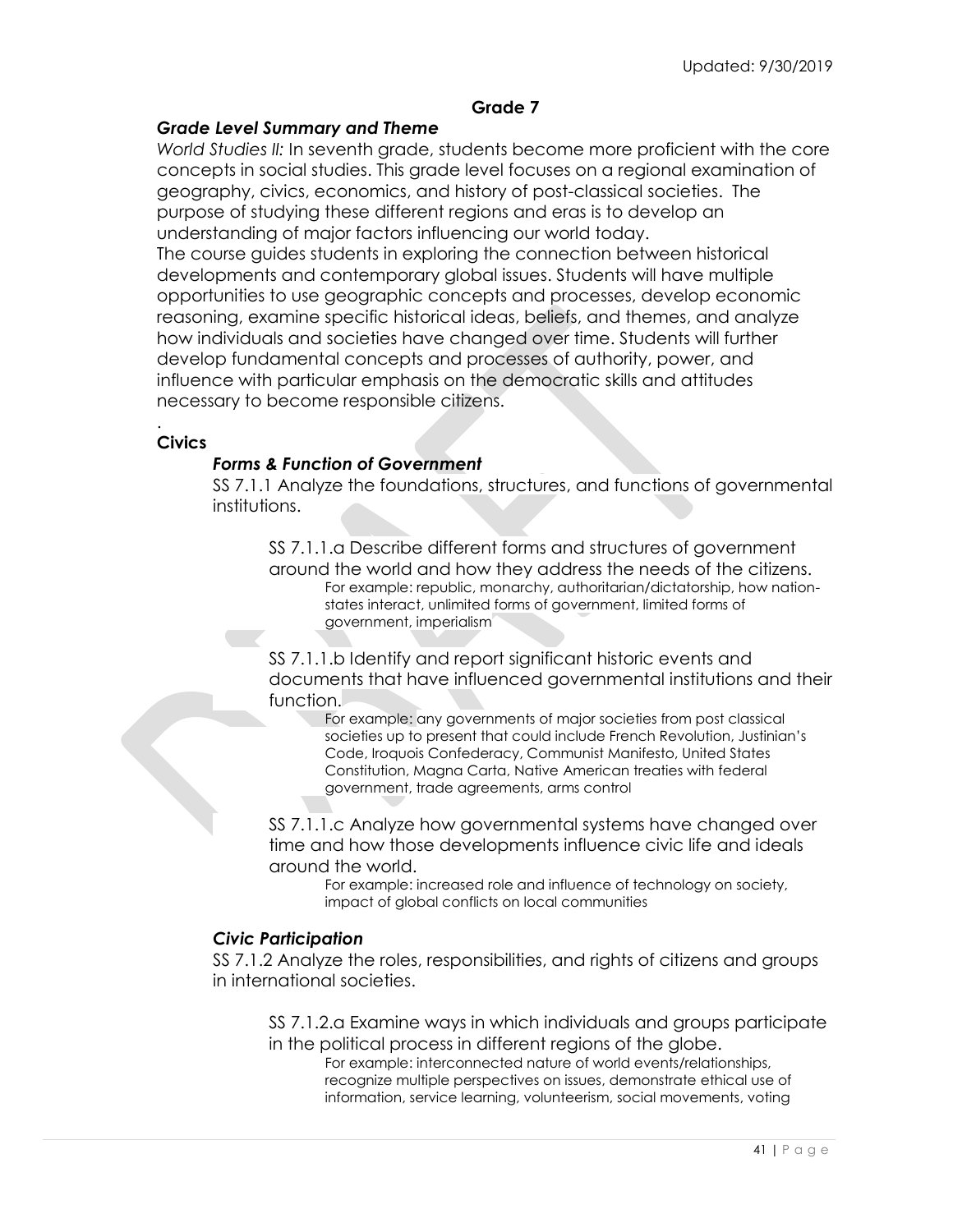SS 7.1.2.b Evaluate how cooperation and conflict among people around the world have contributed to political, economic, and social events and situations.

For example: treaties, aftermath of global conflicts and the rise of international organizations (United Nations, NATO, League of Nations, World Health Organization)

SS 7.1.2.c Explain the roles and influence of individuals, groups, and the media on governments in an interdependent society. For example: printing press, right to petition, media literacy, media conglomerates, social media platforms, cyber security concerns

# **Economics**

#### *Economic Decision Making*

SS 7.2.1 not addressed at this level

# *Financial Literacy*

SS 7.2.2 not addressed at this level

# *Exchange and Markets*

SS 7.2.3 Not addressed at this level

# *National Economy*

SS 7.2.4 Investigate how varying economic systems impact individuals in a civilization/society.

SS 7.2.4.a Compare and contrast characteristics of different socioeconomic groups in economic systems.

For example: traditional, market, command/communism, socialism, feudal, or caste systems, examine the daily life of the indigenous people of Guatemala as opposed to those in urban areas.

SS 7.2.4.b Identify the relationships between diverse socioeconomic groups and their economic systems in the modern world.

> For example: Compare tax structures in various countries and how the people are impacted.

SS 7.2.5 Analyze information using appropriate data to draw conclusions about the total production, income, and economic growth in various economies.

- SS 7.2.5.a Define the government's role in various economic systems. For example: democratic governments' impact on capitalism and dictators' impact on command economies, tobacco industry and how rules come about in the US vs. tobacco industry in Cuba
- SS. 7.2.5.b Identify various economic indicators that governments
- use to measure modern world societies, nations, and cultures. For example: Explore consumption, government spending, business investment, balance of trade, exports, imports, life expectancy, literacy rates, income, etc.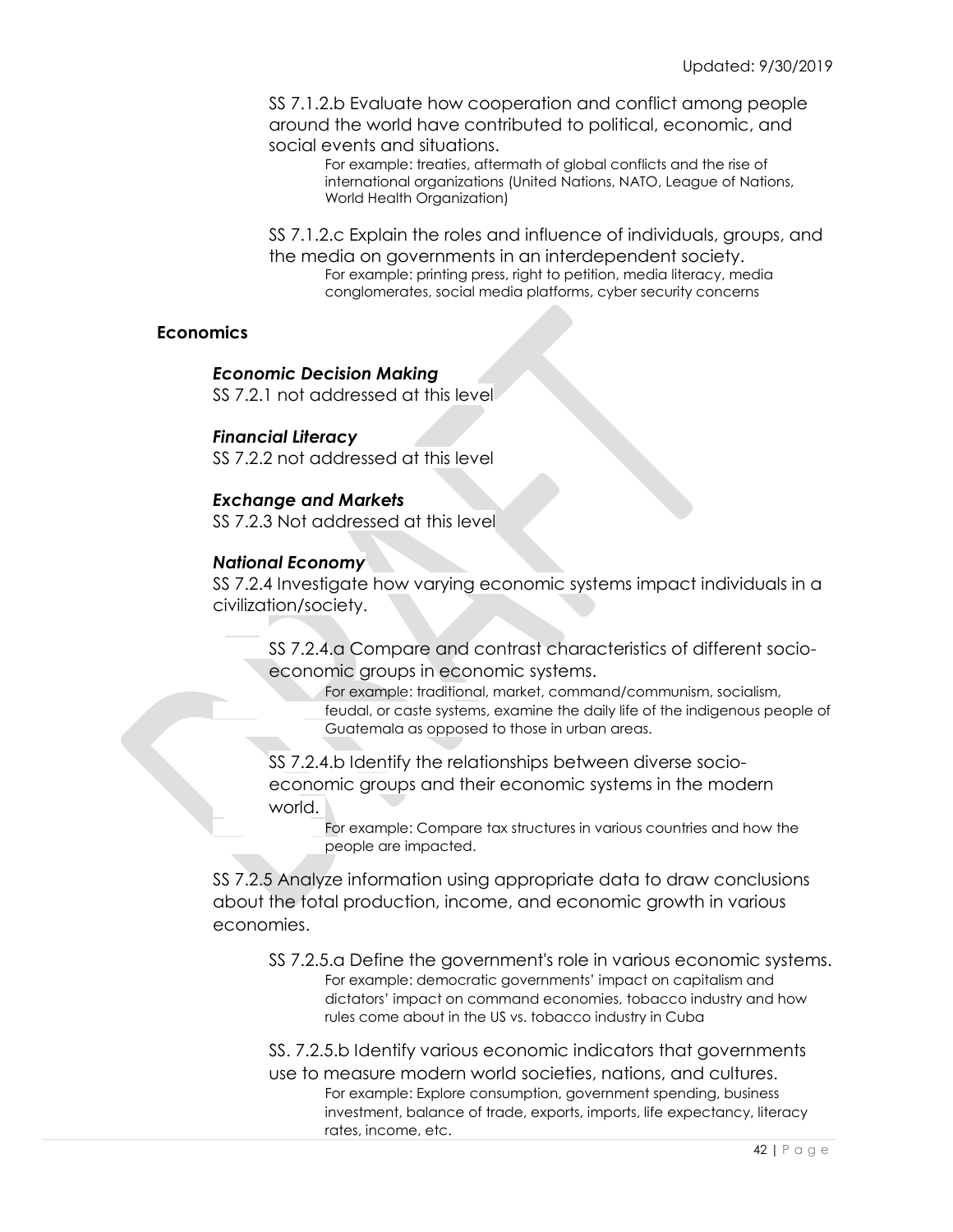SS 7.2.5.c Categorize goods and services provided in modern societies, nations, and cultures into the four factors of production. For example: Identify the four factors of production (land, labor, capital, and entrepreneurship) and how they manifest in a diverse way from culture to culture and over time.

# *Global Economy*

SS 7.2.6 Illustrate how international trade impacts individuals, organizations, and nations/societies.

SS 7.2.6.a Explain how individuals gain through specialization and voluntary trade and how international trade affects the domestic economy.

> For example: Business owners are able to explore the world to find labor sources that help maximize profit. Many of the economies of the Americas owe their establishment and success to the development and processing of sugar cane. Corporations chartered for colonial settlement: Dutch East India Company, Virginia Company, etc.

# **Geography**

# *Location & Place*

SS 7.3.1 Not addressed at this level

# *Regions*

SS 7.3.2 Evaluate how regions form and change over time.

SS 7.3.2.a Classify physical and human characteristics of places and regions.

For example: climate, landforms, language, religion

### SS 7.3.2.b Interpret the impact of land and water features on human decisions.

For example: location of settlements and transportation with respect to physical features

# SS 7.3.2.c Identify how humans construct major world regions and the impact on human societies.

For example: geographic factors that influence international relationships and economic development-trade, communication, transportation, infrastructure

# *Human Environment Interaction*

SS 7.3.3 Determine how the natural environment is changed by natural and human forces and how humans adapt to their surroundings.

SS 7.3.3.a Explain the impact of natural processes on human and physical environments.

For example: temperature, precipitation, drought, earthquakes, tornadoes, floods, hurricanes, volcanic eruptions, mudslides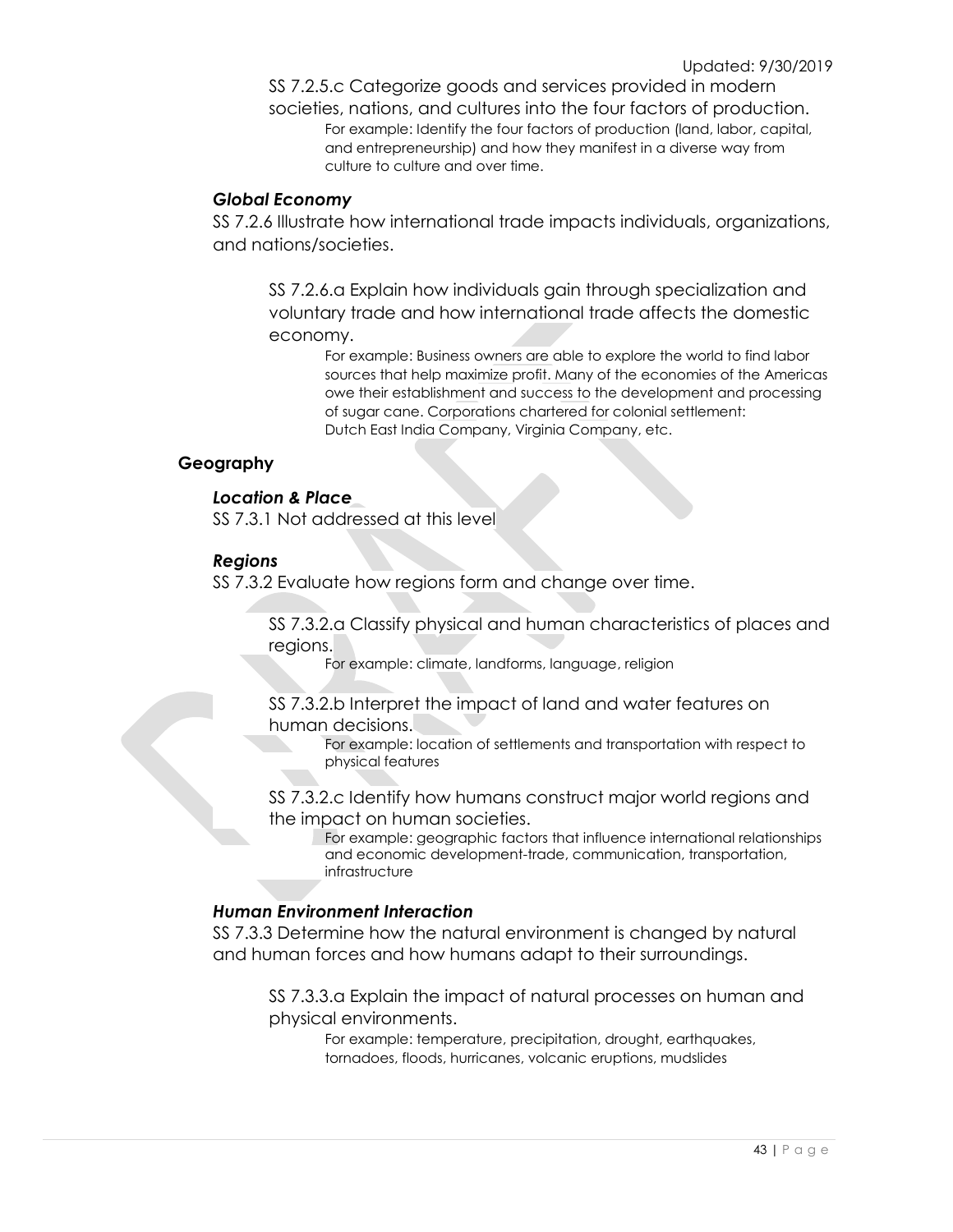SS 7.3.3.b Research and describe how humans have utilized and adapted to their physical environment.

For example: rivers, floods, precipitation, drought, use of natural resources

# *Movement*

SS 7.3.4 Examine and interpret patterns of culture around the world.

SS 7.3.4.a Compare and contrast characteristics of groups of people/settlements.

> For example: elements of culture including language, religion, food, arts, clothing, education, etc.

SS 7.3.4.b Develop a logical process to describe how cultural

diffusion occurs and how the diffusion of ideas impacts cultures. For example: migration, conquering, trade

# *Geospatial Skills and Geo-literacy*

SS 7.3.5 Compare issues and/or events using geographic knowledge and skills to make informed decisions.

SS 7.3.5.a Classify the physical or human factors that explain the geographic patterns of world events.

For example: Use maps/charts/diagrams/timelines/mapping technology to track and analyze historical changes over space and time (spread of religious groups, spatial connections through trade or political arrangement).

SS 7.3.5.b Develop geographic representations and analyze the role of geographic physical and human factors in determining the arrangement of economic activity and patterns of human settlement.

For example: geographic concentration of manufacturing, banking, or industries; urbanization; availability of arable land, water and suitable climate for farming; access to resources for development

# **History**

# *Continuity, Change, and Context*

SS 7.4.1 Compare patterns of continuity and change over time in world history.

> SS 7.4.1.a Analyze the impact of people, events, and ideas, including various cultures and ethnic groups, on the world. For example: Songhai, Mali, Gupta Empire, Han Dynasty, Hinduism, Taoism, Buddhism, Judaism, Christianity, Islam, Sikhism; Silk Road, Trans-Saharan Trade; Incas, Mayans, Aztecs

SS 7.4.1.b Analyze the impact of historical events in the world using symbols, maps, documents, and artifacts. For example: trade routes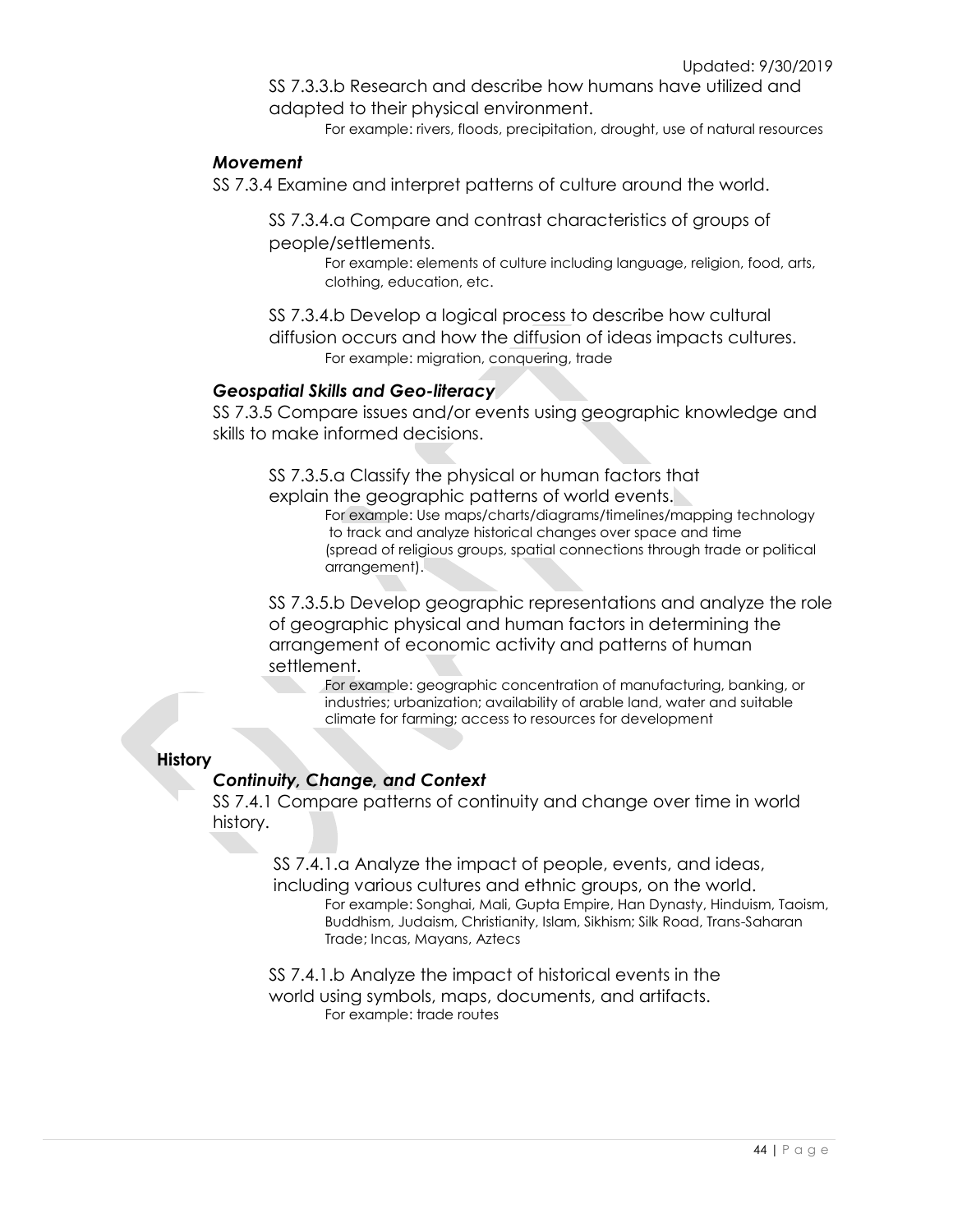# *Multiple Perspectives*

SS 7.4.2 Use multiple perspectives to examine the historical, social and cultural context of past and current events.

SS 7.4.2.a Analyze evidence from multiple perspectives and sources to better understand the complexities of world history.

For example: caste system, partition of India, Ibn Battuta, Zheng He, Marco Polo, Mansa Musa, Mongol Empire, Berlin Conference, Arab-Israeli Conflict, Latin American revolutions, Columbian Exchange

SS 7.4.2.b Compare and contrast primary and secondary sources to better understand multiple perspectives of the same event. For example: foundational texts of world religions

SS 7.4.3 Examine historical events from the perspectives of marginalized and underrepresented groups.

SS 7.4.3.a Identify how differing experiences can lead to the development of perspectives. For example: religious, ethnic and racial groups

SS 7.4.3.b Interpret perspectives of marginalized and underrepresented regions around the world. For example: civilizations from all regions of the world

# *Historical Analysis and Interpretation*

SS 7.4.4 Analyze and interpret sources for perspective and historical context.

SS 7.4.4.a Compare and contrast primary and secondary sources of history.

For example: Compare eyewitness accounts of the Black Death with contemporary medical understandings.

SS 7.4.4.b Identify the cause and effect relationships among historical events in the world and relevant contemporary issues. For example: migrations, declarations of war, treaties, alliances, epidemics

# *Historical Inquiry and Research Skills*

SS 7.4.5 Apply the inquiry process to construct and answer historical questions.

SS 7.4.5.a Construct and answer inquiry questions using multiple historical sources.

> For example: Students engage in inquiry and gather evidence to provide a response

SS 7.4.5.b Evaluate and cite appropriate sources for research about world history, including primary and secondary sources.

For example: Interpret primary and secondary sources to address the inquiry, Demonstrate ethical use of information and copyright guidelines by appropriately quoting or paraphrasing from a text and citing the source using available resources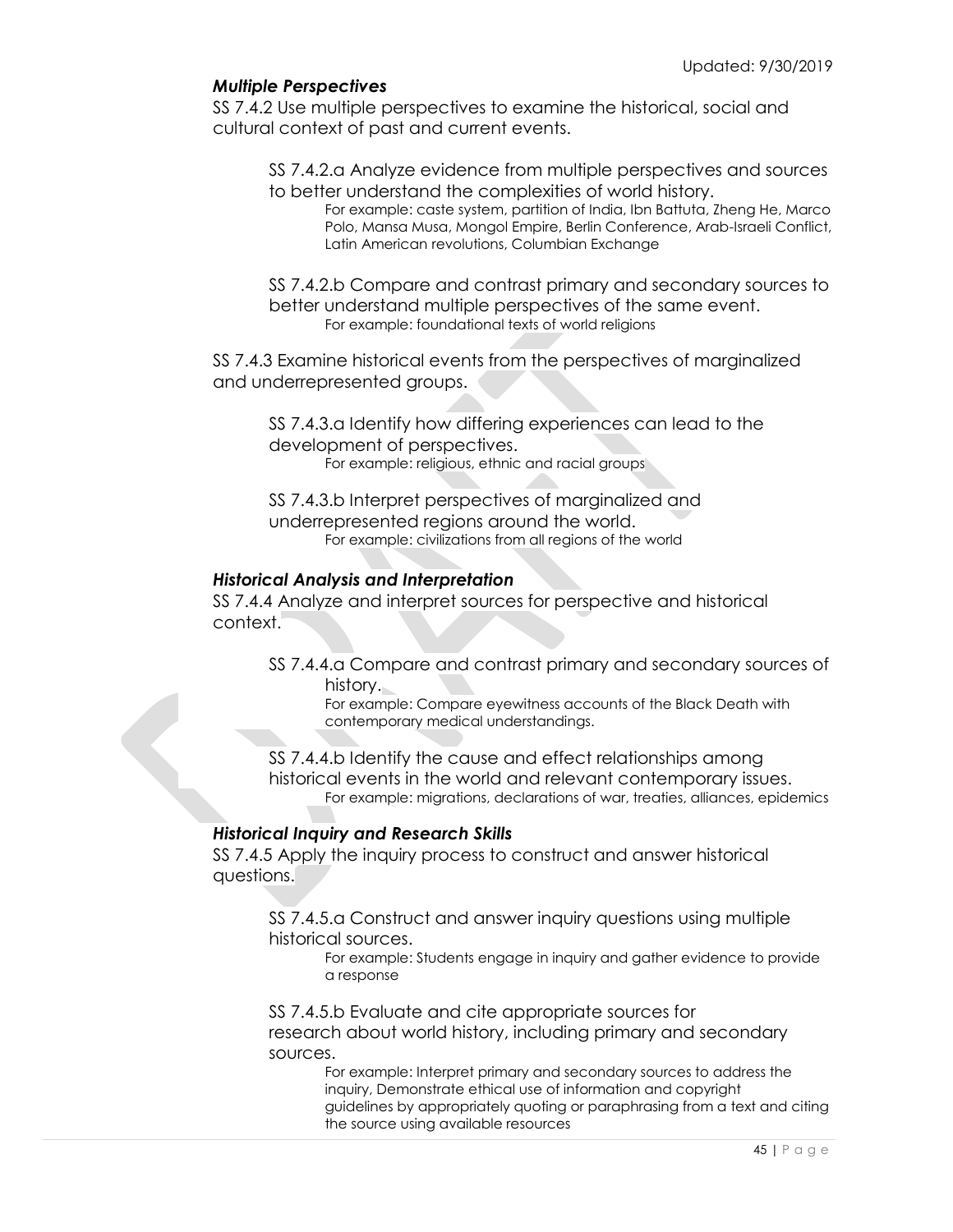SS 7.4.5.c Gather, analyze, and communicate historical information about the world from multiple sources.

For example: document archives, artifacts, newspapers, interviews, pictures, posters, oral/written narratives, and electronic presentation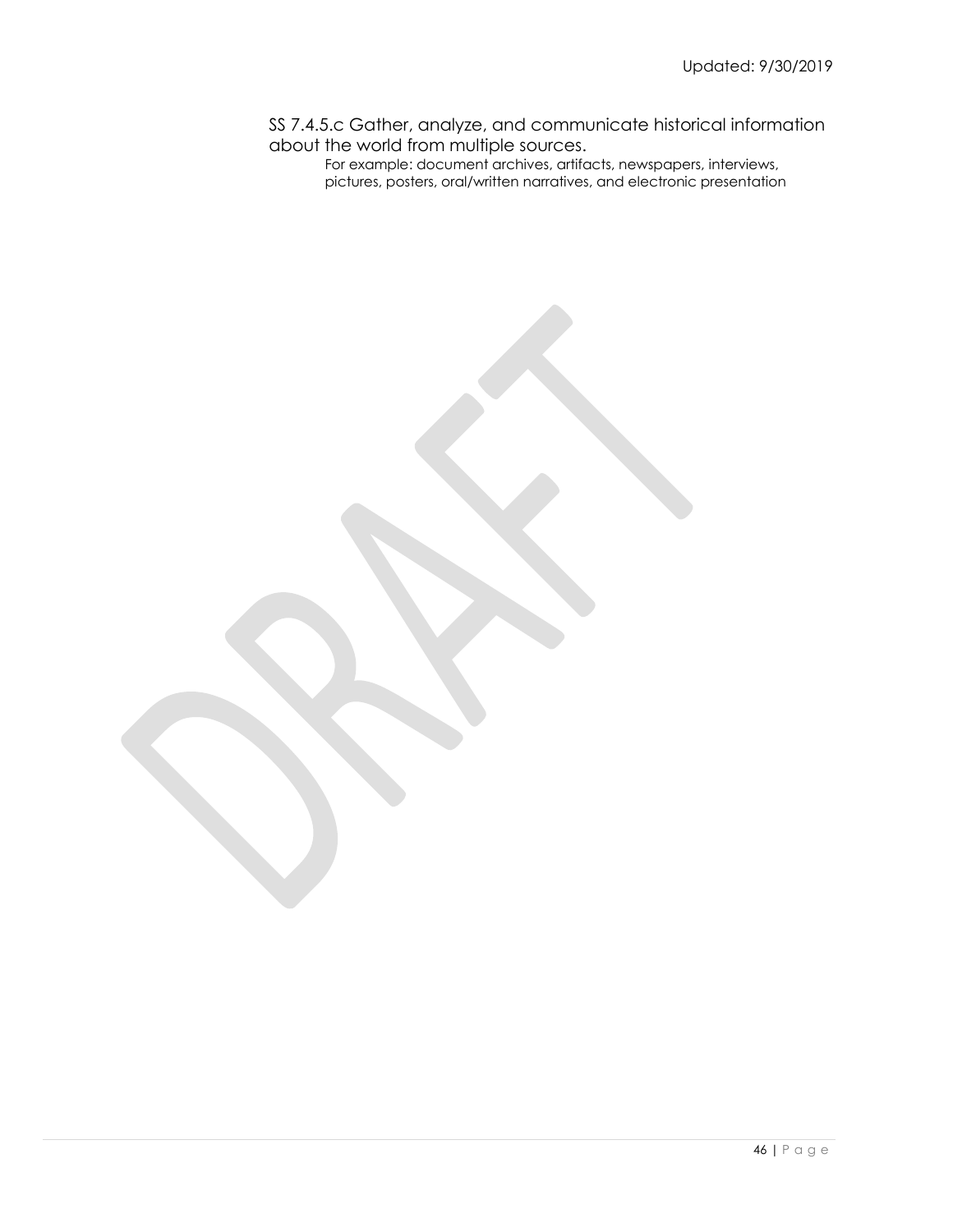# **Grade 8**

### *Grade Level Summary and Theme*

*United States History:* In eighth grade, students develop a new, more abstract level of understanding of social studies concepts. The context for developing this understanding is U.S. history and government. After reviewing the Colonial foundations of what became the United States, students explore the ideas, issues, and events from the adoption of the United States Constitution through the Gilded Age. Study of the founding of the United States allows students to explore the development of the United States' unique institutions of government, civic ideals, geography and economy.

### **Civics**

### *Forms & Functions of Government*

SS 8.1.1 Investigate and analyze the foundation, structure, and functions of the United States government.

SS 8.1.1.a Identify and describe the different systems of government. For example: Monarchy, Federal, Confederate, Unitary, Tribal, corporate

SS 8.1.1.b Analyze the structure and roles of the United States government in meeting the needs of the citizens governed, managing conflict, and establishing order and security.

For example: Chinese Exclusion Act, Fugitive Slave Laws, 13th, 14th, 15th Amendments, Anti-trust laws, Homestead Act, Native American Removal

SS 8.1.1.c Examine the development of foundational laws and other documents in the United States government.

For example: Declaration of Independence, United States Constitution, Preamble, Bill of Rights

SS 8.1.1.d Evaluate how various United States government decisions impact people, place, and history.

For example: taxation, distribution of resources, acquisition of territories, Trail of Tears, Indian Removal Act, Dred Scott decision, treaties, Louisiana Purchase, census, Civil War, War of 1812, Mexican American War

SS 8.1.1.e Describe how important government principles are shown in American government.

For example: freedom, individual rights, representative democracy, equality, rule of law, popular sovereignty, justice, tribal sovereignty

SS 8.1.1.f Analyze the development and significance of political parties in the United States.

For example: Federalists and Antifederalists

# *Civic Participation*

SS 8.1.2 Evaluate the roles, responsibilities, and rights as local, state, national, and international citizens.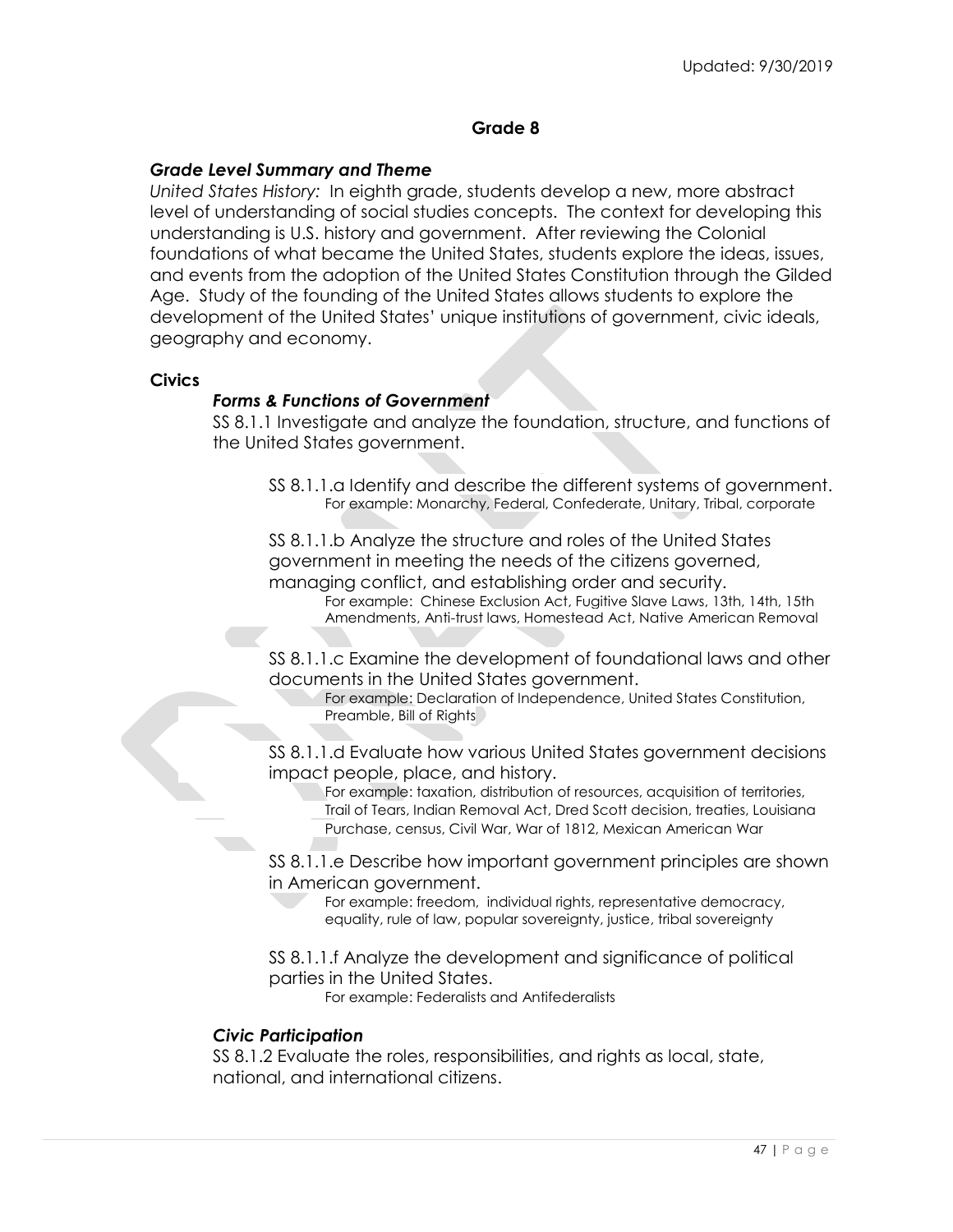SS 8.1.2.a Demonstrate ways individuals participate in the political process.

For example: registering and voting, elections, contacting government officials, campaign involvement, demonstrate ethical use of information

SS 8.1.2.b Analyze the significance of patriotic symbols, songs and activities in terms of historical, social, and cultural contexts.

For example: Pledge of Allegiance, "The Star-Spangled Banner," "America the Beautiful," recognition of Memorial Day, Independence Day, Veterans Day, Martin Luther King, Jr. Day, Constitution Day, Patriot's Day - 9/11, Native American Heritage Day, tribal flag song

### SS 8.1.2.c Demonstrate civic engagement.

For example: engaging in service learning projects, volunteerism, student government participation, participation in simulations of democratic processes (mock trials, elections, etc.), USCIS Citizenship test, communicating through civil discourse

SS 8.1.2.d Describe how cooperation and conflict among people have contributed to political, economic, and social events and situations in the United States.

For example: Louisiana Purchase, Civil War, Civil Disobedience, NAACP movement, women's movement, slave rebellions, Jim Crow laws

SS 8.1.2.e Compare and contrast the roles and influences of individuals, groups, and the media on American government. For example: Seneca Falls Convention, Underground Railroad, Horace Greeley, Harriet Beecher Stowe, Jane Addams, Muckrakers, Booker T. Washington, Chief Standing Bear, Susan La Flesche

# **Economics**

### *Economic Decision Making*

SS 8.2.1 Not addressed at this level

### *Financial Literacy*

SS 8.2.2 Understand personal and business financial management.

SS 8.2.2.a Identify skills for future financial success.

For example: Identify key terms associated with budgeting, credit, savings, credit score, investing, fraud, and risk management.

SS 8.2.2.b Understand tools, strategies, and systems used to maintain, monitor, control, and plan the use of financial resources. For example: Analyze the impact of credit on an individual's ability to acquire goods and services, charitable contributions.

### *Exchange and Markets*

SS 8.2.3 Not addressed at this level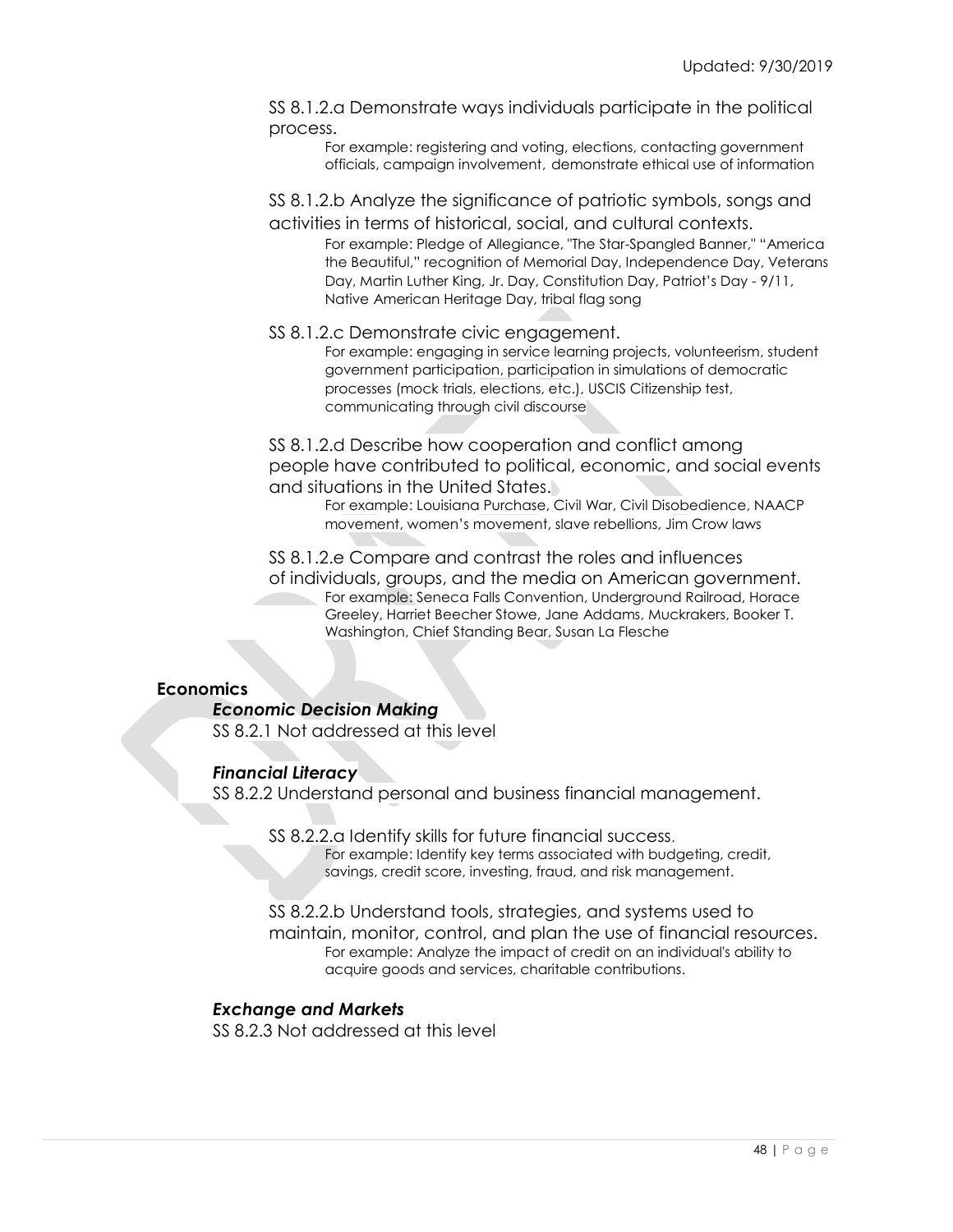# *National Economy*

SS 8.2.4 Justify and debate economic decisions made by North American societies.

SS 8.2.4.a Research the origins and development of the economic system, banks, and financial institutions in the United States. For example: Examine the work of Alexander Hamilton and his influence on the banking system in the U.S. economy.

SS 8.2.4.b Explain how tax revenues are collected and distributed. For example: Review the Constitution to understand the roles of each branch in establishing a national budget and how the separation of powers is structured.

SS 8.2.4.c Describe the progression of money and its role in early United States history.

> For example: Identify what forms of currency/bartering were used as a medium for exchange among various Native American tribes. Examine what services and regulations were established during the Progressive Era as urban areas' populations boomed. Examine the National Banking Act of 1863.

# *Global Economy*

SS 8.2.5 Illustrate how international trade impacts individuals, organizations, and nations.

SS 8.2.5.a Explain that currency must be converted to make purchases in other countries.

For example: Trace the conversion of products and currency between the French and the indigenous tribes of the Midwest.

SS 8.2.5.b Recognize how trade barriers impact the prices and quantity of goods.

For example: Examine the impact of the Sugar and Molasses Act of 1733, and the Stamp Act of 1765..

# **Geography**

# *Location & Place*

SS 8.3.1 Not addressed at this level

# *Regions*

SS 8.3.2 Examine how regions form and change over time.

SS 8.3.2.a Evaluate physical and human characteristics of places and regions.

For example: climate, landforms, religious groups, ethnic groups

SS 8.3.2.b Determine the impact of land and water features on human decisions.

For example: location of settlements and transportation with respect to physical features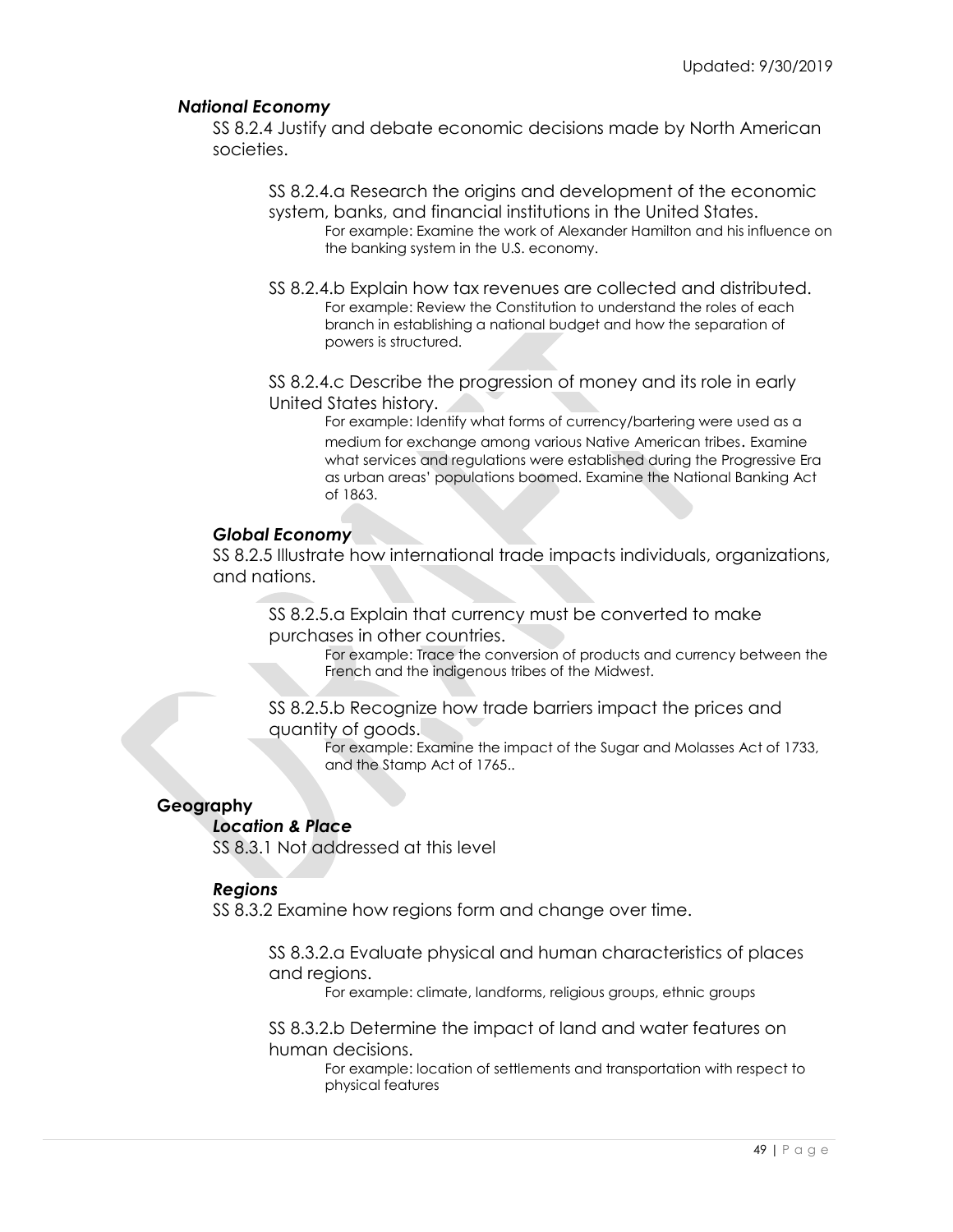SS 8.3.2.c Identify and justify how humans develop major world regions and the impact on human societies.

> For example: geographic factors that influence international relationships and economic development-trade, communication, transportation, infrastructure

### *Human Environment Interaction*

SS 8.3.3 Determine how the natural environment is changed by natural and human forces and how humans adapt to their surroundings.

SS 8.3.3.a Interpret the impact of natural processes on human and physical environments.

For example: precipitation, drought, earthquakes, tornadoes, floods, hurricanes, volcanic eruptions, mudslides

SS 8.3.3.b Analyze how humans have utilized and adapted to their physical environment.

> For example: rivers, wetlands, forests, treeless plains, precipitation, drought

#### *Movement*

SS 8.3.4 Not addressed at this level

# *Geospatial Skills and Geo-literacy*

SS 8.3.5 Not addressed at this level

#### **History**

# *Continuity, Change, and Context*

SS 8.4.1 Analyze patterns of continuity and change over time in United States history.

SS 8.4.1.a Evaluate the impact of people, events, and ideas, including various cultures and ethnic groups, on the United States. For example: Columbian Exchange, European colonization and Native American response, Colonial America, Great Awakening, Benjamin Franklin, George Washington, Thomas Jefferson, establishing a nation, Manifest Destiny, Indian Removal Act, slavery, expansion and reform, Dred Scott decision, secession, Abraham Lincoln, Civil War and Reconstruction, Standing Bear, rise of corporations, growth of organized labor, assembly line, immigration, industrialization John Deere, Thomas Edison, Alexander Graham Bell, George Washington Carver, democratic ideals, patriotism, citizen's rights

SS 8.4.1.b Evaluate the impact of historical events in the United States using symbols, maps, documents, and artifacts. For example: founders and founding documents, national symbols

### *Multiple Perspectives*

SS 8.4.2 Use multiple perspectives to evaluate the historical, social, and cultural context of past and current events.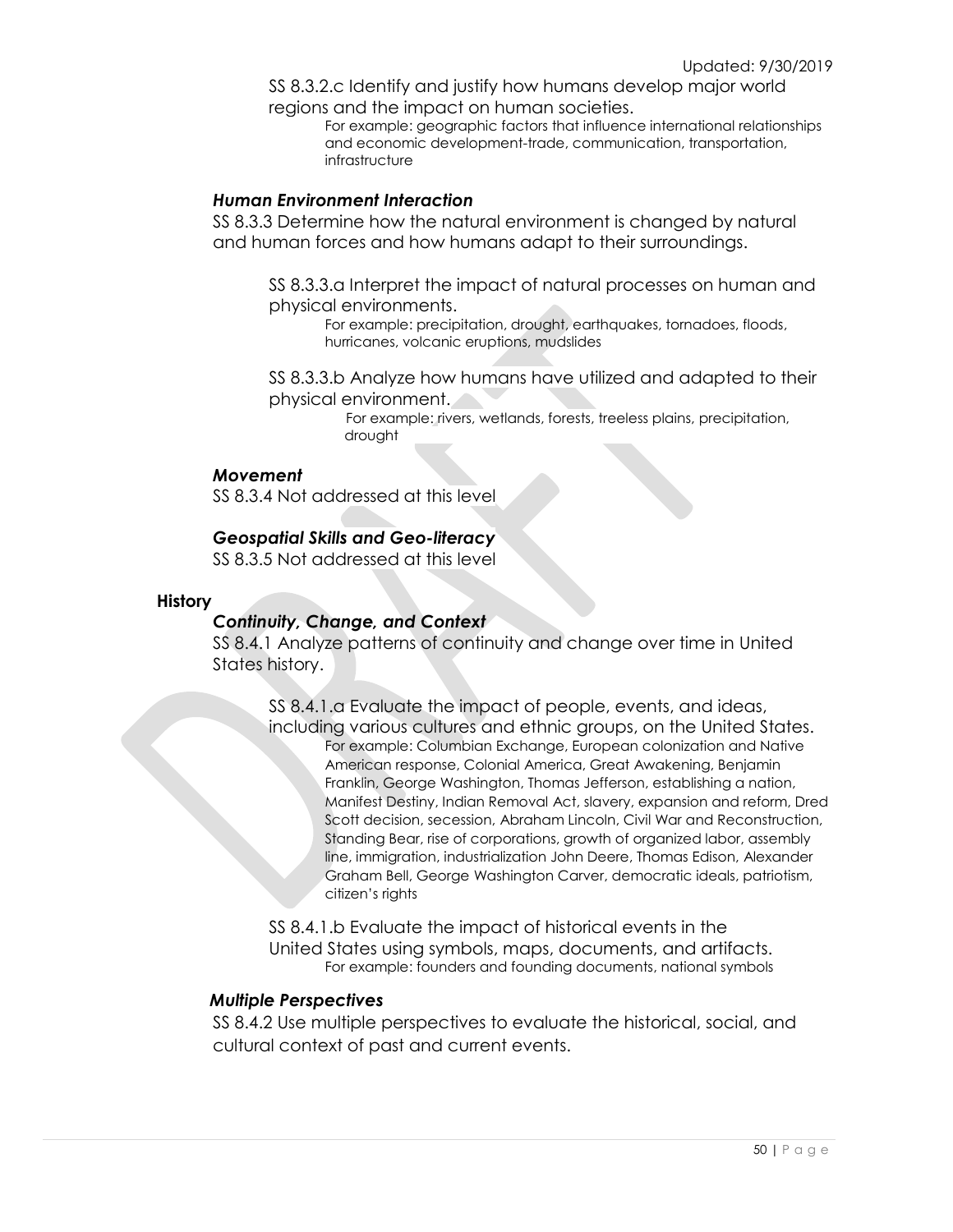SS 8.4.2.a Compare and interpret evidence from multiple perspectives and sources to better understand the complexities of US history.

> For example: Dawes Act, Santee Mankato Executions (Dakota Uprising), Chinese Exclusion Act, Treaty of Guadalupe Hidalgo, Reconstruction Acts and Amendments, The Emancipation Proclamation, organized labor, Women's Suffrage Movement

SS 8.4.2.b Evaluate the relevancy, accuracy, and completeness of primary and secondary sources to better understand multiple perspectives of the same event.

> For example: The Bill of Rights, slavery, Gettysburg Address, The New Colossus Poem

SS 8.4.3 Examine historical events from the perspectives of marginalized and underrepresented groups.

SS 8.4.3.a Identify how differing experiences can lead to the development of perspectives.

> For example: Compare primary accounts by American Indian peoples and American settlers regarding the expansion of the United States.

SS 8.4.3.b Interpret how and why marginalized and underrepresented groups and/or individuals might understand historical events similarly or differently.

For example: Compare how differing Native American groups and Spanish-speaking peoples responded to the Indian Removal Act and the Mexican-American War.

# .*Historical Analysis and Interpretation*

SS 8.4.4 Evaluate and interpret sources for perspective and historical context.

SS 8.4.4.a Compare and contrast primary and secondary sources of history.

For example: Compare what texts say about Wounded Knee Massacre to Black Elk's account of the same event.

SS 8.4.4.b Evaluate the relationships among historical

events in the United States and relevant contemporary issues.

For example: political party platforms, continuing debates about role of government

# *Historical Inquiry and Research Skills*

SS 8.4.5 Apply the inquiry process to construct and answer historical questions.

SS 8.4.5.a Identify areas of inquiry by using student-generated questions about multiple historical sources.

For example: Why is the Gettysburg Address considered an important statement of American national ideals?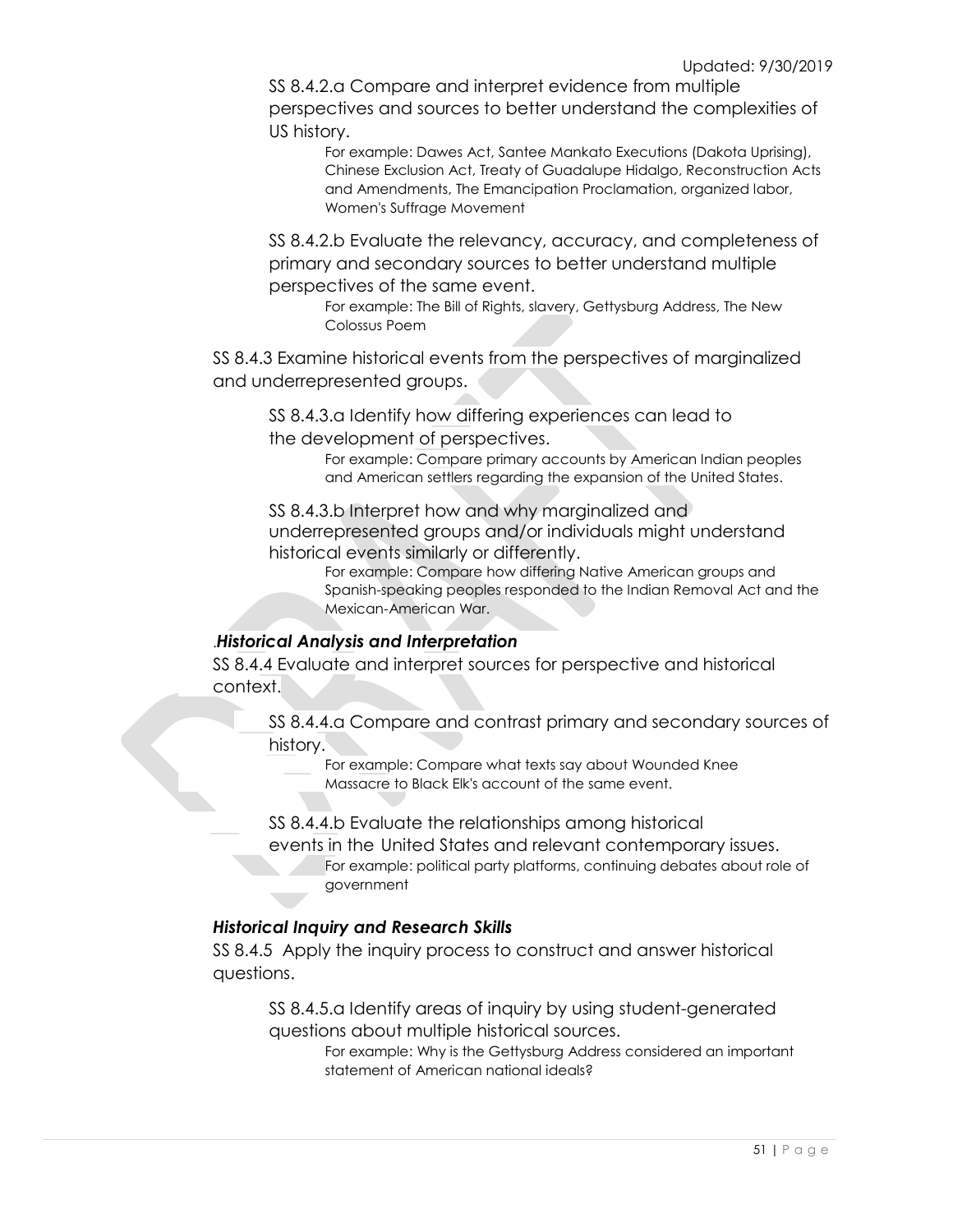SS 8.4.5.b Locate, analyze, and cite appropriate sources for research about United States history, including primary and secondary sources.

> For example: classroom texts, Gettysburg Address, tribal treaties, major online historical archives like Library of Congress, National Archives, and local and state archives

SS 8.4.5.c Gather, analyze, and communicate historical information about United States history from multiple sources.

For example: primary sources, secondary sources, popular media, scholarly perspectives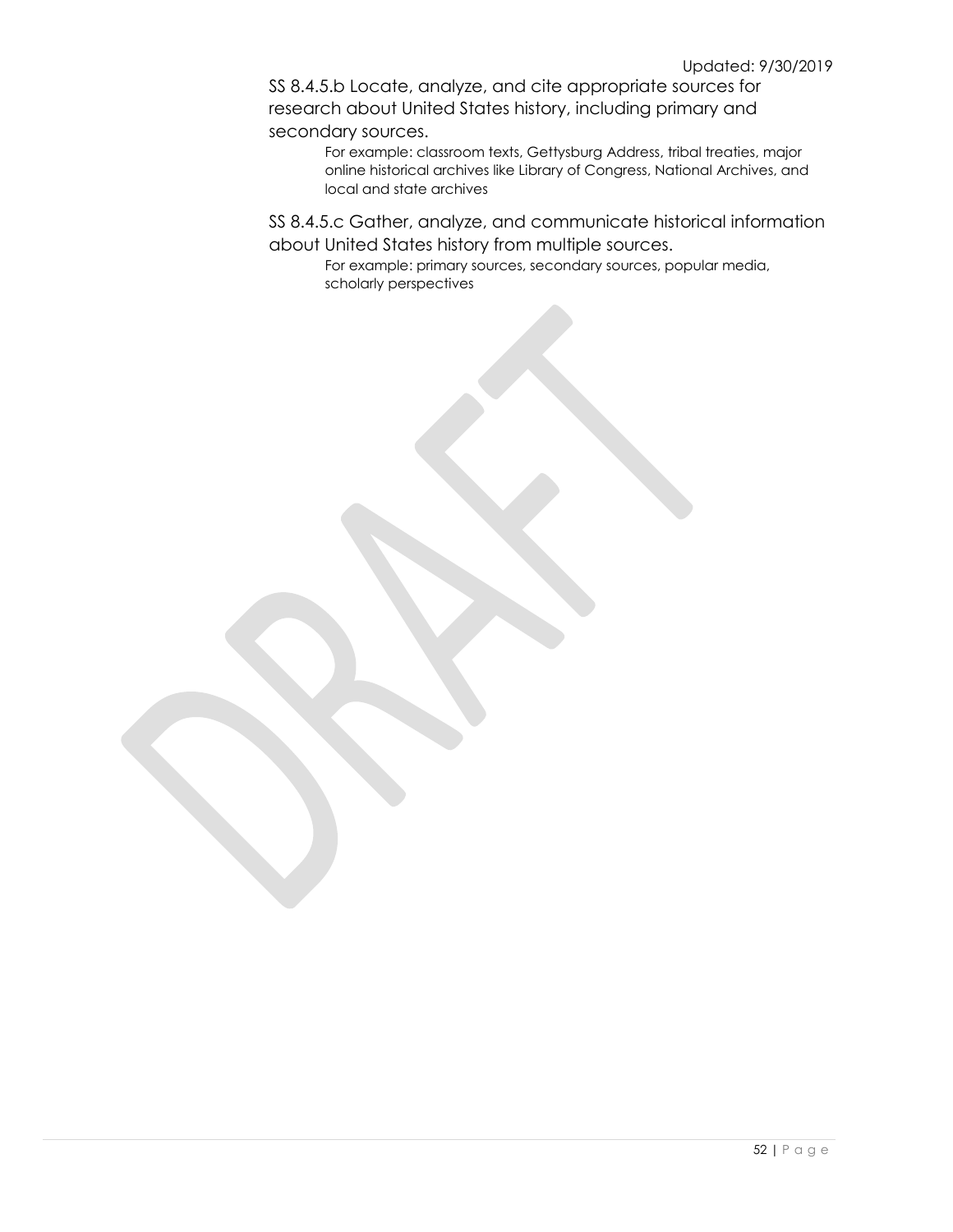# **High School Civics**

# **Summary**

In a constitutional republic, productive civic engagement requires knowledge about the functions of state and local government, courts and legal systems, the U.S. Constitution, other nations' systems and practices, and international institutions. Civics is not limited to the study of politics and society; it also encompasses participation in classrooms and schools, neighborhood, groups, and organizations using civic virtues and principles to guide that participation (which includes the discussion of issues and making choices and judgments with information and evidence, civility and respect, and concern for fair procedures). Civics enables students not only to study how others participate but also to practice participating and taking informed action themselves.

# *Forms and Functions of Government*

SS HS.1.1 Analyze the foundation, structures, and functions of the United States government as well as local, state, and international governments.

SS HS.1.1.a Examine the historical foundation that influenced the creation of the United States Constitution. For example: philosophers, social contract theory, natural rights, Constitutional Convention, Federalist, and Anti-Federalist Papers, Iroquois Confederation, and the imbalance of representation

SS HS.1.1.b Evaluate the structure of American constitutional government.

> For example: federalism, democracy, representative government, branches of the government, separation of powers, checks and balances, amendment process, concurrent/enumerated/implied powers, electoral college, Bill of Rights, Reconstruction amendments, Prohibition, women's vote

SS HS.1.1.c Analyze the functions of United States government and its outcomes.

For example: national security, legislative law-making, executive implementation, judicial interpretation, constitutionalism, taxation, naturalization of citizens, environmental implications

SS HS.1.1.d Analyze the foundation, structures, and functions of local government and its outcomes.

For example: city council, school board, county government, regional boards, grassroots, local organizations, community organizations.

SS HS.1.1.e Analyze the foundation, structures, and functions of state government and its outcomes.

For example: bicameral/unicameral, reapportionment/redistricting, branches of government, judiciary process, penal system

SS HS.1.1.f Analyze the foundation, structures, and functions of supranational organizations.

For example: United Nations, NATO, European Union, treaties, trade organizations, Native American Treaties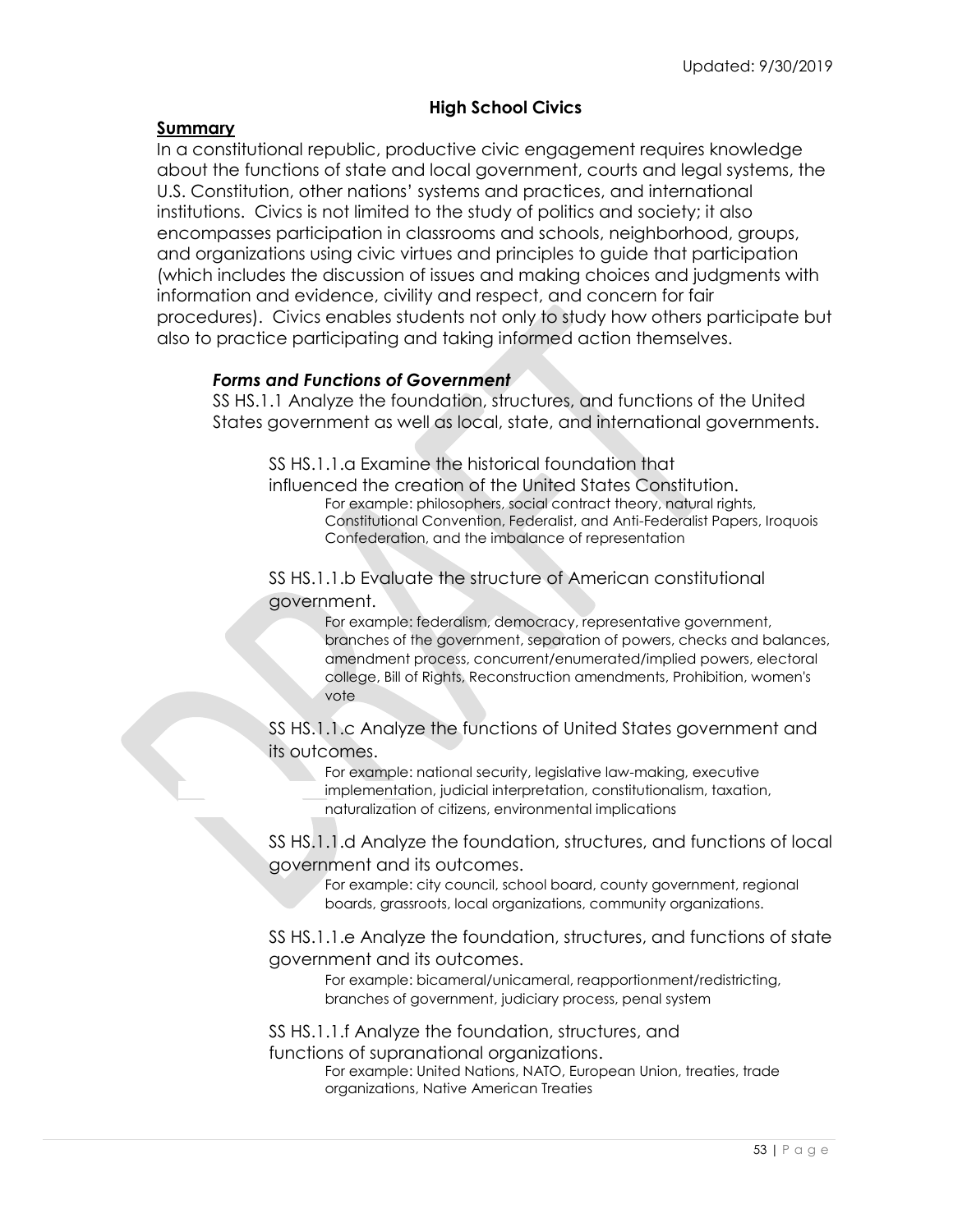SS HS.1.1.g Analyze the roles that political parties have played in the United States.

> For example: Republican Party - Civil War, Populist Party - Progressive movement, Democratic Party - New Deal, Southern Strategy- Dixiecrats, emergence of the Tea Party Movement, hyperpartisanship

SS HS.1.1.h Analyze United States foreign policy issues. For example: methods, approaches, events, and their outcomes on various groups of people

### *Civic Participation*

SS HS.1.2 Demonstrate meaningful civic participation by analyzing local, state, national, or international issues and policies.

SS HS.1.2.a Investigate how individuals and groups can effectively use the structure and functions of various levels of government to shape policy.

For example: lobbying, voting, contacting government officials, petitioning, civil disobedience, tribal voting, tribal government officials, analyze past voting patterns and discuss methods to increase participation in voting

SS HS.1.2.b Analyze and communicate the significance and impacts of patriotic symbols, songs, holidays, and activities in terms of historical, social, and cultural contexts.

> For example: Pledge of Allegiance, "The Star-Spangled Banner", "America the Beautiful", Dr. Martin Luther King, Jr. Day & "I Have a Dream" speech, George Washington's Birthday, Abraham Lincoln's Birthday, Presidents Day, Native American Heritage Day, Constitution Day, Memorial Day, Veterans Day, and Thanksgiving Day, 4th of July, Hispanic Heritage month, tribal flag song

SS HS.1.2.c Engage and reflect on participation in civic activities. For example: discussing current issues, advocating for personal rights and the rights of others, influencing governmental actions, participating in civil discourse, registering for selective service, registering to vote, and voting when reaching the age of majority, participating in community improvement activities, service learning

SS HS.1.2.d Investigate an issue and communicate which level of government is most appropriate to utilize in addressing the issue. For example: Investigate an issue and communicate which level of government is most appropriate to utilize in addressing the issue, students communicate through an editorial, public service announcement, pamphlet, public presentation, tribal council, community entities

SS HS.1.2.e Demonstrate how individuals, groups, and the media check governmental practices.

For example: Watergate, Civil Rights movement, Suffrage movement

SS HS.1.2.f Analyze various media sources for accuracy and perspective.

For example: news media literacy, online civic reasoning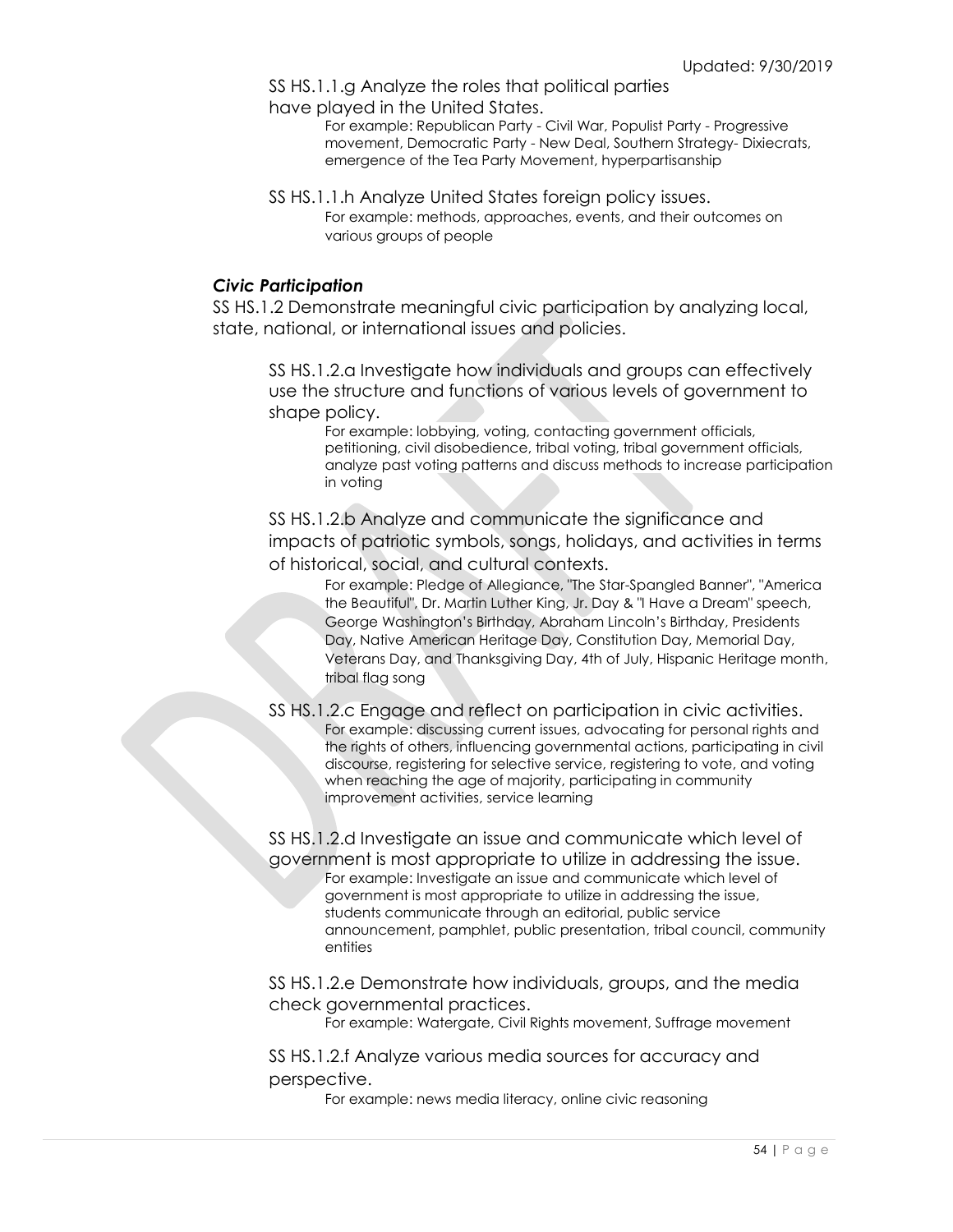# **High School Economics**

### **Summary**

Effective economic decision making requires that students have a keen understanding of the ways in which individuals, businesses, governments, and societies make decisions to allocate human capital, physical capital, and natural resources among alternative uses. This economic reasoning process involves the consideration of costs and benefits with the ultimate goal of making decisions that will enable individuals and societies to be as well off as possible. The study of economics provides students with the concepts and tools necessary for an economic way of thinking and helps students understand the interaction of buyers and sellers in markets, workings of the national economy, and interactions within the global marketplace. Economics is grounded in knowledge about how people choose to use resources. Economic understanding helps individuals, businesses, governments, and societies choose what resources to allocate to work, to school, and to leisure; how many dollars to spend, and how many to save; and how to make informed decisions in a wide variety of contexts. Economic reasoning and skillful use of economic tools draw upon a strong base of knowledge about human capital, land, investments, money, income and production, taxes, and government expenditures. To be effective participants in our representative democracy, students need an understanding of economics.

# *Economic Decision Making*

SS HS.2.1 Apply economic concepts that support rational decision making.

SS HS.2.1.a Make decisions by systematically considering alternatives and consequences through the use of cost benefit analysis.

> For example: PACED decision making model (Problem, Alternatives, Criteria, Evaluate, Decision); Some potential topics could include options for energy sources, center pivot irrigation, oil pipeline through Nebraska, use of pesticides and fertilizers. Decisions made by businesses and social issues including corporate social responsibility programs, green energy, living wage, paid parental leave, equal pay, social entrepreneurship (businesses that aim to solve social problems).

SS HS.2.1.b Assess the incentives for investing in personal education, skills, and talents.

> For example: Research returns to education, look at cost of education, and compare to earnings; costs of returning to small towns vs. cities

# *Financial Literacy*

SS HS.2.2 Develop a plan to support short- and long-term goals.

SS HS.2.2.a Develop a budget using a financial record keeping tool. For example: Mint.com, spreadsheet, Quicken, journal on paper

SS HS.2.2.b Compare and contrast different types of banking accounts and features.

For example: checking, savings, money market, CDs

SS HS.2.2.c Assess the effects of taxes on personal income. For example: state income tax, federal income tax, social security, property tax, sales tax, etc.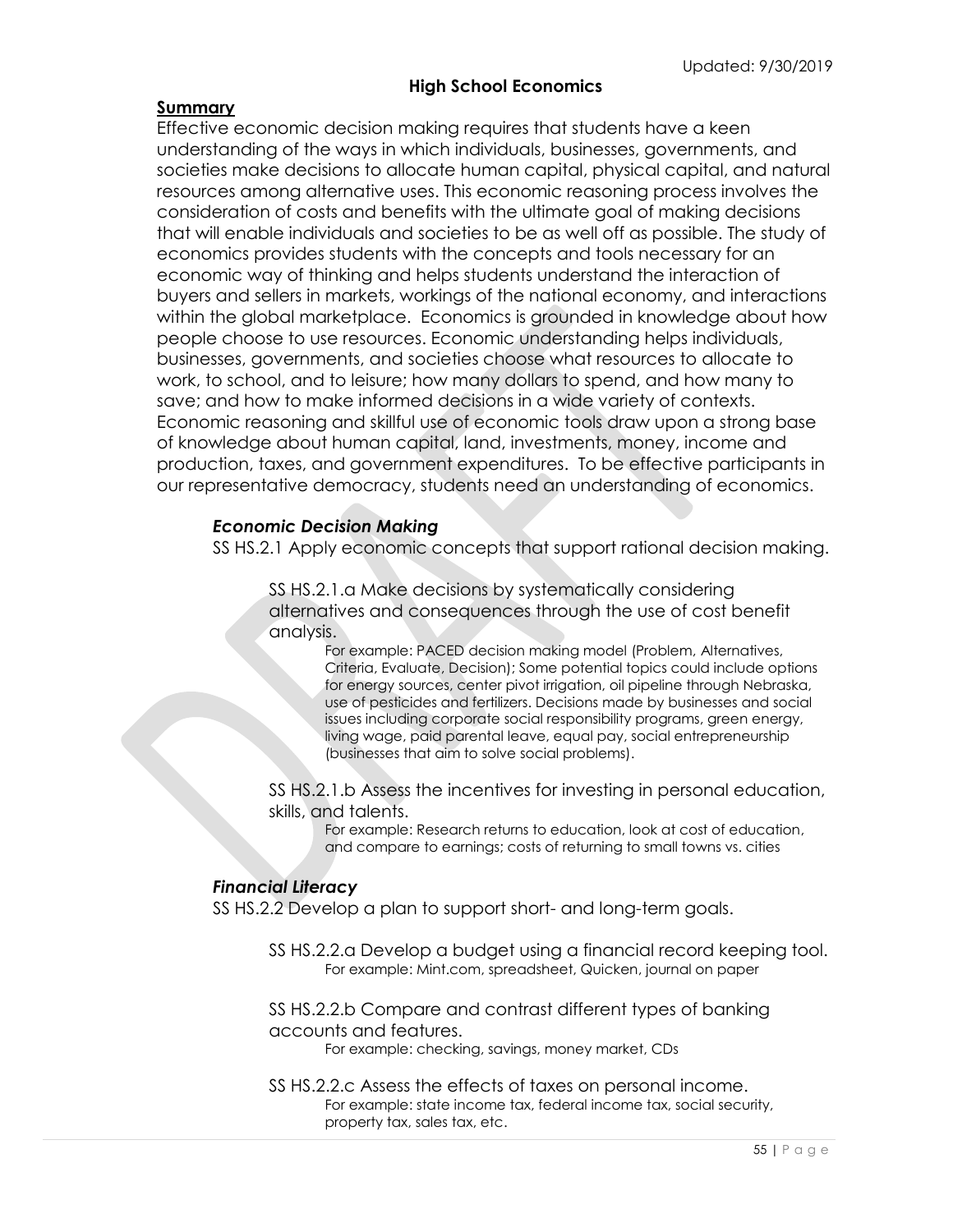SS HS 2.2.d Compare and contrast possible career choices.

SS HS.2.3 Critique strategies used to establish, build, maintain, monitor, and control credit.

> SS HS.2.3.a Compare and contrast the costs and benefits of different types and sources of credit and debt.

For example: credit card interest rates, personal loans rates, mortgage rates, student loan rates, etc.

SS HS.2.3.b Investigate strategies to effectively manage debt and factors that influence credit ratings.

For example: Credit cards, auto loans, mortgages, extended warranties

SS HS.2.4 Evaluate savings, investment, and risk management strategies to achieve financial goals.

SS HS.2.4.a Explain the importance of saving and investing early to ensure financial security.

For example: compound interest, use rule of 72, time value of money

SS HS.2.4.b Develop an investment strategy to achieve short- and long-term goals utilizing a variety of investment vehicles.

For example: stocks, bonds, mutual funds, retirement plans; investment in education including analysis of student loans, average income of job, and repayment of loan, investment in homeownership vs. rental

SS HS.2.4.c Examine appropriate and cost effective risk management strategies.

> For example: health, disability, life, auto insurance, personal identity protection, extended warranties, fraud protection

# *Exchange and Markets*

HS.2.5 Explain the role of markets in determining prices and allocating scarce goods and services.

SS HS.2.5.a Summarize the role of competition, markets, and prices. For example: Use product and factor market/circular flow; compare market structures (perfect competition to monopoly)

SS HS.2.5.b Illustrate how markets determine changing equilibrium prices through supply and demand analysis.

For example: changes in demand and supply; changes in quantity demanded and quantity supplied

SS HS.2.5.c Hypothesize how competition between sellers could result in lower prices, higher quality products, and better customer service.

For example: Look at businesses in the monopolistic market structure competing for consumer dollars, trying to earn your business.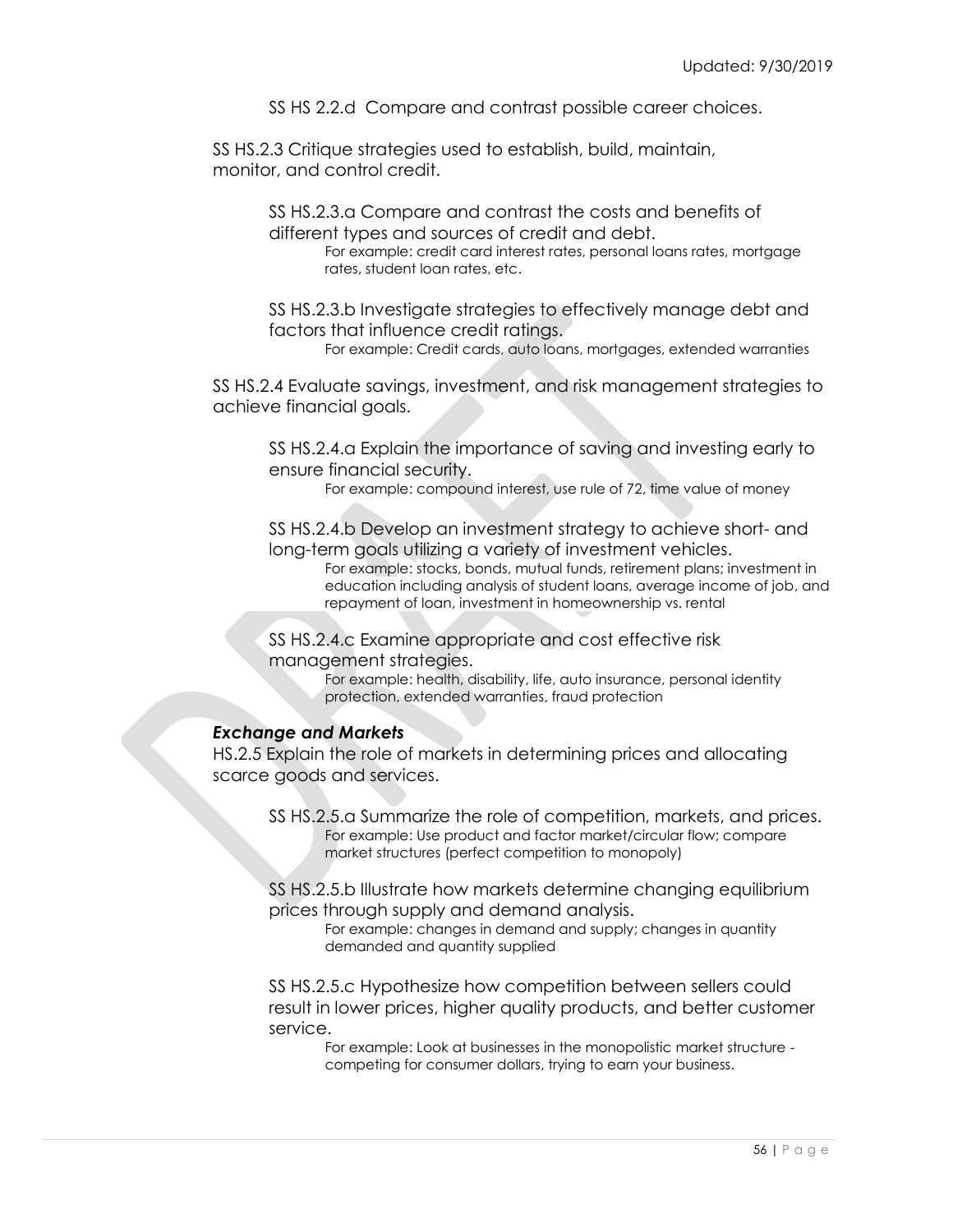SS HS.2.5.d Investigate possible causes and consequences of shortages and surpluses.

For example: use current events and public policy - rent control and minimum wage, etc.

# *National Economy*

SS HS.2.6 Explain how economic institutions impact different individuals and various groups.

SS HS.2.6.a Explain how various economic institutions have played a role in United States economic policy and practice.

For example: corporations, labor unions, financial institutions, stock markets, cooperatives, small business and entrepreneurs, and business partnerships

SS HS.2.6.b Calculate and describe the impact of economic indicators.

> For example: trends and business cycles using GDP, unemployment rates including frictional, structural, cyclical, inflation/deflation rates

SS HS.2.6.c Describe the functions and role of the Federal Reserve System and its influence through monetary policy.

> For example: balancing inflation and unemployment, and how banks and a sound monetary system are critical to a functioning economy

SS HS.2.7 Assess the roles of institutions such as clearly defined property rights and the rule of law in a market economy.

SS HS.2.7.a Assess how property rights are defined, enforced, and limited by government.

> For example: contracts and the rule of law; zoning laws, eminent domain, Homestead Act, copyright laws, patents, and intellectual property

SS HS.2.8 Compare and contrast the roles and responsibilities of government and differing outcomes from various economic systems: command/communism, mixed, socialism, market, and traditional economic systems.

> SS HS.2.8.a Examine how governments utilize taxation to provide goods and services to society.

For example: disaster relief, flood control, military and armed forces, ownership of resources

SS HS.2.8.b Evaluate the effectiveness of government policies altering market outcomes.

> For example: Use economic theory to analyze current events and public policy. Compare and contrast farm subsidies and corporate incentives.

SS HS.2.8.c Critique government policies and regulations in areas of market failure.

For example: monopolies, externalities, non-enforcement of property rights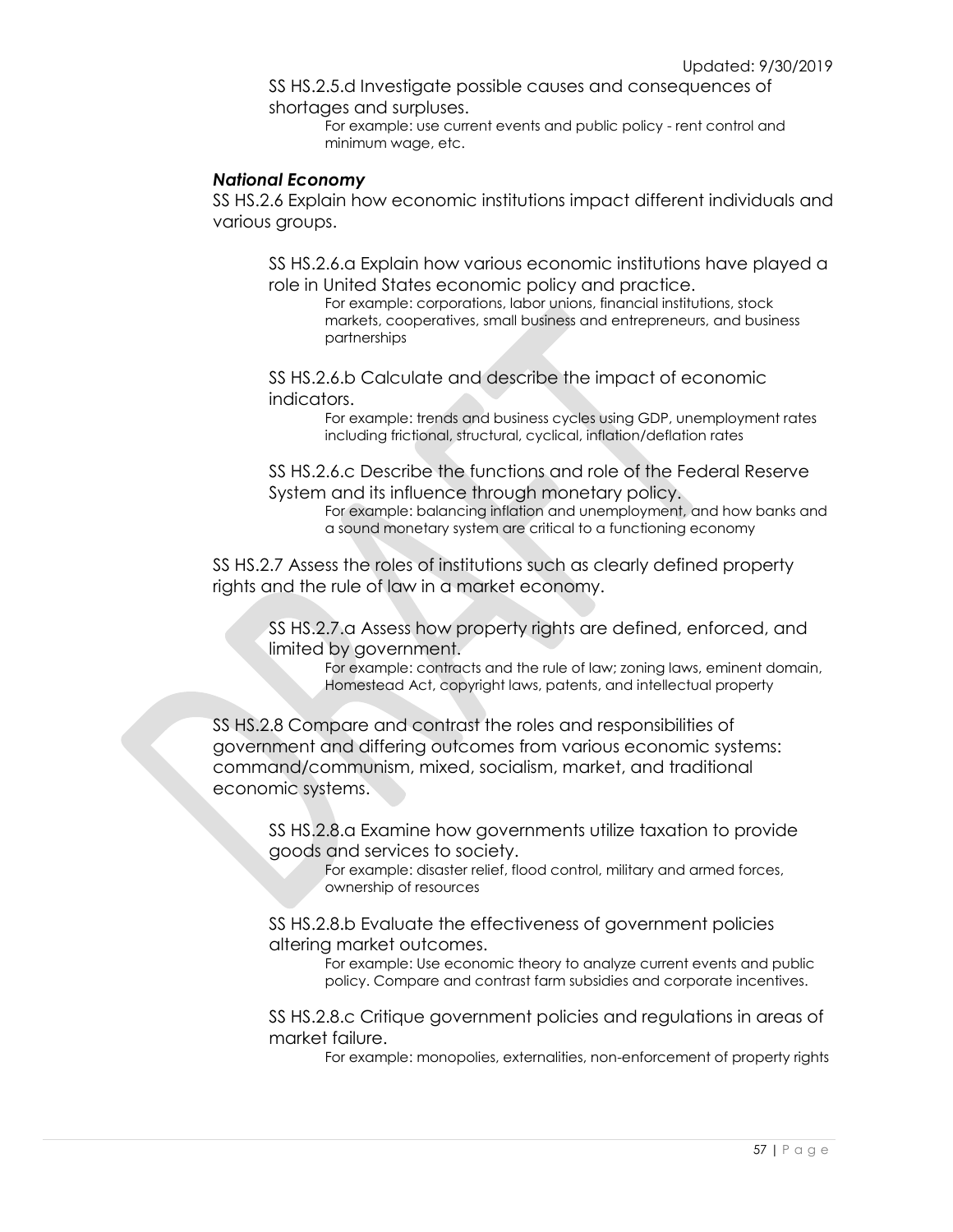SS HS.2.9 Examine the government's influence on economic systems through fiscal policy.

SS HS.2.9.a Explore various forms of taxation including income, sales, and capital gains and examine how governments can use taxing and spending policies to influence behavior.

For example: alcohol tax, home mortgage interest deduction, sales tax, etc.

SS HS.2.9.b Examine the impact of fiscal policy on budget deficits/surpluses and national debt.

> For example: Spending resources to service the debt impacts opportunities for using the funds for other needs.

### *Global Economy*

SS HS.2.10 Investigate how international trade affects individuals, organizations, the domestic economy, and other nations.

> SS HS.2.10.a Explore comparative advantage among different countries.

For example: research on what different countries produce when they specialize in those products

SS HS.2.10.b Analyze the impact on prices and quantities of various trade policies, both domestically and internationally.

For example: tariffs, quotas, protectionist policies, and the resulting changes in price and quantity; research NAFTA and/or Brexit.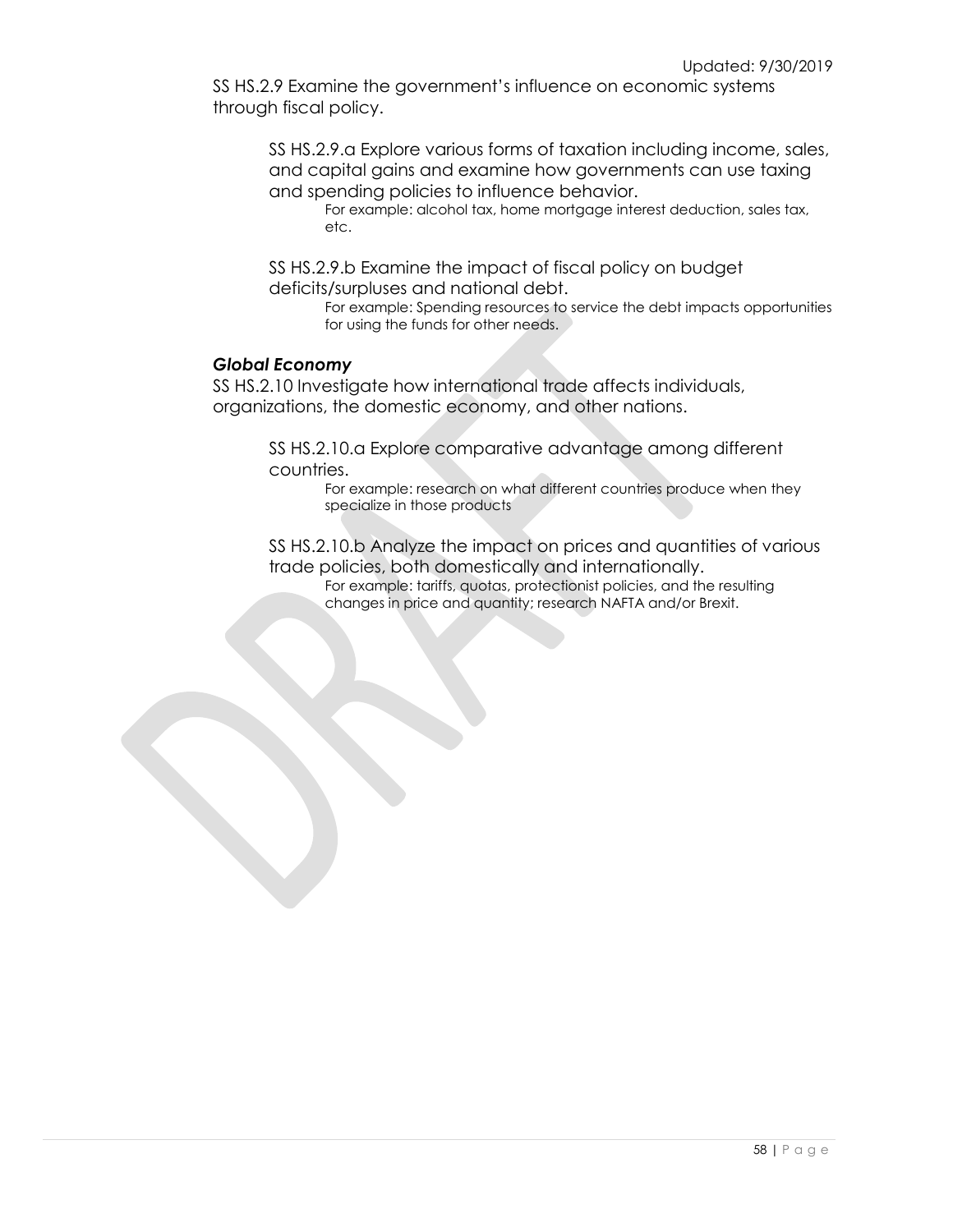# **High School Geography**

# **Summary**

To succeed in an increasingly interconnected world, Nebraska's next generation of citizens will need to be fluent in spatial knowledge. Geography at the high school level prepares students to understand the world and their place in it. Beyond merely knowing "Where?" the geographically minded person will be better equipped to answer the question of "Why there?" An integrative study of our planet's human and physical features will involve 21st century technologies and inquiry-based research methods. This approach will expand students' geographic knowledge and enable them to think critically about problems. Through analysis of spatial patterns and relationships over time and place, students will be better able to make sense of both the past and present, and be well equipped to address society's future needs.

# *Location and Place*

SS HS.3.1 Evaluate where (spatial) and why people, places, and environments are organized on the Earth's surface.

> SS HS.3.1.a Determine spatial organization of human settlements in relation to natural features.

For example: population density and distribution, world climate regions, city categorization, natural resource deposits, agricultural hearths, croplands, structure of communities, highway and rail networks

SS HS.3.1.b Analyze and explain changes in spatial patterns as a result of the interactions among human and physical processes.

For example: major world physical features (mountains, seas, rivers), patterns of human settlement on local, regional, national, and global scale, governmental systems, economic systems, site and situation, Weber's Least Cost Theory, Von Thunen Model of Land Use

# **Regions**

SS HS.3.2 Evaluate how regions form and change over time.

SS HS.3.2.a Analyze physical and human processes that shape places and regions.

> For example: historical influences, current events, natural disasters, climate change, conflicts, natural processes (erosion, plate tectonics), relationships and connections

SS HS.3.2.b Examine the importance of places and regions to individual and social identity, and how identities change over space and time.

For example: popular cultural traits, folk cultural traits, national monuments and folklore, nationalism, ethnicity, migration, urbanization, demographic transition model, industrial development, toponymy (place names), regional identity (Corn Belt, Heartland, Homeland)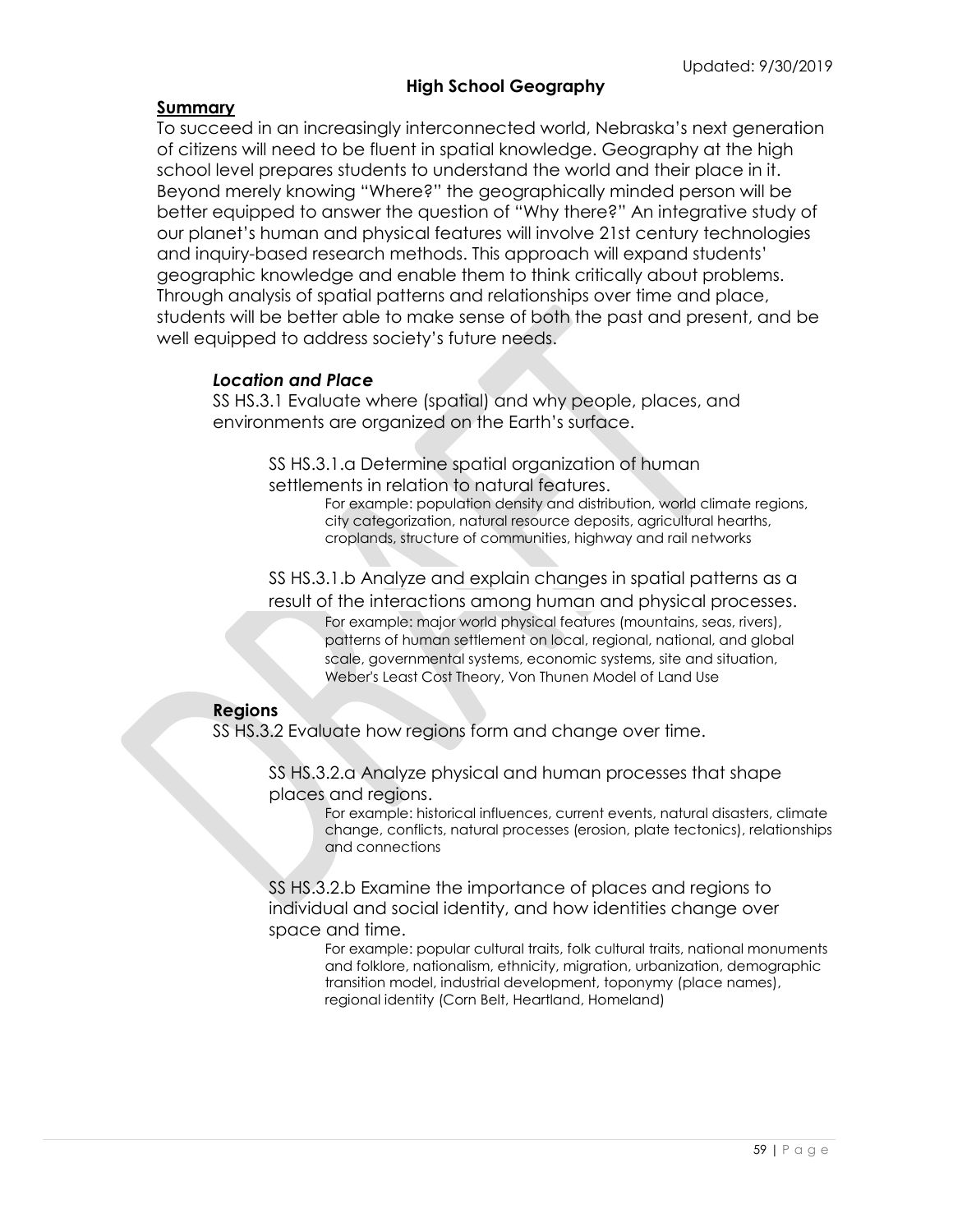SS HS.3.2.c Evaluate the interdependence of places and regions. For example: models of industrial and economic development, new international division of labor, supranational organizations (The United Nations, Association of Southeast Asian Nations [ASEAN], or The European Union), globalization, popular culture, international trade agreements, patterns of human migration, alliances, Paris Climate Agreement, central place theory

### *Human-Environment Interactions*

SS HS.3.3 Analyze how the natural environment and cultural landscape are transformed by natural and human forces and interpret how humans adapt to their surroundings.

SS HS.3.3.a Explain components of Earth's physical systems and evaluate the impact of natural processes on human environments. For example: atmosphere, lithosphere, biosphere, and hydrosphere, plate tectonics/continental drift, global ocean systems, atmospheric systems, natural disasters, Earth's orbit, seasonal changes in ice coverage, greenhouse effect

SS HS.3.3.b Evaluate how humans have utilized and adapted to their physical environment.

> For example: renewable and non-renewable resources, the cultural landscape, natural disasters (hurricanes, wildfires), environmental technological adaptations (air conditioning, skyways, insulation), synthetic materials, human modifications to physical environment, conservation and environmentalism, Genetically Modified Organisms (GMO), agricultural revolutions, transportation networks, industrial revolutions, Von Thunen Model of Land Use, deforestation, desertification

# *Movement*

SS HS.3.4 Compare and contrast patterns of human populations and culture over space and time on a local, national, and global scale.

SS HS.3.4.a Compare trends in human migration, urbanization, and demographic composition at a local, national, and global scale over time and short-term and long-term causes and effects.

> For example: urban models, Demographic Transition Model, rural organization (long lot, metes and bounds, township and range), rural to urban migration, Human Development Index, Borchert's Epochs, trends locally, nationally, and globally over time, migration push and pull factors, effects of migration on both the source regions and destinations, More Developed Countries (MDCs) and Less Developed Countries (LDCs), demography

SS HS.3.4.b Examine the spread of cultural traits and the potential benefits and challenges of cultural diffusion, economic development, and globalization.

For example: cultural convergence and divergence, universalizing and ethnic religions, competition between multinational corporations and local businesses, folk cultures and popular cultures, spread of ideas (such as economic ideals, ideas on government, gender norms), diffusion of medical knowledge and impact on demographics, agricultural and industrial revolutions, models of economic development, the cultural landscape, Third Agricultural Revolution (Green Revolution), internet connectivity and cell phone networks, lingua franca, hypernationalism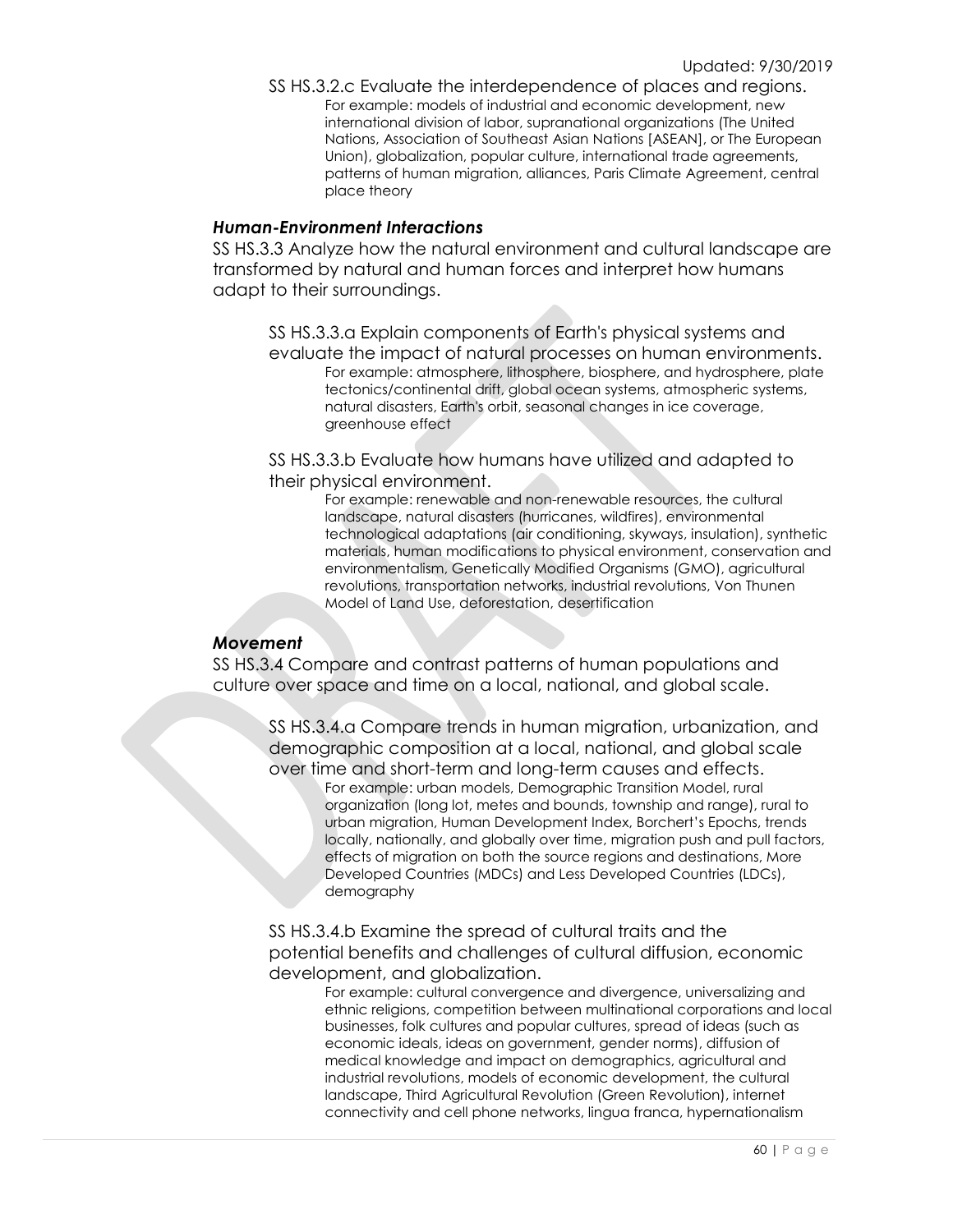SS HS.3.4.c Analyze the relationships of sovereign nations and the role of multinational organizations on conflict and cooperation both between and within countries.

For example: impacts of membership in multinational organizations and agreements, treaties, resource and technology exchanges, Heartland and Rimland Theory, demarcation of borders, territorial morphology

### *Geospatial Skills and Geo-literacy*

SS HS.3.5 Evaluate issues and/or events using geographic knowledge and geospatial skills to make informed decisions.

SS HS.3.5.a Apply geographic knowledge and skills to interpret the past and present in order to plan for the future.

For example: developing a geographic question, acquiring and organizing data/information, performing analysis, presenting findings, and developing action plan

SS HS.3.5.b Analyze how geospatial skills and geo-literacy are applied to improve standards of living and solve problems.

For example: Examine how geospatial technologies (such as GIS [Geographic Information Systems] and remote sensing) and geographic knowledge (such as geopolitics) can be applied to better understand the world, address issues, and make spatial decisions (such as determining market potential, optimum usage of irrigation and fertilizers, or mapping public health outbreaks to determine source).

SS HS.3.5.c Evaluate geographical information sources for applications, credibility, and appropriateness in displaying spatial data.

> For example: use maps (paper, digital, and mental), atlases, Global Positioning System (GPS), Geographic Information Systems (GIS), remote sensing, and forms of quantitative/qualitative data, analyze a map to determine appropriate use of scale, evaluate strengths and weaknesses of different map projections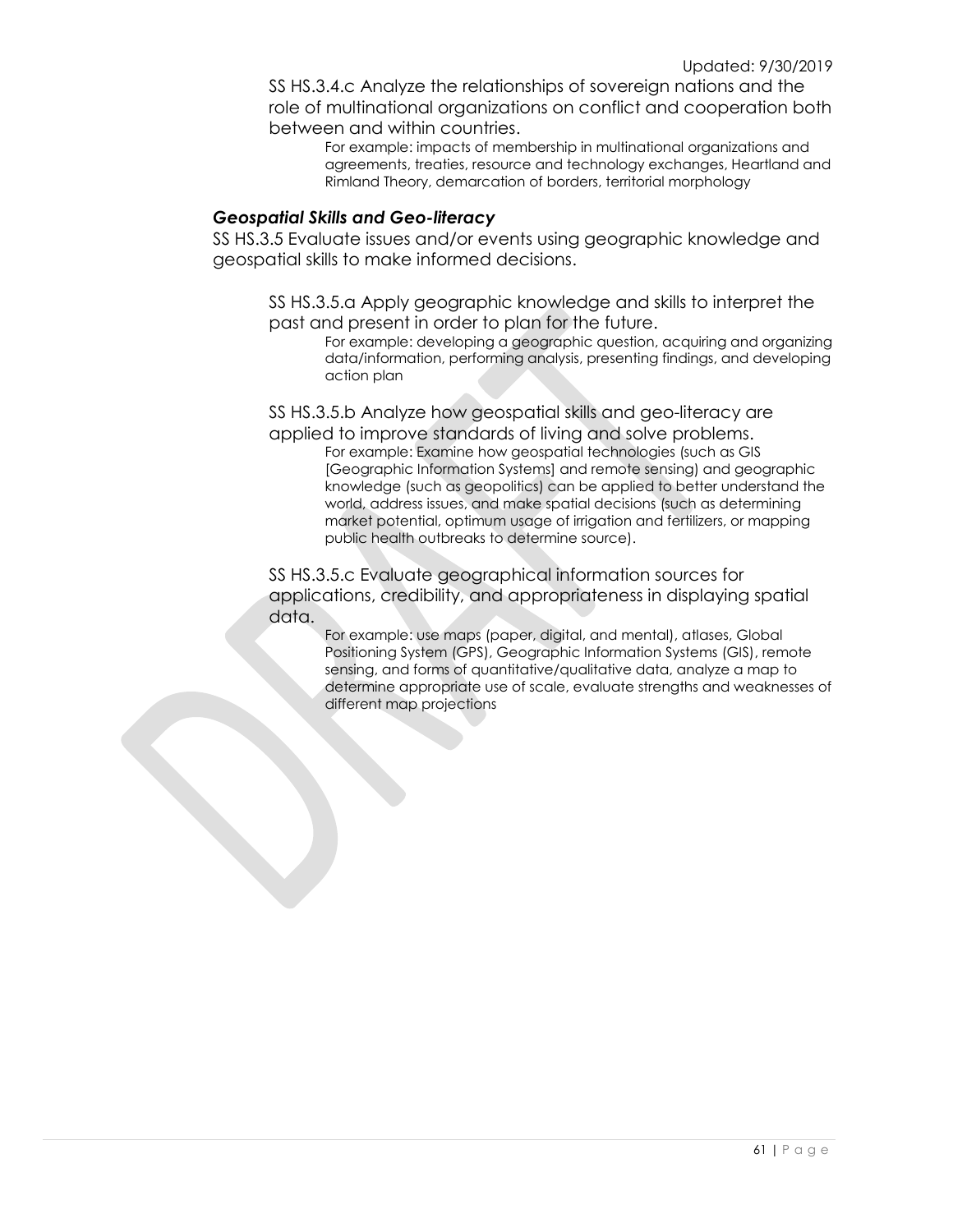# **High School History**

# **Summary**

History involves acquiring knowledge about significant events, developments, individuals, groups, documents, places, and ideas to support investigations about the past. Acquiring relevant knowledge requires assembling information from a wide variety of sources in an integrative process. Developing historical knowledge in connection with historical investigations not only helps students better remember the content because it has meaning, but also allows students to become better critical thinkers. High school history courses emphasize historical thinking. Historical thinking requires understanding and evaluating change and continuity over time, and making appropriate use of historical evidence in answering questions and developing arguments about the past. It involves going beyond simply asking, "What happened when?" to evaluating why and how events occurred and developments unfolded. It involves locating and assessing historical sources of many different types to understand the contexts of given historical eras and the perspectives of different individuals and groups within geographic units that range from the local to the global. Historical thinking is a process of chronological reasoning, which means wrestling with issues of causality, connections, significance, and context with the goal of developing credible explanations of historical events and developments based on reasoned interpretation of evidence.

# **United States History (Progressive Era – Present)**

# *Change, Continuity and Context*

HS.4.1 (US) Analyze and evaluate patterns of continuity and change over time in American history.

SS HS.4.1.a (US) Evaluate the cause and effect of historical events on various groups in the United States.

For example: To which conditions were Progressives responding? Why did the United States enter World War I? What caused the Great Depression? What caused the interpretation of "separate but equal" to change over time?

SS HS.4.1.b (US) Select, record, and interpret key national events in chronological order.

For example: Progressive Era, Women's Suffrage, World War I, Great Migration, Great Depression and New Deal, Naziism, World War II, Holocaust, Cold War, Civil Rights Era, contemporary United States

SS HS.4.1.c (US) Evaluate the impact of people, events, and ideas, including various cultures and ethnic groups, on the United States.

> For example: 19th Amendment, Brown v. Board of Education, Dolores Huerta, desegregation of the military following WWII, March on Washington, Movement for the Restoration of Tribal Status, continuing struggle for equality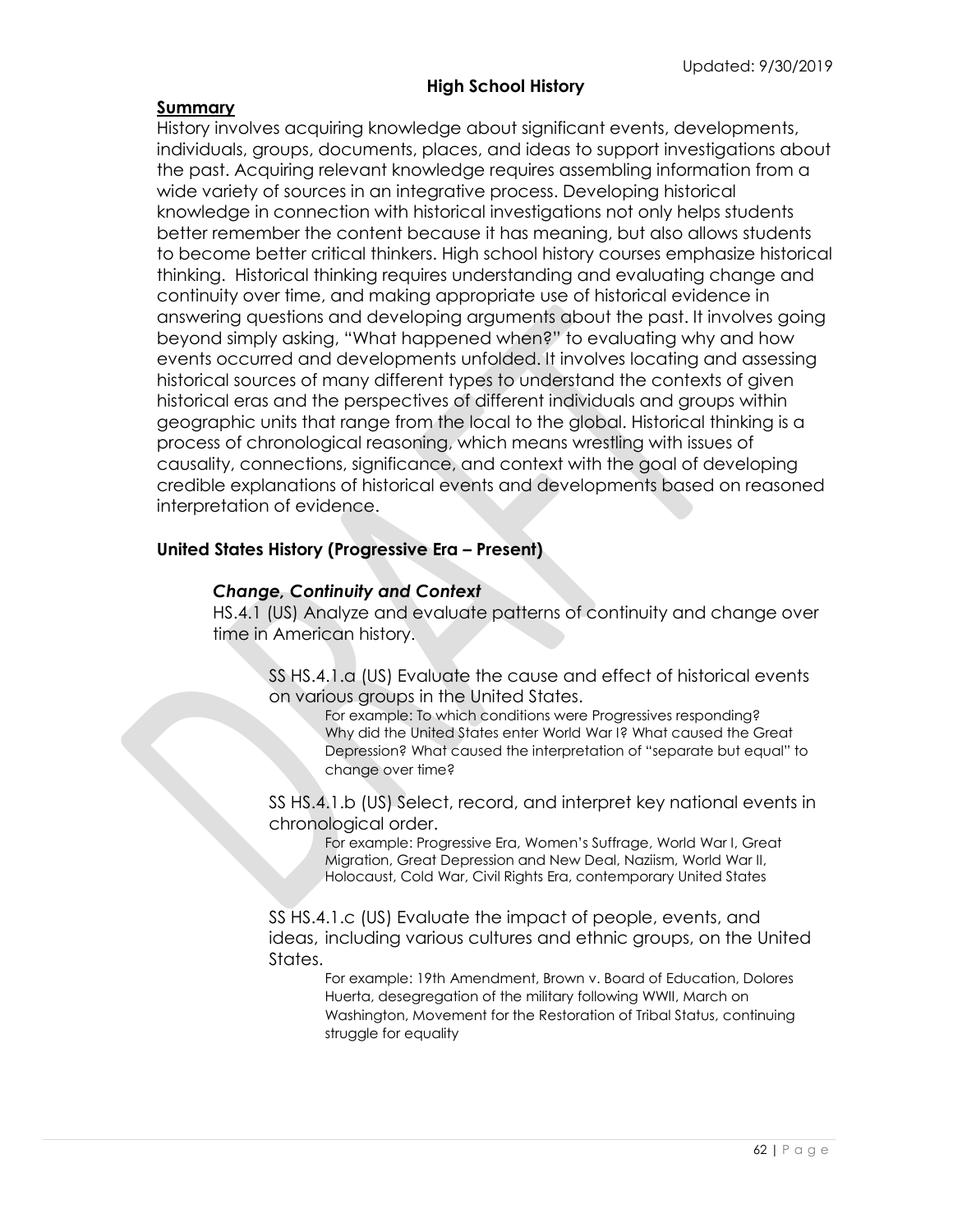# *Multiple Perspectives*

SS HS.4.2 (US) Analyze the complexity of the interaction of multiple perspectives to investigate causes and effects of significant events in the development of history.

SS HS.4.2.a (US) Identify and evaluate how considering multiple perspectives facilitates an understanding of history. For example: Nineteenth Amendment, 1924 National Origins Act, Indian Reorganization Act of 1934, Bracero program, Civil

Rights Movement

SS HS.4.2.b (US) Evaluate the relevancy, accuracy, and completeness of primary and secondary sources to better understand multiple perspectives of the same event.

> For example: Theodore Roosevelt's New Nationalism and Woodrow Wilson's New Freedom, Indian Reorganization Act and responses from tribal leaders, differing strategies in the struggle to gain black equality

SS HS.4.3 (US) Examine historical events from the perspectives of marginalized and underrepresented groups.

> SS HS.4.3.a (US) Identify how differing experiences can lead to the development of perspectives.

For example: religious, racial or ethnic groups, immigrants, women, LGBTQ persons, and Native American nations

SS HS.4.3.b (US) Interpret how and why marginalized and underrepresented groups and/or individuals might understand historical events similarly or differently.

For example: Immigration and Naturalization Act of 1965, Stonewall Riots, American Indian Movement, Equal Rights Amendment, Civil Rights Act of 1964, *West Virginia v. Barnette*, United Farm Workers

# *Historical Analysis and Interpretation*

SS HS.4.4 (US) Evaluate sources for perspective, limitations, accuracy, and historical context.

SS HS.4.4.a (US) Compare, contrast, and critique the central arguments in primary and secondary sources of history from multiple media.

For example: written documents, radio broadcasts, news broadcasts, film, newspapers, photographs, oral histories, virtual museum exhibits

SS HS.4.4.b (US) Evaluate strengths and limitations of a variety of primary and secondary historical sources.

For example: Jane Addams on settlement houses, Franklin Roosevelt's "Four Freedoms" Speech, Martin Luther King, Jr.'s "Letter from Birmingham Jail," Equal Rights Amendment

SS HS 4.4.c (US) Determine the relationship between multiple causes and effects of events and developments in the past. For example: patterns of immigration and migration, presidential leadership strategies, tactics among different civil rights organizations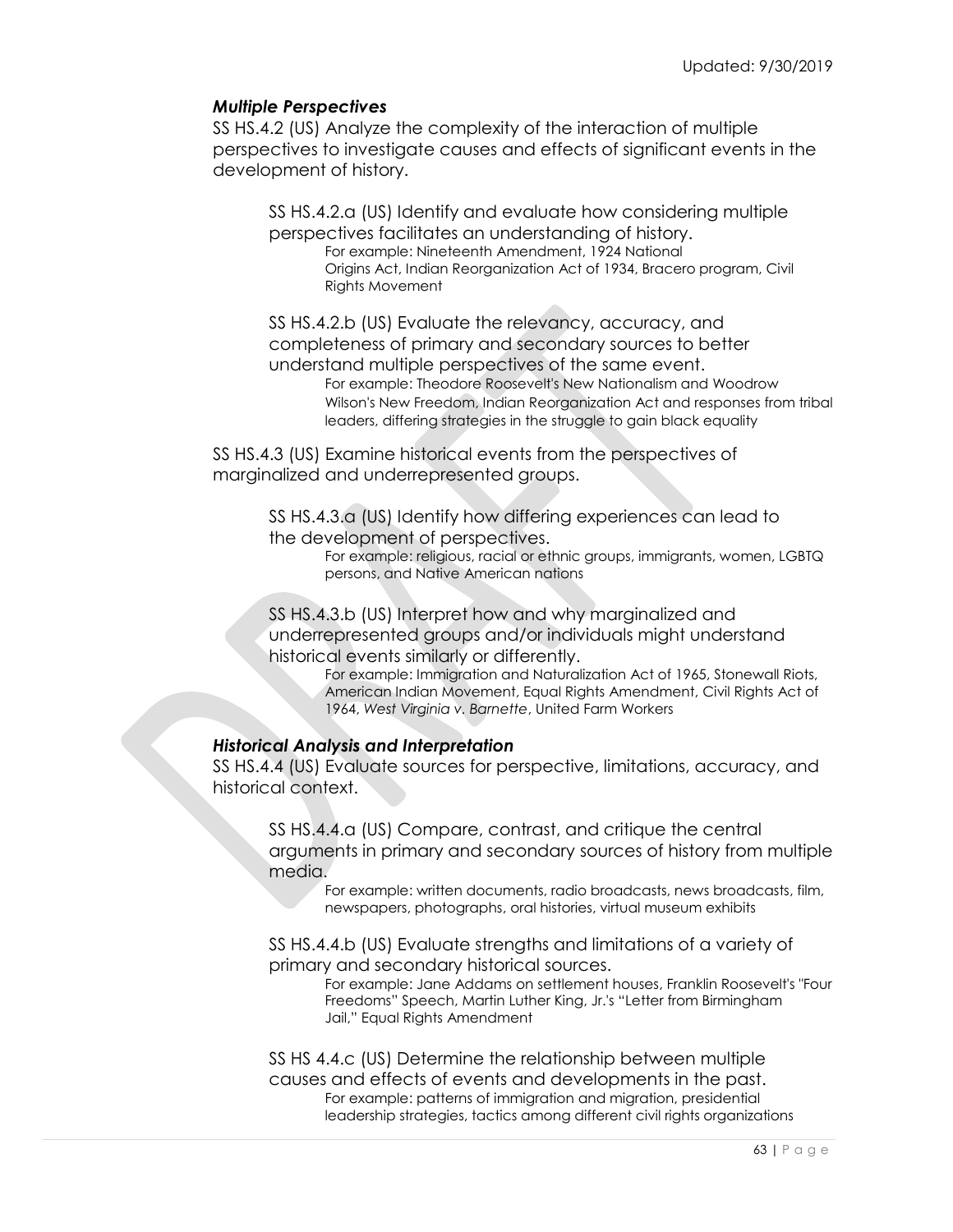SS HS.4.4.d (US) Synthesize the relationships among historical events in the United States and relevant contemporary issues.

For example: voting behavior, political party platforms, economic trends, place relevant current events in historical context, the relationship between Native Americans living on and off the reservation

# *Historical Inquiry and Research*

SS HS.4.5 (US) Apply the inquiry process to construct and answer historical questions.

SS HS.4.5.a (US) Construct meaningful questions about topics in U.S. history.

For example: "Why did the United States enter World War I?"

SS HS.4.5.b (US) Locate, evaluate, and cite appropriate sources for research about selected topics in U.S. History, including primary and secondary sources.

For example: Examine speeches from President Woodrow Wilson leading up to World War I, examine internal communications within Wilson administration, examine press coverage of events leading up to American entry.

SS HS.4.5.c (US) Select, organize, and corroborate relevant historical information about selected topics in U.S. History.

For example: Compare the sources and determine an initial answer to the inquiry.

SS HS.4.5.d (US) Synthesize historical information to create new understandings.

For example: Compare the answer students have created to secondary sources and potentially revise students' answers.

SS HS.4.5.e (US) Communicate inquiry results within a historical context.

> For example: Provide an evidence-based answer to the inquiry, "Why did the United States enter World War I?"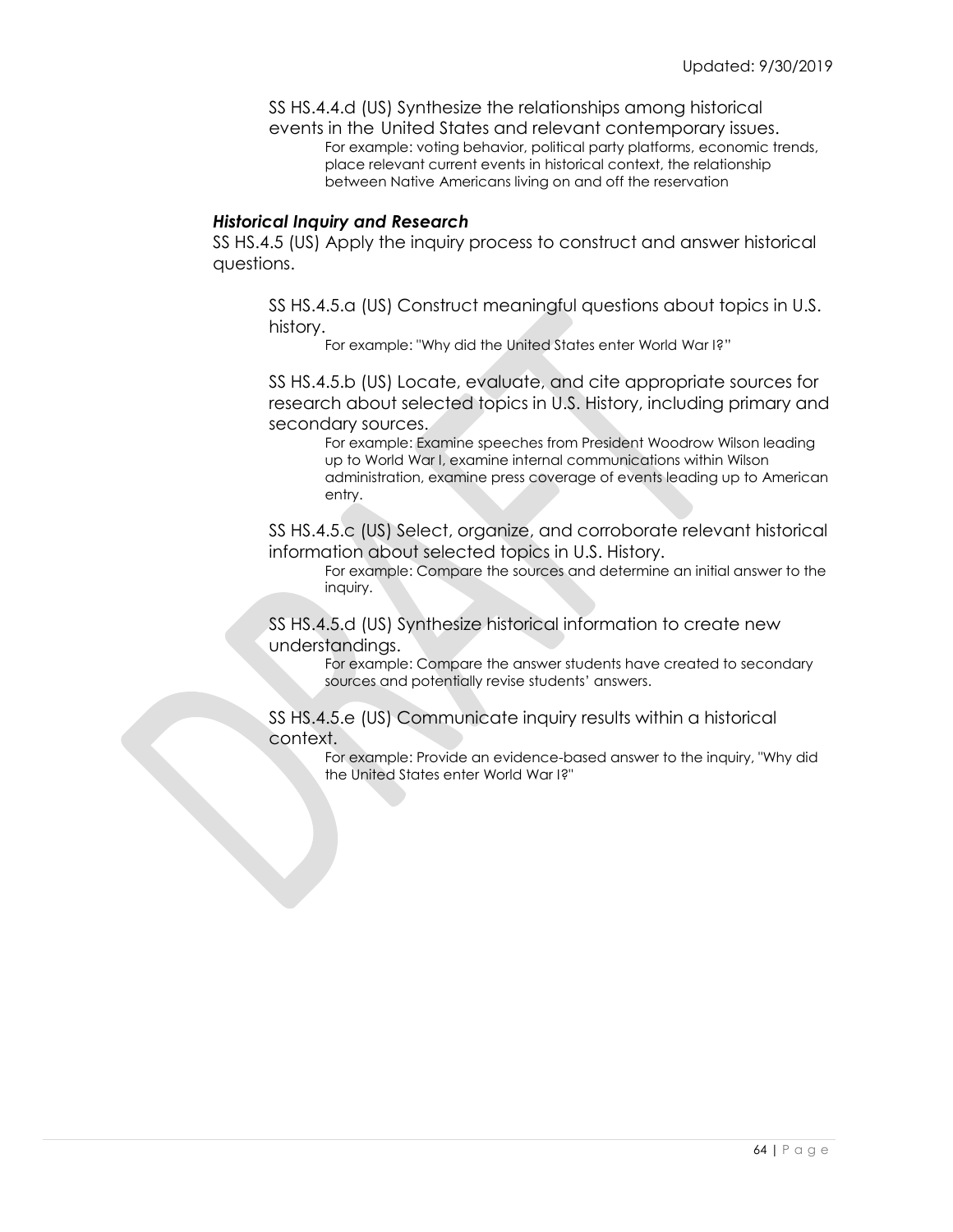# **World History (500 CE – Present)**

# *Change, Continuity, and Context*

HS.4.1 (WLD) Analyze and evaluate patterns of continuity and change over time in world history.

SS HS.4.1.a (WLD) Evaluate the cause and effect of historical events in the world.

For example: How did the rise of totalitarianism lead to war?

SS HS.4.1.b (WLD) Select, record, and interpret key global events in chronological order.

For example: Emergence of new states and cultures; increased interregional trade; colonization and expansion; global interactions; Industrialization; Age of Revolutions; Imperialism; global conflict; Holocaust; globalization; decolonization; Cold War; contemporary events

SS HS.4.1.c (WLD) Evaluate the impact of people, events, and

ideas, including various cultures and ethnic groups, on the world. For example: trade networks, empires, revolutions, treaties, warfare, diplomacy, migration and immigration

# *Multiple Perspectives*

SS HS.4.2 (WLD) Analyze the complexity of the interaction of multiple perspectives to investigate causes and effects of significant events in the development of history.

SS HS.4.2.a (WLD) Identify and evaluate how considering multiple perspectives facilitates an understanding of history.

For example: Scramble for Africa and indigenous response, Arab-Israeli Conflict, French Revolution, Haitian Revolution

SS HS.4.2.b (WLD) Evaluate the relevancy, accuracy, and completeness of primary and secondary sources to better understand multiple perspectives of the same event.

For example: Compare accounts from colonizers and colonized, impact of trade on different population groups.

SS HS.4.3 (WLD) Examine historical events from the perspectives of diverse groups.

SS HS.4.3.a (WLD) Identify how differing experiences can lead to the development of perspectives.

For example: diverse groups of historical figures and examples from political, religious, and ethnic groups

SS HS.4.3.b (WLD) Interpret how and why diverse groups and/or individuals might understand historical events similarly or differently. For example: diverse groups of historical actors and examples from national, religious, and ethnic groups